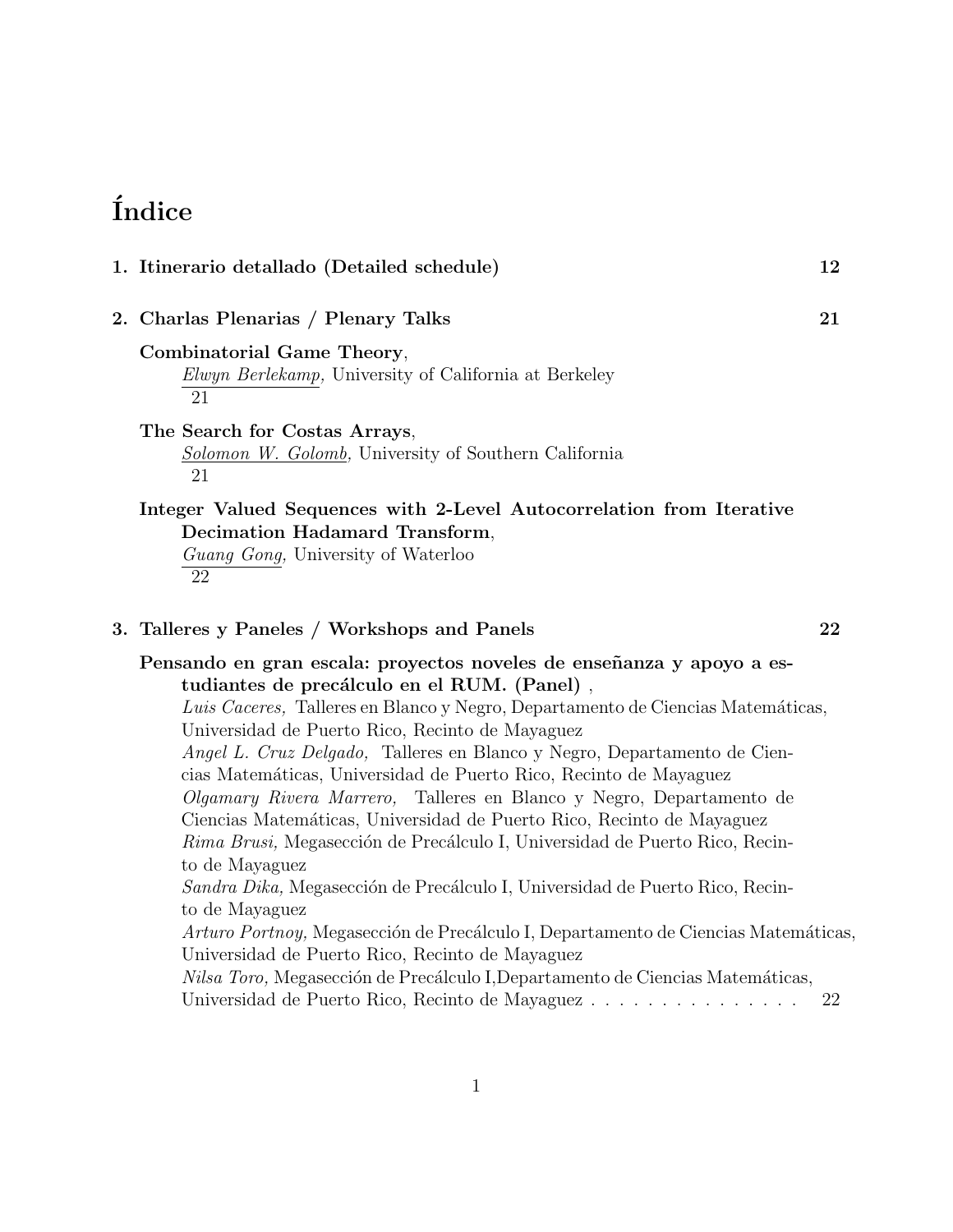| Summer programs and graduate study opportunities,<br>Judy Walker, University of Nebraska-Lincoln<br>Juan Gatica, University of Iowa<br>Tina Straley, Mathematics Association of America<br>Vasant Waikar, Miami University, Ohio                                                                                                                                                                            | 23 |
|-------------------------------------------------------------------------------------------------------------------------------------------------------------------------------------------------------------------------------------------------------------------------------------------------------------------------------------------------------------------------------------------------------------|----|
| 4. Charlas Concurrentes / Concurrent Talks                                                                                                                                                                                                                                                                                                                                                                  | 24 |
| Likelihood- and quasi-likelihood-based model selection criteria for gen-<br>eralized linear models,<br>Laura Ación, Department of Biostatistics, University of Iowa<br>Joseph Cavanaugh, Department of Biostatistics, University of Iowa<br>24<br>High performance reconfigurable computing,<br>Rafael Arce-Nazario, Department of Computer Science, University of Puerto<br>Rico, Rio Piedras Campus<br>24 |    |
| Modeling body weight fluctuations as a simple discrete dynamical sys-<br>tem,<br>Francisco Arencibia-Albite, Departamento de Ciencias Naturales, Universidad<br>del Sagrado Corazón<br>25                                                                                                                                                                                                                   |    |
| Intrinsic priors for testing Hardy-Weinberg equilibrium,<br><i>Brenda Betancourt</i> , Department of Mathematics, University of Puerto Rico,<br>Rio Piedras Campus<br>María-Eglée Pérez, Department of Mathematics, University of Puerto Rico,                                                                                                                                                              |    |

Rio Piedras Campus

26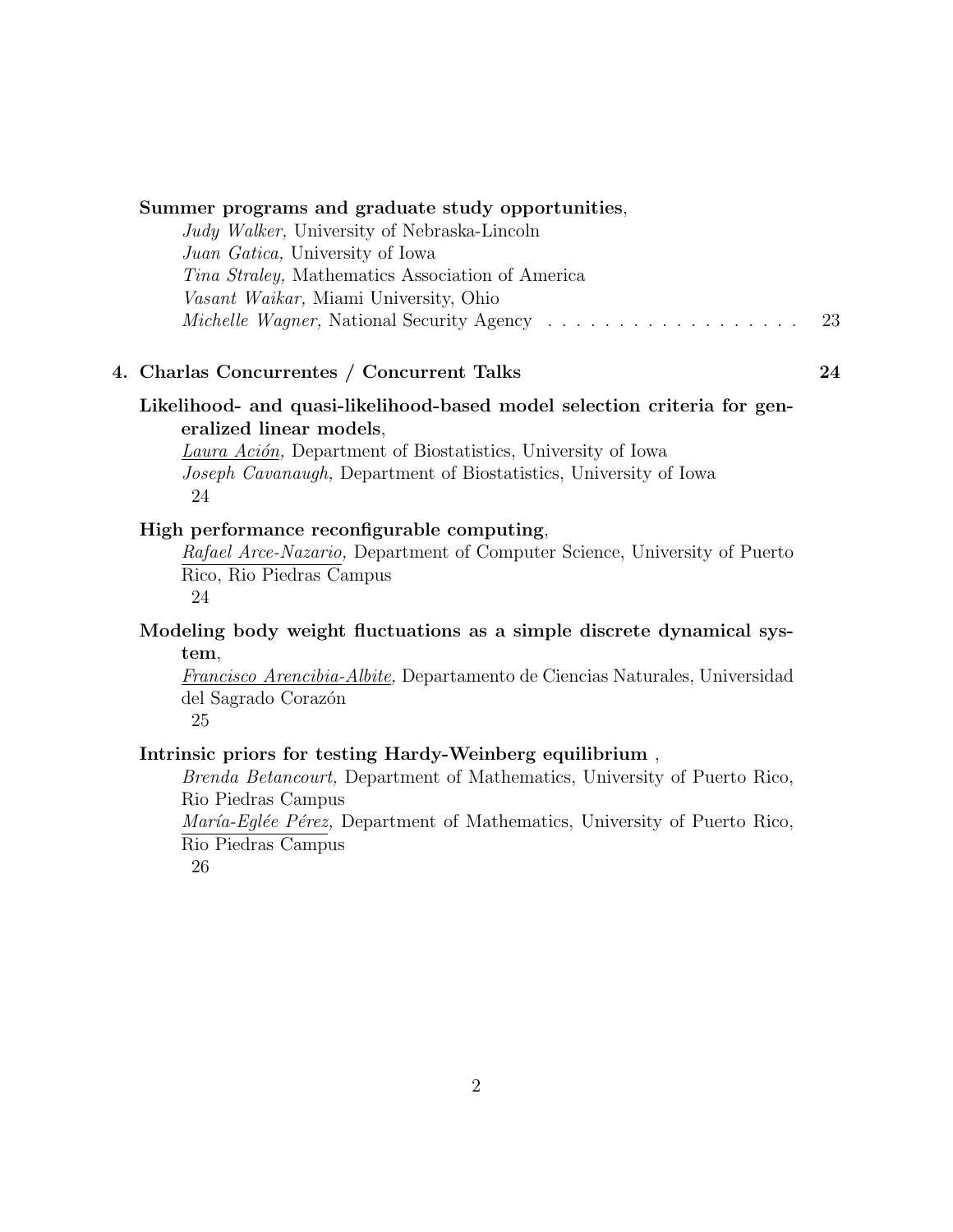| Stability in a discrete control dynamical system, |  |  |  |  |
|---------------------------------------------------|--|--|--|--|
|                                                   |  |  |  |  |

Dorothy Bollman, Department of Mathematics, University of Puerto Rico at Mayaguez

Omar Colon-Reyes, Department of Mathematics, University of Puerto Rico at Mayaguez

Victor Ocasio, Department of Mathematics, University of Puerto Rico at Mayaguez

Edusmildo Orozco, Computer Science, University of Puerto Rico at Rio Piedras 26

#### Aplicación de la ecuación de Euler-Poisson-Darboux para el mejoramiento de imágenes digitales,

José Luis Calderón Cardenas, Departamento de Ciencias Matemáticas, Universidad de Puerto Rico en Mayaguez 27

#### A categorical approach to absolute closure,

Gabriele Castellini, Department of Math. Sc., UPRM David Holgate, Dept. of Math., University of Stellenbosch, South Africa 27

|  |                                                                |  |  |  | Divisibility of Exponential Sums with Prescribed Leaders Monomials, |  |
|--|----------------------------------------------------------------|--|--|--|---------------------------------------------------------------------|--|
|  | $\cdots$ $\cdots$ $\cdots$ $\cdots$ $\cdots$ $\cdots$ $\cdots$ |  |  |  |                                                                     |  |

Francis N. Castro, Matematicas, UPR, Rio Piedras Raul Figueroa, Matematicas, UPR, Rio Piedras Ivelisse Rubio Canabal, Ciencia de Computos, UPR, Rio Piedras . . . . . . . 28

#### Detection of some malignant 2D tumors by 1D continuous symmetry,

Dennis G. Collins, Departamento de Ciencias Matematicas, Universidad de Puerto Rico,Recinto de Mayaguez 29

#### A mathematical model for detecting diabetes,

Yesenia Cruz, Department of Mathematics, University of Puerto Rico at Humacao Pablo Negrón-Marrero, Department of Mathematics, University of Puerto Rico at Humacao . . . . . . . . . . . . . . . . . . . . . . . . . . . . . . . . . . 29 New computational solutions for latin square n=6 orthogonality, Javier Córdova Iturrequi, Computer Science, UPR - Rio Piedras

| Rafael Arce-Nazario, Computer Science, UPR - Rio Piedras   |  |
|------------------------------------------------------------|--|
| <i>Ivelisse Rubio,</i> Computer Science, UPR - Rio Piedras |  |

|  |  |  | <i>Francis Castro</i> , Mathematics, UPR - Rio Piedras | . | 30 |
|--|--|--|--------------------------------------------------------|---|----|
|--|--|--|--------------------------------------------------------|---|----|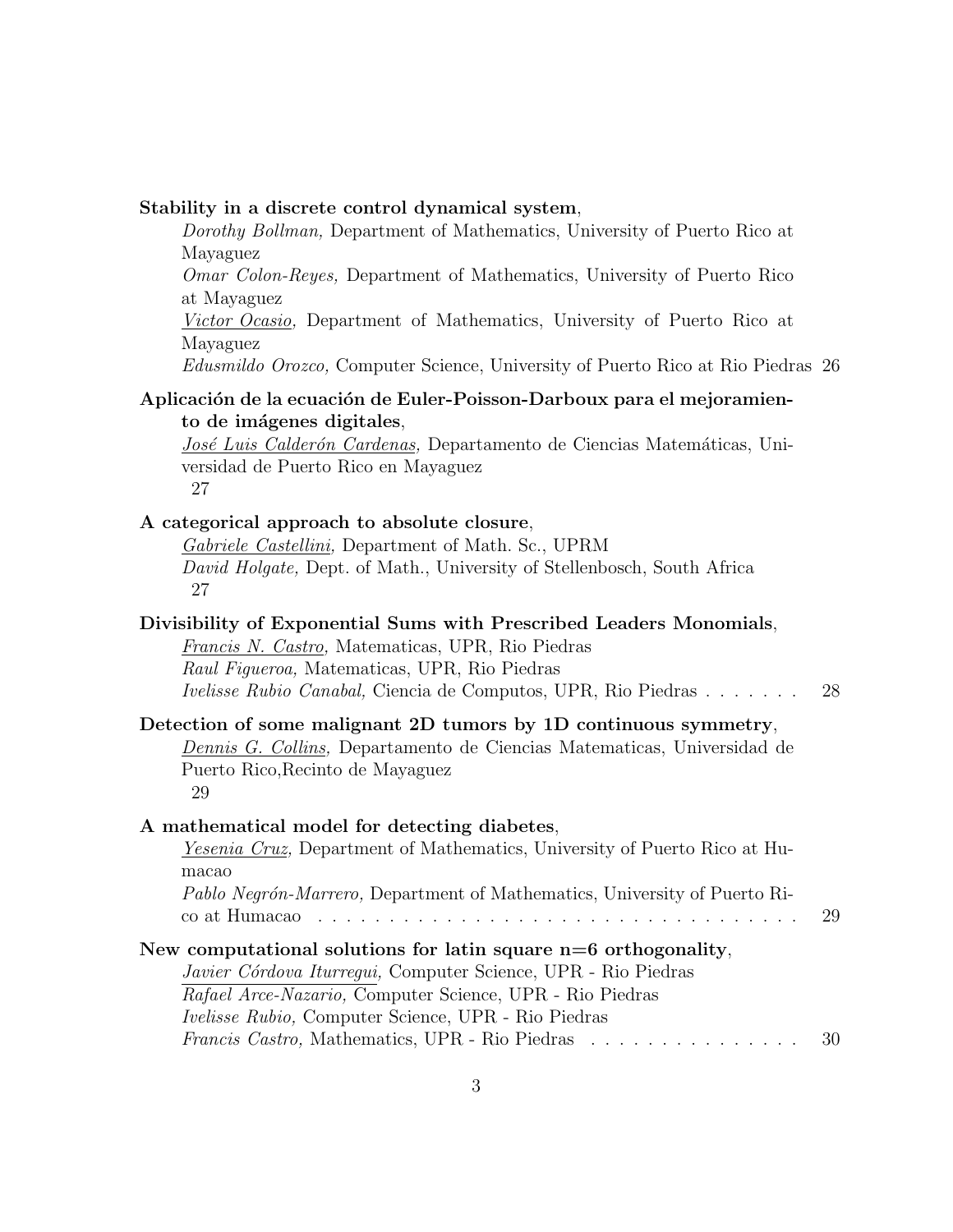| Robust priors in clinical trials: an R package for practicioners,<br>Jairo Alberto Fuquene Patino, Institute of Statistics, Business School, Univer-                                                                       |    |
|----------------------------------------------------------------------------------------------------------------------------------------------------------------------------------------------------------------------------|----|
| sity of Puerto Rico, Rio Piedras<br>Luis Raul Pericchi Guerra, Department of Mathematics, University of Puerto                                                                                                             | 31 |
| Scaled Inverse Document Frequency: A Model for the Evaluation of the                                                                                                                                                       |    |
| Conditional Specificity of Query Terms in Search Engine Collec-                                                                                                                                                            |    |
| tions,                                                                                                                                                                                                                     |    |
| Edel Garcia, Internet Business Development Center, Interamerican Universi-<br>ty of Puerto Rico, Metropolitan Campus<br>32                                                                                                 |    |
| Bimodal epidemic size distributions for near critical SIR with vaccina-                                                                                                                                                    |    |
| tion,                                                                                                                                                                                                                      |    |
| Luis Gordillo, Department of Mathematics, University of Puerto Rico at Mayaguez<br><i>Anders Martin-Lof, Department of Mathematics, Stockholm University</i><br>Steven Marion, Health Care, University of British Columbia |    |
| <i>Priscilla Greenwood</i> , Department of Mathematics, Arizona State University.                                                                                                                                          | 32 |
| Singular Solutions of the Vlasov-Poisson System,<br>$Yi$ Li, Mathematics and AMCS, University of Iowa<br>33                                                                                                                |    |
| A survey in dimensionality reduction and manifold learning,                                                                                                                                                                |    |
| <i>Maider Marin Quintero</i> , Electrical Engineering Department, University of Puer-<br>to Rico at Mayaguez                                                                                                               |    |
| Miguel Velez Reyez, Electrical Engineering Department, University of Puerto                                                                                                                                                |    |
|                                                                                                                                                                                                                            | 33 |
| Groupoids,                                                                                                                                                                                                                 |    |
| <i>Alberto Marrero Carrasquillo, Mathematics-Physics, University of Puerto Ri-</i>                                                                                                                                         |    |
| co at Cayey<br>34                                                                                                                                                                                                          |    |
| Student manipulatives for visualizing multivariable concepts of precal-                                                                                                                                                    |    |
| culus and caluclus,                                                                                                                                                                                                        |    |
| <i>Daniel McGee,</i> Mathematics, University of Puerto Rico - Mayaguez                                                                                                                                                     |    |
| Maider Marin Quintero, Mathematics, University of Puerto Rico - Mayaguez                                                                                                                                                   | 34 |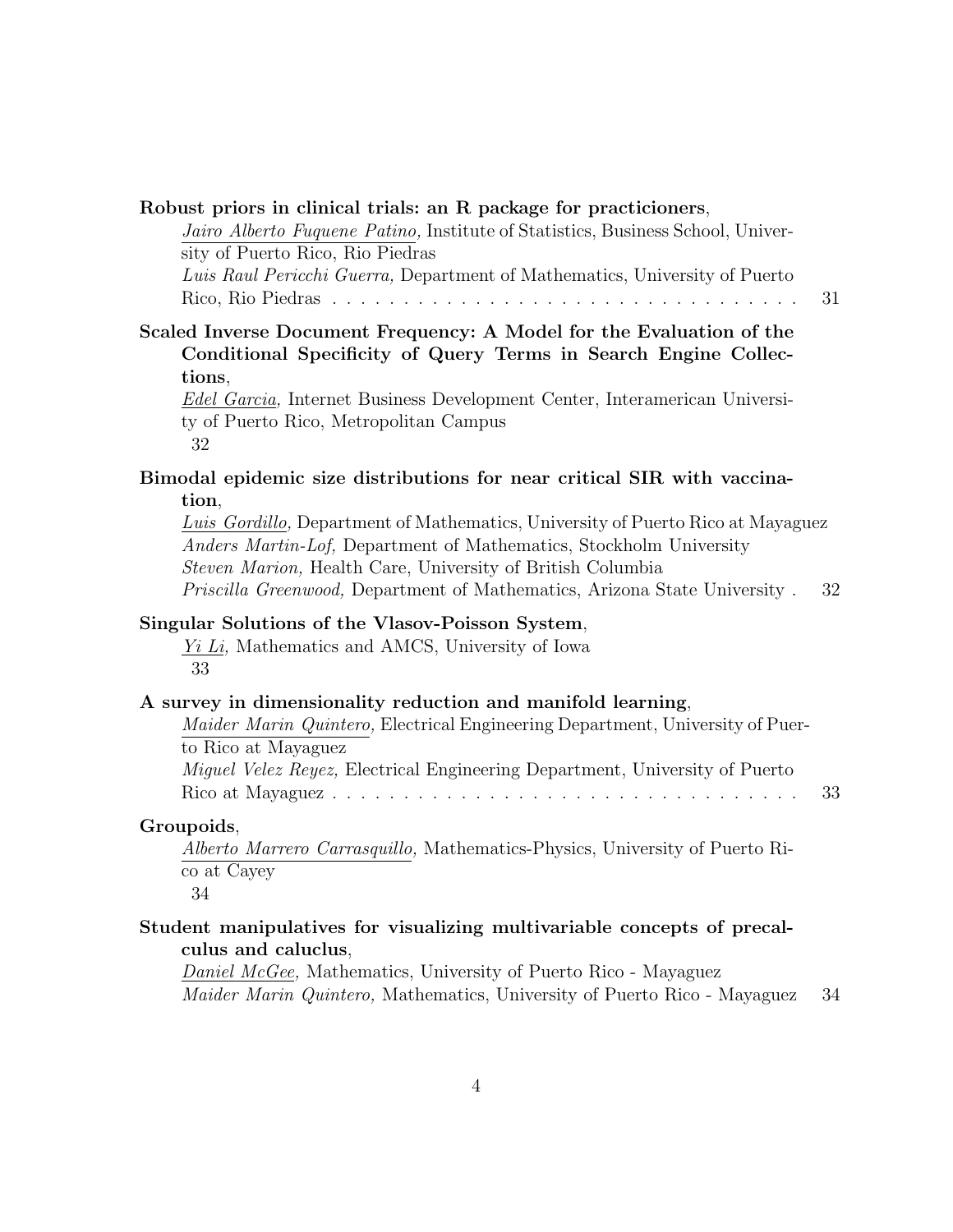| Evaluating a dependable sharable atomic data service on a planetary-<br>scale network,                                                                                                                                                                                                                                                                                                                                                                                                                  |    |
|---------------------------------------------------------------------------------------------------------------------------------------------------------------------------------------------------------------------------------------------------------------------------------------------------------------------------------------------------------------------------------------------------------------------------------------------------------------------------------------------------------|----|
| <i>Peter Musial</i> , Department of Computer Science, University of Puerto Rico at<br>Rio Piedras                                                                                                                                                                                                                                                                                                                                                                                                       |    |
| Chryssis Georgiou, Deptartament of Computer Science, University of Cyprus<br>Nicolas Hadjiprocopiou, Deptartament of Computer Science, University of                                                                                                                                                                                                                                                                                                                                                    | 35 |
| The complementing condition - some examples,<br>Pablo Negrón-Marrero, Department of Mathematics, University of Puerto Ri-<br>co at Humacao                                                                                                                                                                                                                                                                                                                                                              |    |
| Errol Montes-Pizarro, Department of Mathematics and Physics, University of                                                                                                                                                                                                                                                                                                                                                                                                                              | 35 |
| A TAL cell model, estimation of acid-base and sodium transport param-<br>eters using inverse methods,<br>Aniel Nieves-Gonzalez, Applied Mathematics and Statistics, Stony Brook Uni-<br>versity<br>Mariano Marcano, Computer Science, University of Puerto Rico, Rio Piedras<br>Campus<br><i>Chris Clausen</i> , Physiology and Biophysics, Stony Brook University<br><i>Harold E. Layton, Mathematics, Duke University</i><br><i>Leon C. Moore</i> , Physiology and Biophysics, Stony Brook University | 36 |
| Reverse engineering and Discrete Dynamical Systems,<br>Maria del Pilar Orjuela Garavito, Departamento de Matematicas, Universi-<br>dad de Puerto Rico en Mayaguez<br>Omar Colon-Reyes, Departamento de Matematicas, Universidad de Puerto                                                                                                                                                                                                                                                               | 37 |
| Fast multiplication in finite fields with Odd characteristic,<br><i>Edusmildo Orozco</i> , Computer Science, University of Puerto Rico at Rio Piedras<br>Dorothy Bollman, Mathematical Sciences, University of Puerto Rico at Mayaguez 38                                                                                                                                                                                                                                                               |    |
| On generalized factorizations,<br>Reyes Matiel Ortiz-Albino, Department of Mathematics, University of Puerto<br>Rico at Mayaguez                                                                                                                                                                                                                                                                                                                                                                        |    |

38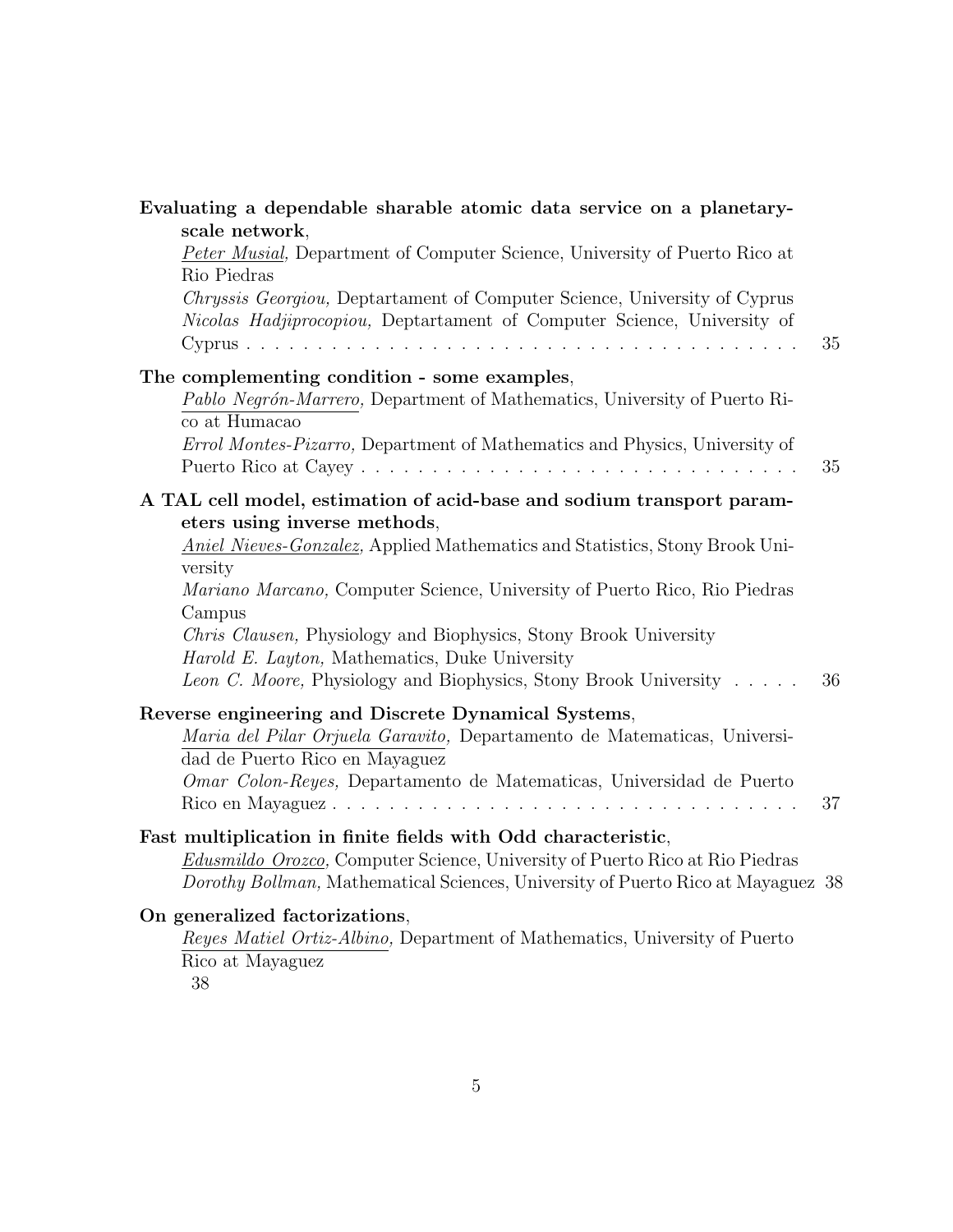#### The case for a fully robust hierarchical Bayesian statistical analysis of clinical trials,

Luis Raúl Pericchi, Department of Mathematics, Biostatistics and Bioinformatics Core of the Comprehensive Cancer Center, University of Puerto Rico, Rio Piedras Campus María-Eglée Pérez, Department of Mathematics, University of Puerto Rico, Rio Piedras Campus John Cook, MD Anderson Cancer Center, University of Texas 39

#### Arithmetic conditions on surfaces with self-maps,

Jorge Pineiro, Department of Mathematics and Computer Science, Bronx Community College

39

#### Classification of leaf epidermis microphotographs using texture features,

Elio Ramos, Department of Mathematics, University of Puerto Rico at Humacao

40

#### Epidemic spread in populations at demographic equilibrium,

Karen R. Rios-Soto, Department of Mathematical Sciences, University of Puerto Rico at Mayaguez

40

#### The Web expands into the forest: real-time biodiversity data acquisition, processing, and presentation,

Héctor Rodriguez, ARBIMON, Universidad de Puerto Rico - Rio Piedras Carlos J Corrada Bravo, Ciencia de Cómputos, Universidad de Puerto Rico -Rio Piedras

T. Mitchell Aide, Biologia, Universidad de Puerto Rico - Rio Piedras Ivonne M. Deliz, ARBIMON, Universidad de Puerto Rico - Rio Piedras Carlos Milán, ARBIMON, Universidad de Puerto Rico - Rio Piedras Rafael Alvarez, Ciencia de Cómputos, Universidad de Puerto Rico - Rio Piedras Pedro J. Pastrana, Ciencia de Cómputos, Universidad de Puerto Rico - Rio Piedras

Alberto Estrada, Ciencia de C´omputos, Universidad de Puerto Rico - Rio Piedras 41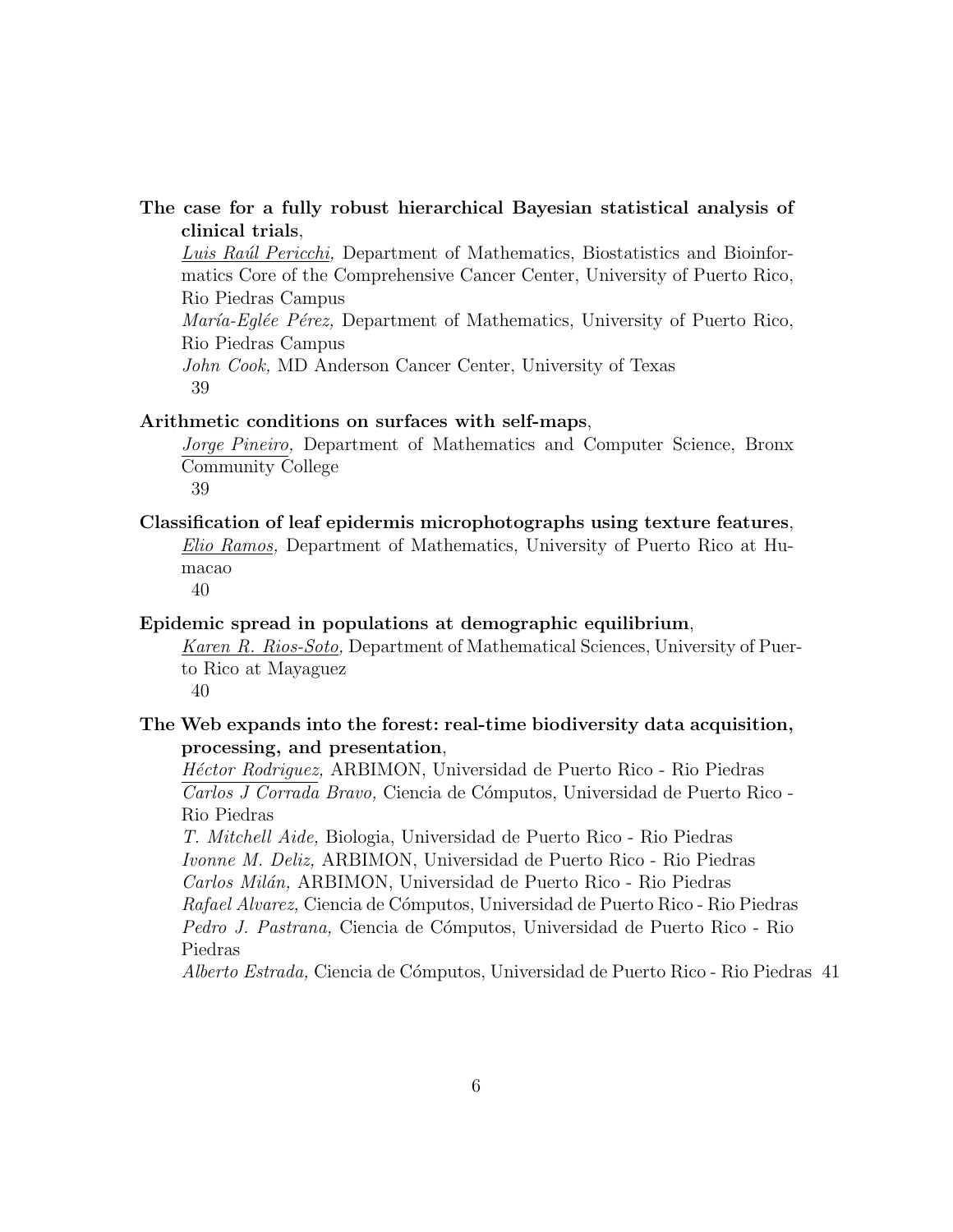#### Statistics at the Large Hadron Collider,

Wolfgang Rolke, Department of Mathematics, University of Puerto Rico at Mayaguez 42

Teoría de frames métodos multiescala,

Juan R. Romero Oliveras, Departamento de Ciencias Matemáticas, Universidad de Puerto Rico Recinto de Mayaguez 42

# Solvability of systems of polynomial equations over finite fields,

Ivelisse Rubio Canabal, Department of Computer Science, UPR, Rio Piedras Francis N. Castro, Department of Mathematics, UPR, Rio Piedras . . . . . . 43

#### Estimación de la proporción de una población oculta a través de muestreo "Bola de nieve" estratificado,

Sarmiento Rondón William, Matemáticas, UPRM 43

Del sonar al nanosensor: la influencia de Oscar Moreno sobre nuestra práctica de la investigación subgraduada,

José O. Sotero Esteva, Departamento de Matemáticas, Universidad de Puerto Rico en Humacao

44

#### Mathematical modeling of planar defects in elastic materials ,

Lev Steinberg, Department Mathematical Sciences, University of Puerto Rico, Mayaguez Campus

44

#### Some properties and questions about magic squares,

Tina Straley, Executive Director, Mathematical Association of America 45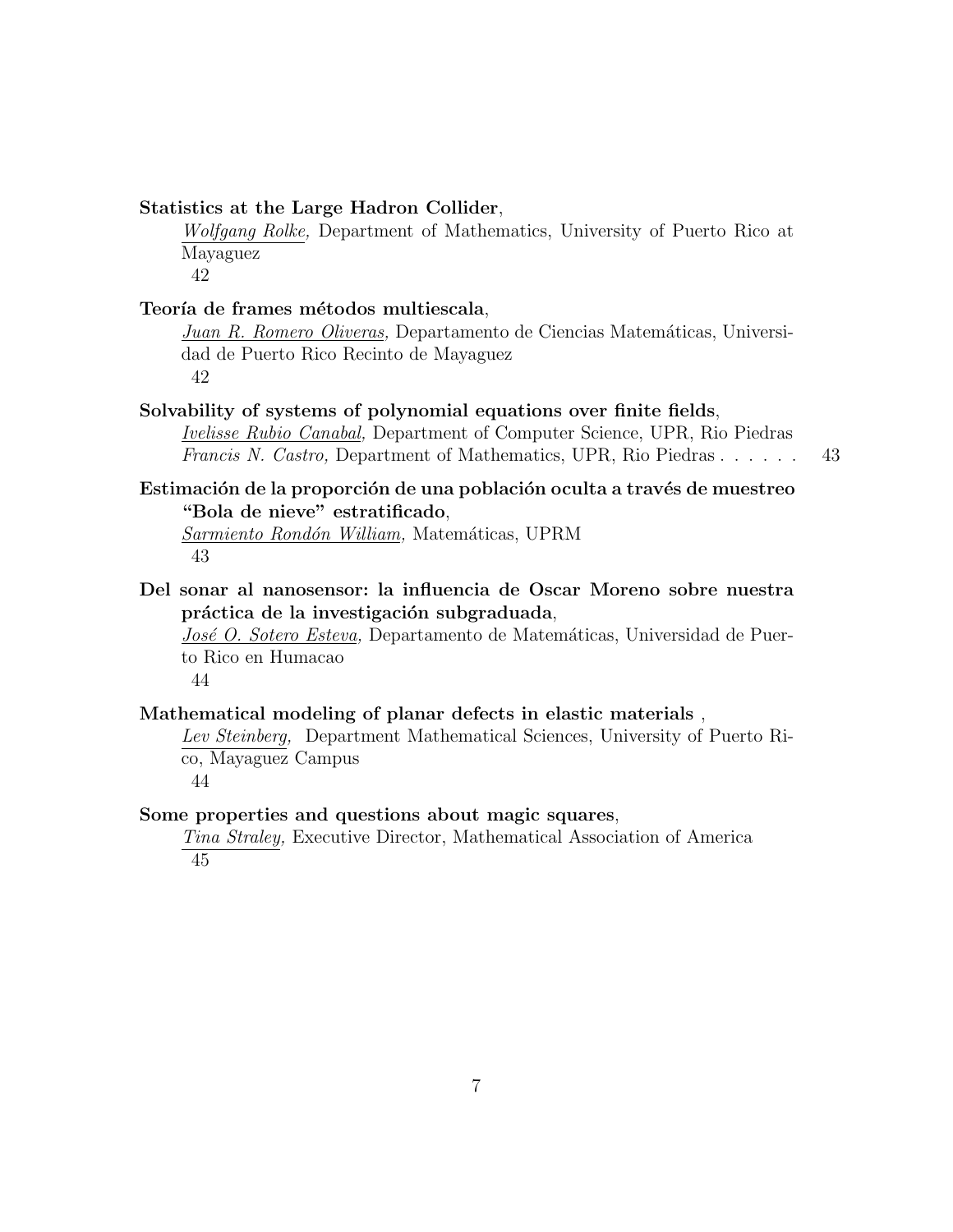| Objective Bayes Factors for Informed Hypotheses: "Completing" The                                                                                                                                                                   |    |
|-------------------------------------------------------------------------------------------------------------------------------------------------------------------------------------------------------------------------------------|----|
| Informed Hypothesis and "Splitting" the Bayes Factors.,                                                                                                                                                                             |    |
| David Torres Núñez, Department of Mathematics, University of Puerto Rico<br>at Rio Piedras Campus                                                                                                                                   |    |
| Luis Pericchi Guerra, Department of Mathematics, University of Puerto Rico<br>at Rio Piedras Campus and Universidad Simón Bolívar                                                                                                   |    |
| Guimei Liu, Department of Mathematics, University of Puerto Rico at Rio<br>Piedras Campus<br>45                                                                                                                                     |    |
| Conformal Geometry,<br><i>Alfredo Villanueva</i> , Department of Mathematics, University of Puerto Rico,<br>Mayaguez<br>46                                                                                                          |    |
| Statistical analysis of microbial diversity of anaerobic granules in starch<br>wastewater treatment plant,                                                                                                                          |    |
| Wei Wei, Mathematical Sciences, University of Puerto Rico-Mayaguez<br>Bo Hu, Chemical Engineering, University of Puerto Rico-Mayaguez $\dots$ .                                                                                     | 46 |
| 5. Carteles / Posters                                                                                                                                                                                                               | 47 |
| Digital literacy in Puerto Rico: challenges and opportunities,<br>Benjamin Figueroa Hernandez, Negocios y Empresarismo, Universidad del<br>Turabo                                                                                   |    |
| Larissa Dominguez Jimenez, Negocios y Empresarismo, Universidad del Turabo<br>Blanca Pereira Silva, Negocios y Empresarismo, Universidad del Turabo<br><i>Edgar Ferrer Moreno</i> , Negocios y Empresarismo, Universidad del Turabo | 47 |
| Parameter estimation for mathematical models of potassium-chloride                                                                                                                                                                  |    |
| cotransporters,                                                                                                                                                                                                                     |    |

Guillermo M. Fontánez Rivera, Computer Science, University of Puerto Rico, Rio Piedras Campus Mariano Marcano, Computer Science, University of Puerto Rico, Rio Piedras Campus . . . . . . . . . . . . . . . . . . . . . . . . . . . . . . . . . . . . . . 48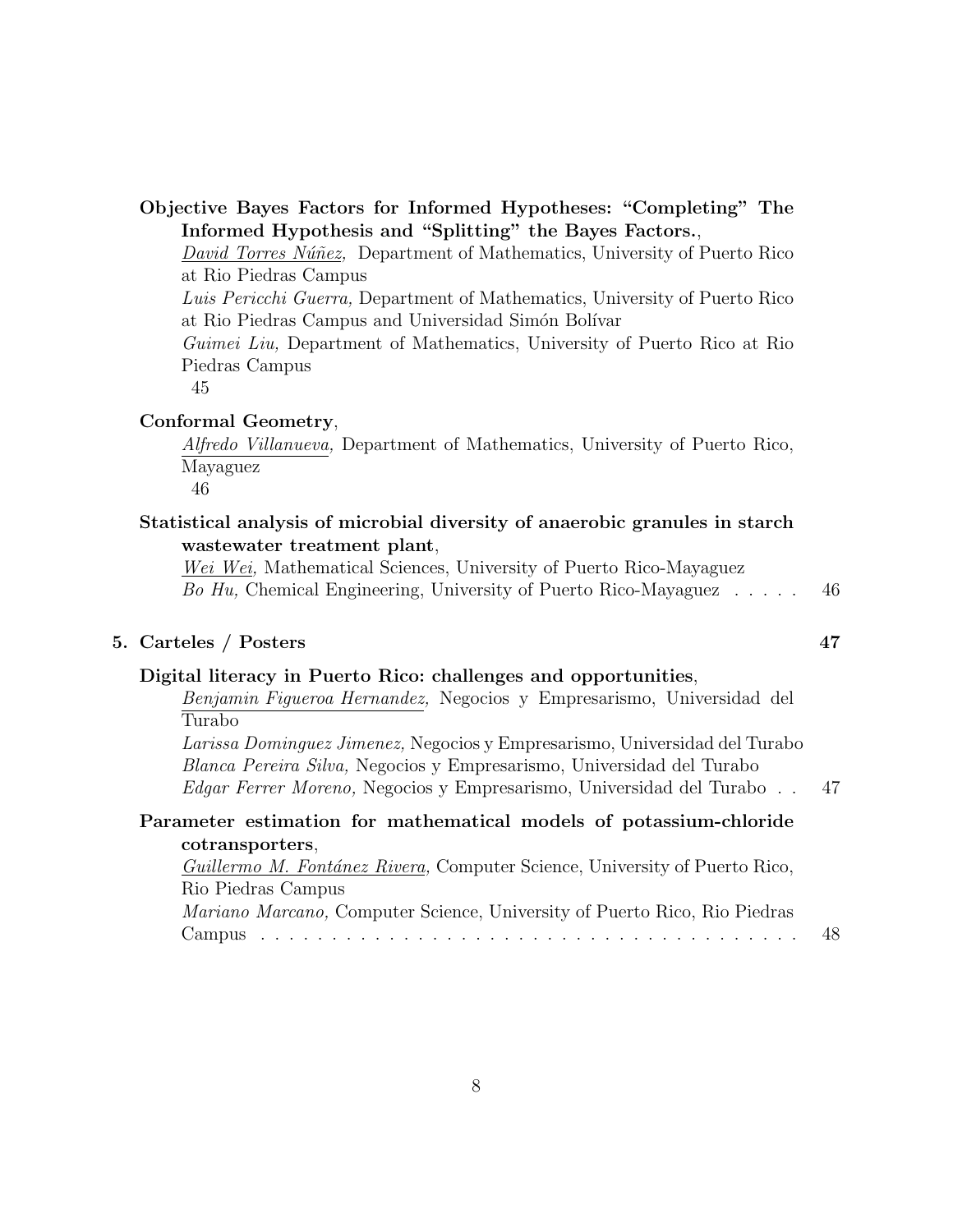#### Study of r-Orthogonality for Latin Squares ,

Richard Garcia , Ciencia de Computos, Universidad de Puerto Rico, Rio Piedras Jeranfer Bermudes, Ciencia de Computos, Universidad de Puerto Rico, Rio Piedras

Reynaldo Lopez, Ciencia de Computos, Universidad de Puerto Rico, Rio Piedras 48

| Analysis of the Dynamics of the Landen Transformations Through $cot(4\theta)$ ,<br>Richard Garcia, Computer Science, University of Puerto Rico Rio Piedras,                                                             |    |
|-------------------------------------------------------------------------------------------------------------------------------------------------------------------------------------------------------------------------|----|
| <b>PR</b>                                                                                                                                                                                                               |    |
| Aileen Nguyen, Mathematics, California State Polytechnic University Pomona,<br>CA                                                                                                                                       |    |
| Ivan Ojeda, Mathematics, University of Puerto Rico Rio Piedras, PR<br><i>Bobby Wilson</i> , Mathematics, Morehouse College Atlana, GA                                                                                   | 49 |
| Bayesian analysis of movement after release for headstarted Mona Island                                                                                                                                                 |    |
| iguana (Cyclura cornuta stejnegeri),                                                                                                                                                                                    |    |
| Mariely Angeli Hernández Morales, Department of Mathematics, University                                                                                                                                                 |    |
| of Puerto Rico at Rio Piedras                                                                                                                                                                                           |    |
| Maria Egleé Pérez, Department of Mathematics, University of Puerto Rico                                                                                                                                                 |    |
| at Rio Piedras                                                                                                                                                                                                          |    |
| <i>Miguel A. Garcia,</i> Center for Applied Tropical Ecology and Conservation<br>(CATEC), Wildlife Division, Department of Natural and Environmental Re-<br>sources, San Juan, University of Puerto Rico at Rio Piedras |    |
| Néstor Pérez-Buitrago, Department of Biology, University of Puerto Rico at<br>Rio Piedras                                                                                                                               |    |
| Alberto O. Alvarez, Wildlife Division, Department of Natural and Environ-<br>mental Resources, University of Puerto Rico at Rio Piedras                                                                                 | 49 |
| Un algoritmo recursivo para caminos de largo k en grafos dirigidos,<br>Richard Martinez Sanchez, Departamento de Matemáticas, Universidad de<br>Puerto Rico en Humacao                                                  |    |
| <i>Idalyn Rios Diaz</i> , Departamento de Matemáticas, Universidad de Puerto Rico                                                                                                                                       | 50 |
| A gray level run length texture analyzer applied to biological imaging,<br>Myrna Ivelisse Merced Serrano, Department of Mathematics, University of<br>Puerto Rico at Humacao                                            |    |
| Elio Ramos, Department of Mathematics, University of Puerto Rico at Humacao 50                                                                                                                                          |    |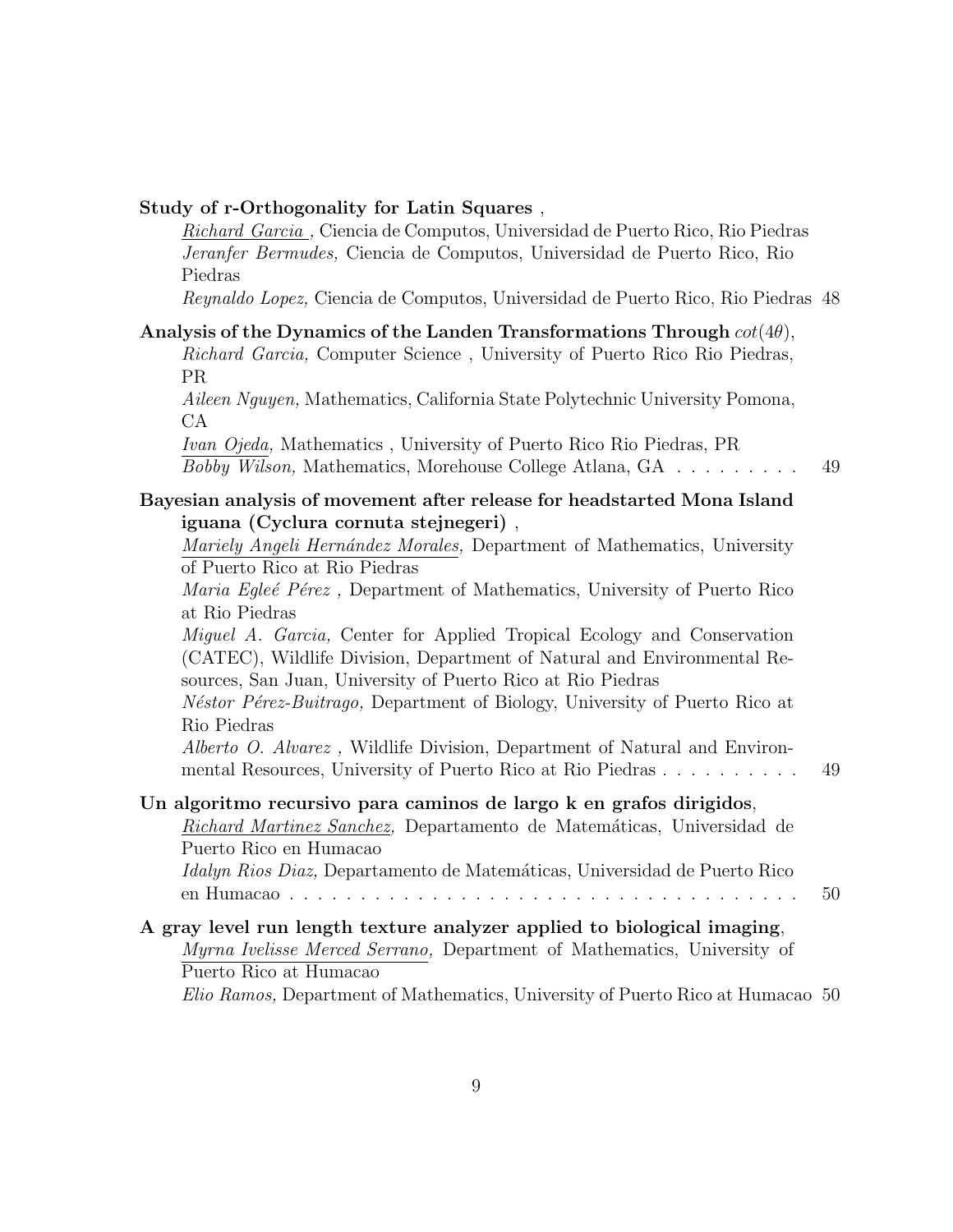| Parameter estimation in mathematical models of renal Na-K-2Cl co-                                                                                                                                                                                                                                                                                                                                                                                                                                                                                                                                                                |    |
|----------------------------------------------------------------------------------------------------------------------------------------------------------------------------------------------------------------------------------------------------------------------------------------------------------------------------------------------------------------------------------------------------------------------------------------------------------------------------------------------------------------------------------------------------------------------------------------------------------------------------------|----|
| transporters,                                                                                                                                                                                                                                                                                                                                                                                                                                                                                                                                                                                                                    |    |
| Mónica Nadal Quirós, Mathematics, University of Puerto Rico - Rio Piedras                                                                                                                                                                                                                                                                                                                                                                                                                                                                                                                                                        |    |
| Campus                                                                                                                                                                                                                                                                                                                                                                                                                                                                                                                                                                                                                           |    |
| Mariano Marcano, Computer Science, University of Puerto Rico - Rio Piedras                                                                                                                                                                                                                                                                                                                                                                                                                                                                                                                                                       |    |
| Campus                                                                                                                                                                                                                                                                                                                                                                                                                                                                                                                                                                                                                           | 51 |
| The problem of the nonlinear cantilever,                                                                                                                                                                                                                                                                                                                                                                                                                                                                                                                                                                                         |    |
| Abner J. Ortiz Camacho, Department of Mathematics, University of Puerto                                                                                                                                                                                                                                                                                                                                                                                                                                                                                                                                                          |    |
| Rico at Humacao                                                                                                                                                                                                                                                                                                                                                                                                                                                                                                                                                                                                                  |    |
| Greichaly Cabrera Cruz, Department of Mathematics, University of Puerto                                                                                                                                                                                                                                                                                                                                                                                                                                                                                                                                                          |    |
| Rico at Humacao                                                                                                                                                                                                                                                                                                                                                                                                                                                                                                                                                                                                                  |    |
| Pablo Negrón-Marrero, Department of Mathematics, University of Puerto Ri-                                                                                                                                                                                                                                                                                                                                                                                                                                                                                                                                                        |    |
|                                                                                                                                                                                                                                                                                                                                                                                                                                                                                                                                                                                                                                  | 52 |
| A mathematical model for the interaction between a sea fan colony, its<br>immune system, and a potential pathogen,<br><i>Claudia Patricia Ruiz Diaz</i> , Department of Mathematics, University of Puer-<br>to Rico, Rio Piedras campus<br>Carlos Toledo Hernández, Department of Biology, University of Puerto Rico,<br>Rio Piedras campus<br>Mariano Marcano, Department of Computer Science, University of Puerto<br>Rico, Rio Piedras campus<br>Alberto Sabat, Department of Biology, University of Puerto Rico, Rio Piedras<br>campus<br><i>Paul Bayman</i> , Department of Biology, University of Puerto Rico, Rio Piedras | 53 |
| Avaluación del aprovechamiento académico de los estudiantes en el curso                                                                                                                                                                                                                                                                                                                                                                                                                                                                                                                                                          |    |
| de Métodos Cuantitativos I,                                                                                                                                                                                                                                                                                                                                                                                                                                                                                                                                                                                                      |    |
| Bárbara Santiago-Figueroa, Departamento de Matemáticas, Universidad de                                                                                                                                                                                                                                                                                                                                                                                                                                                                                                                                                           |    |
| Puerto Rico en Humacao                                                                                                                                                                                                                                                                                                                                                                                                                                                                                                                                                                                                           |    |
| Idalyn Rios Diaz, Departamento de Matemáticas, Universidad de Puerto Rico                                                                                                                                                                                                                                                                                                                                                                                                                                                                                                                                                        |    |
|                                                                                                                                                                                                                                                                                                                                                                                                                                                                                                                                                                                                                                  | 53 |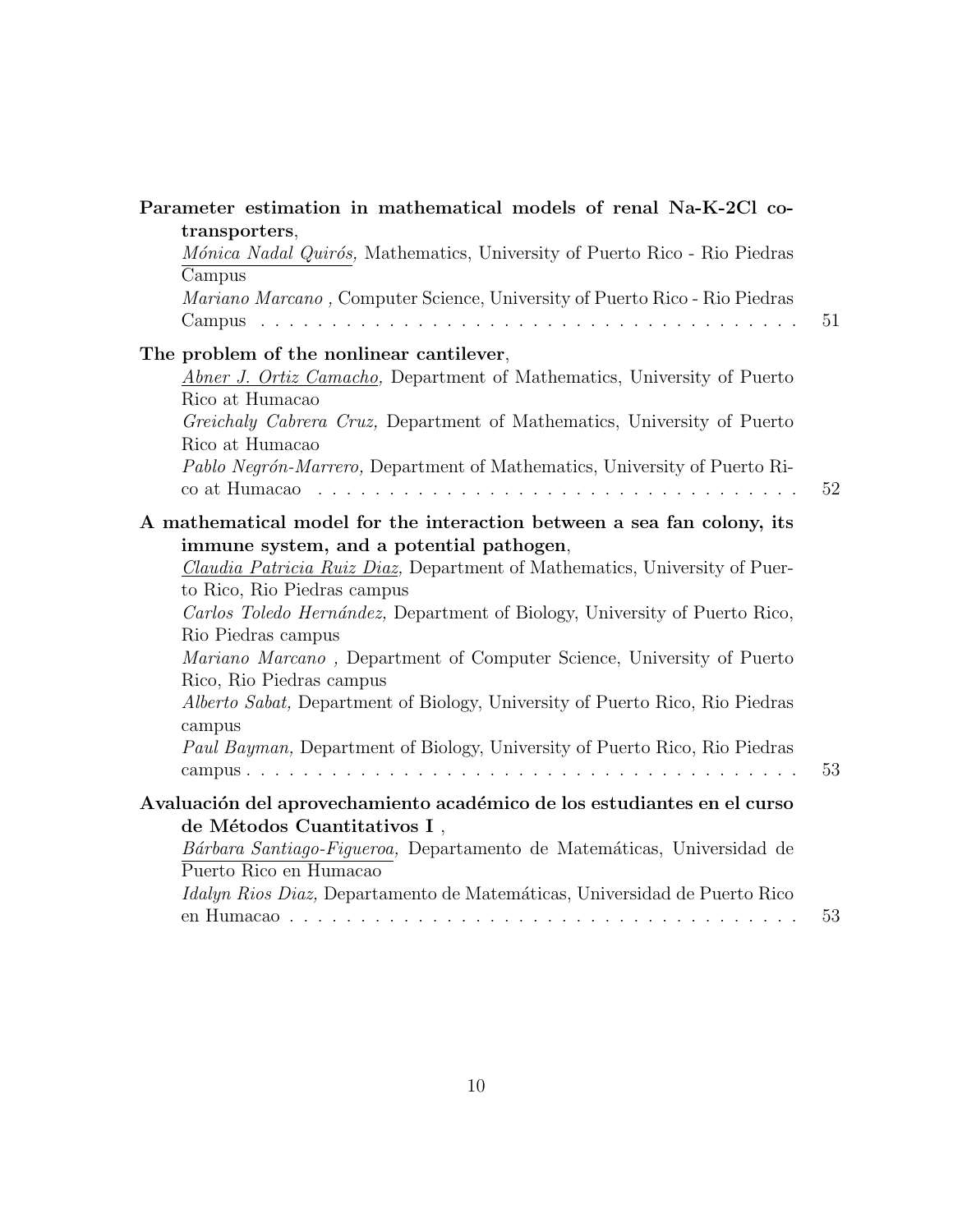| entre polimeros y fibras,                                                                    |  |
|----------------------------------------------------------------------------------------------|--|
| <i>Desirée E. Velázquez Rios</i> , Departamento de Matemáticas, Universidad de               |  |
| Puerto Rico en Humacao                                                                       |  |
| <i>John E. Morales Garcia</i> , Departamento de Matemáticas, Universidad de Puer-            |  |
| to Rico en Humacao                                                                           |  |
| Axel Y. Rivera Rodriguez, Departamento de Matemáticas, Universidad de                        |  |
| Puerto Rico en Humacao                                                                       |  |
| <i>Melissa López Serrano</i> , Departamento de Matemáticas, Universidad de Puer-             |  |
| to Rico en Humacao                                                                           |  |
| <i>Francheska I. Lebrón López</i> , , Escuela Superior Petra Mercado Bougart                 |  |
| <i>Robert Johnson</i> , Department of Physics and Astronomy, University of Penn-<br>sylvania |  |
| José O. Sotero Esteva, Departamento de Matemáticas, Universidad de Puerto                    |  |
|                                                                                              |  |

# $\int$ Indice de Presentadores  $55$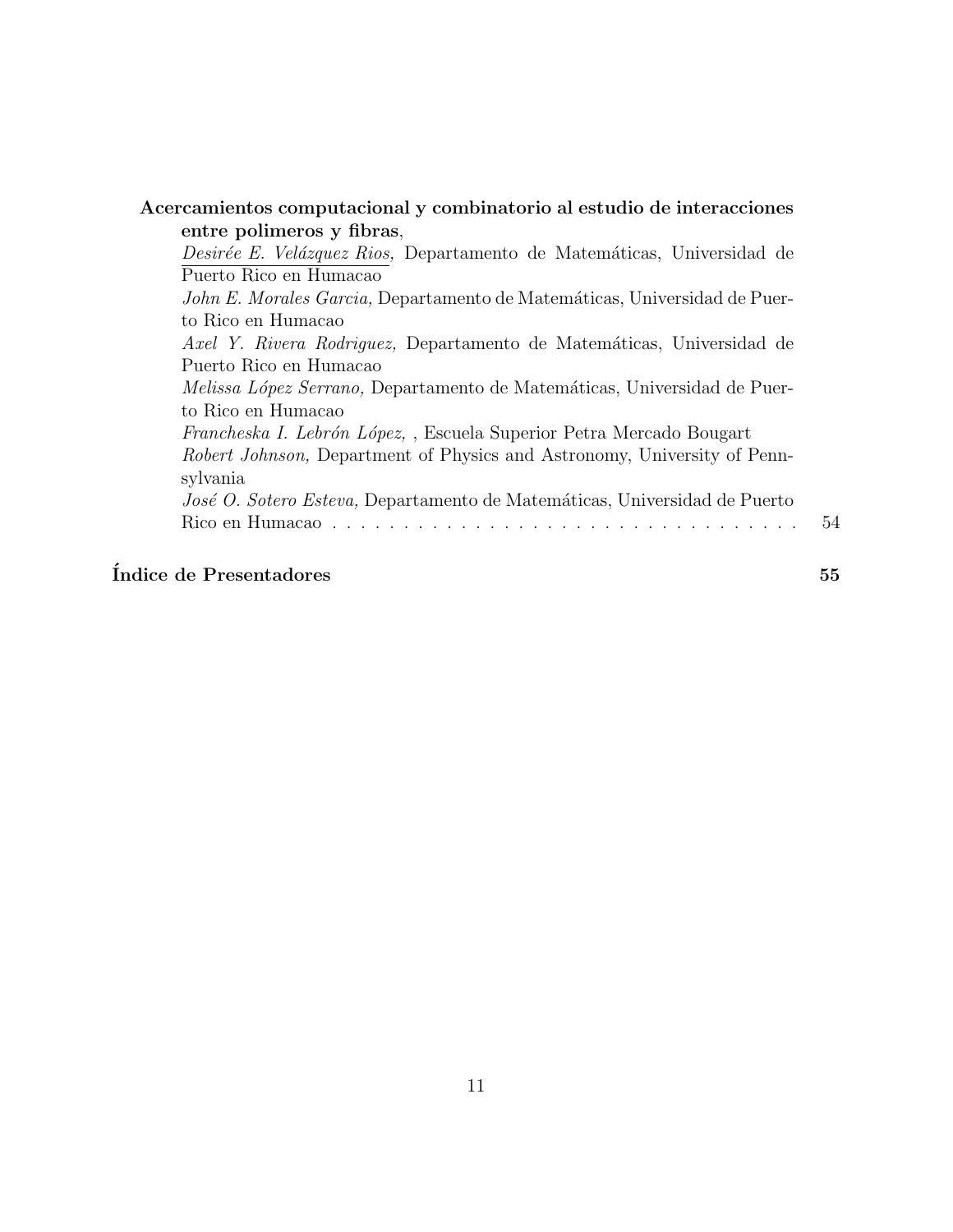# 1. Itinerario detallado (Detailed schedule)

| Hora          | Lugar     | Actividad                                                                                                                                                                                                                                                                  |
|---------------|-----------|----------------------------------------------------------------------------------------------------------------------------------------------------------------------------------------------------------------------------------------------------------------------------|
|               |           | <i>Viernes</i>                                                                                                                                                                                                                                                             |
| $1:00-4:30$   | Vestíbulo | Registro                                                                                                                                                                                                                                                                   |
| $2:00-2:50$   | $A-211$   | Conferencia plenaria<br>Combinatorial Game Theory<br>Elwyn Berlekamp                                                                                                                                                                                                       |
| $3:00 - 3:30$ | Vestíbulo | Receso (café)                                                                                                                                                                                                                                                              |
| $3:30-3:55$   |           | Conferencias concurrentes                                                                                                                                                                                                                                                  |
|               | $C-202$   | Reverse engineering and Discrete Dynamical Systems<br>María del Pilar Orjuela and Omar Colón-Reyes,                                                                                                                                                                        |
|               | $C-204$   | Groupoids<br>Alberto Marrero Carrasquillo                                                                                                                                                                                                                                  |
|               | $C-206$   | Mathematical Model for Detecting Diabetes<br>Yesenia Cruz and Pablo Negrón                                                                                                                                                                                                 |
|               | $C-209$   | The Web expands into the forest: real-time biodi-<br>versity data acquisition, processing, and presentation<br>Héctor Rodríguez, Carlos J. Corrada Bravo,<br>T. Mitchell Aide, Ivonne M. Deliz, Carlos Milán,<br>Rafael Alvarez, Pedro J. Pastrana, and Alberto<br>Estrada |
|               | $C-211$   | Estimación de la proporción de una población<br>oculta a través de muestreo "Bola de nieve"<br>est ratificado<br>William Sarmiento Rondón y Julio Quintana Díaz                                                                                                            |
| $4:00-4:50$   | Vestíbulo | Presentaciones de carteles de investigación<br>y mesas de exhibiciones<br>Parameter estimation for mathematical models of<br>potassium-chloride cotransporters<br>Guillermo M. Fontánez and Mariano Marcano                                                                |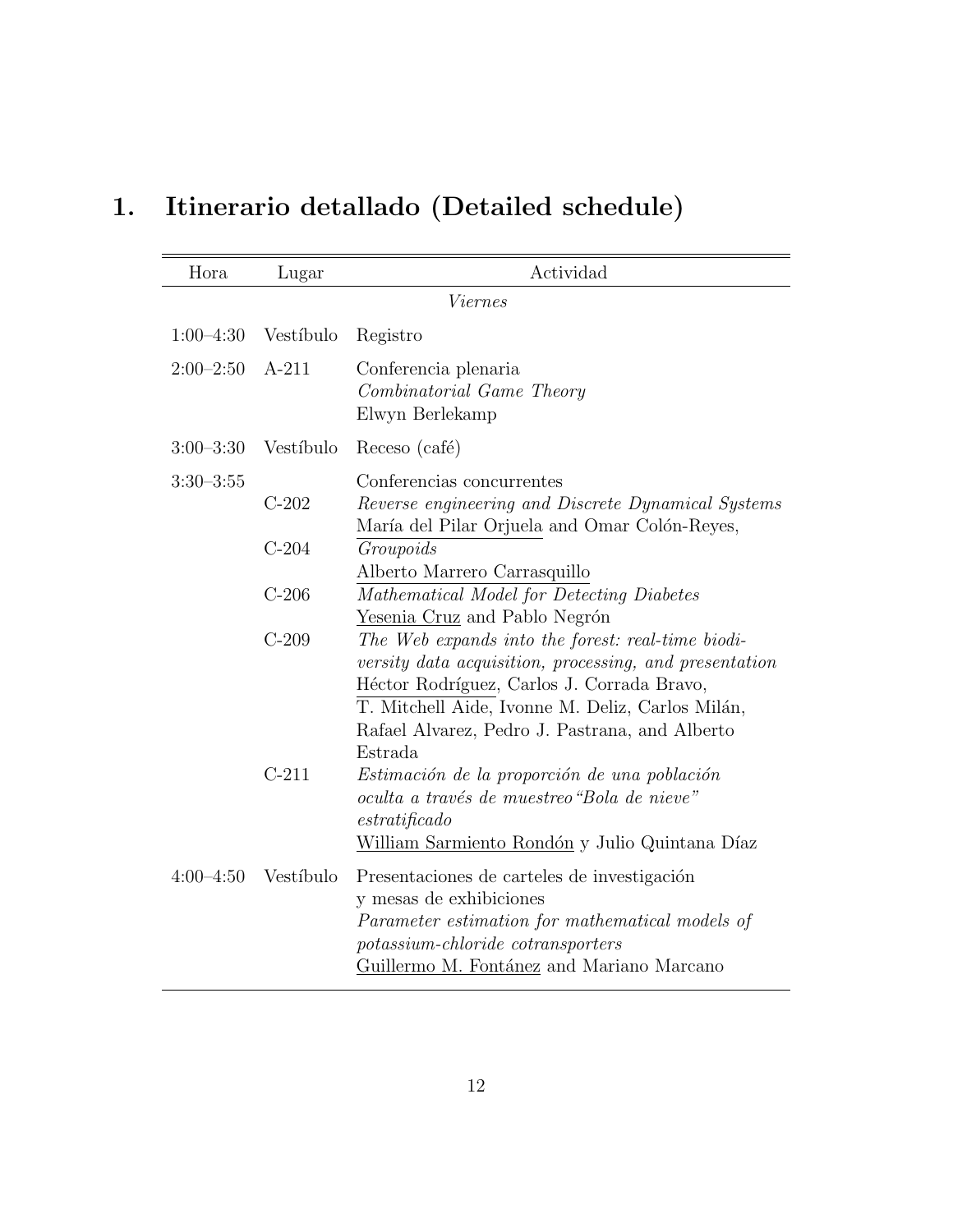| Hora          | Lugar     | Actividad                                                              |
|---------------|-----------|------------------------------------------------------------------------|
| $4:00 - 4:50$ | Vestíbulo | Digital literacy in Puerto Rico: challenges and                        |
|               |           | opportunities                                                          |
|               |           | Benjamin Figueroa Hernandez, Larissa                                   |
|               |           | Dominguez Jimenez, Blanca Pereira Silva, and                           |
|               |           | Edgar Ferrer Moreno                                                    |
|               |           | Acercamientos computacional y combinatorio al                          |
|               |           | estudio de interacciones entre polímeros y fibras                      |
|               |           | Desirée E. Velázquez Ríos, John E. Morales García,                     |
|               |           | Axel Y. Rivera Rodríguez, Melissa López Serrano,                       |
|               |           | Francheska I. Lebrón López, Robert Johnson                             |
|               |           | y José O. Sotero Esteva                                                |
|               |           | Study of r-Orthogonality for Latin Squares                             |
|               |           | Richard Garcia, Jeranfer Bermudes, and Reynaldo                        |
|               |           | Lopez                                                                  |
|               |           | Analysis of the Dynamics of the Landen                                 |
|               |           | Transformations Through $cot(4\theta)$                                 |
|               |           | Richard Garcia, Aileen Nguyen, Ivan Ojeda, and                         |
|               |           | <b>Bobby Wilson</b>                                                    |
|               |           | Bayesian analysis of movement after release for                        |
|               |           | headstarted Mona Island iguana (Cyclura cornuta<br><i>stejnegeri</i> ) |
|               |           | Mariely Angeli Hernández Morales, María Egleé                          |
|               |           | Pérez, Miguel A. García, Néstor Pérez-Buitrago,                        |
|               |           | Alberto O. Álvarez, and Raymond Tremblay                               |
|               |           | Un algoritmo recursivo para caminos de largo k                         |
|               |           | en grafos dirigidos                                                    |
|               |           | Richard Martinez Sanchez and Idalyn Ríos Díaz                          |
|               |           | A Gray Level Run Length Texture Analyzer                               |
|               |           | Applied to Biological Imaging                                          |
|               |           | Myrna I. Merced Serrano and Elio Ramos                                 |
|               |           | Parameter estimation in mathematical models of                         |
|               |           | renal Na-K-2Cl cotransporters                                          |
|               |           | Mónica Nadal Quirós and Mariano Marcano                                |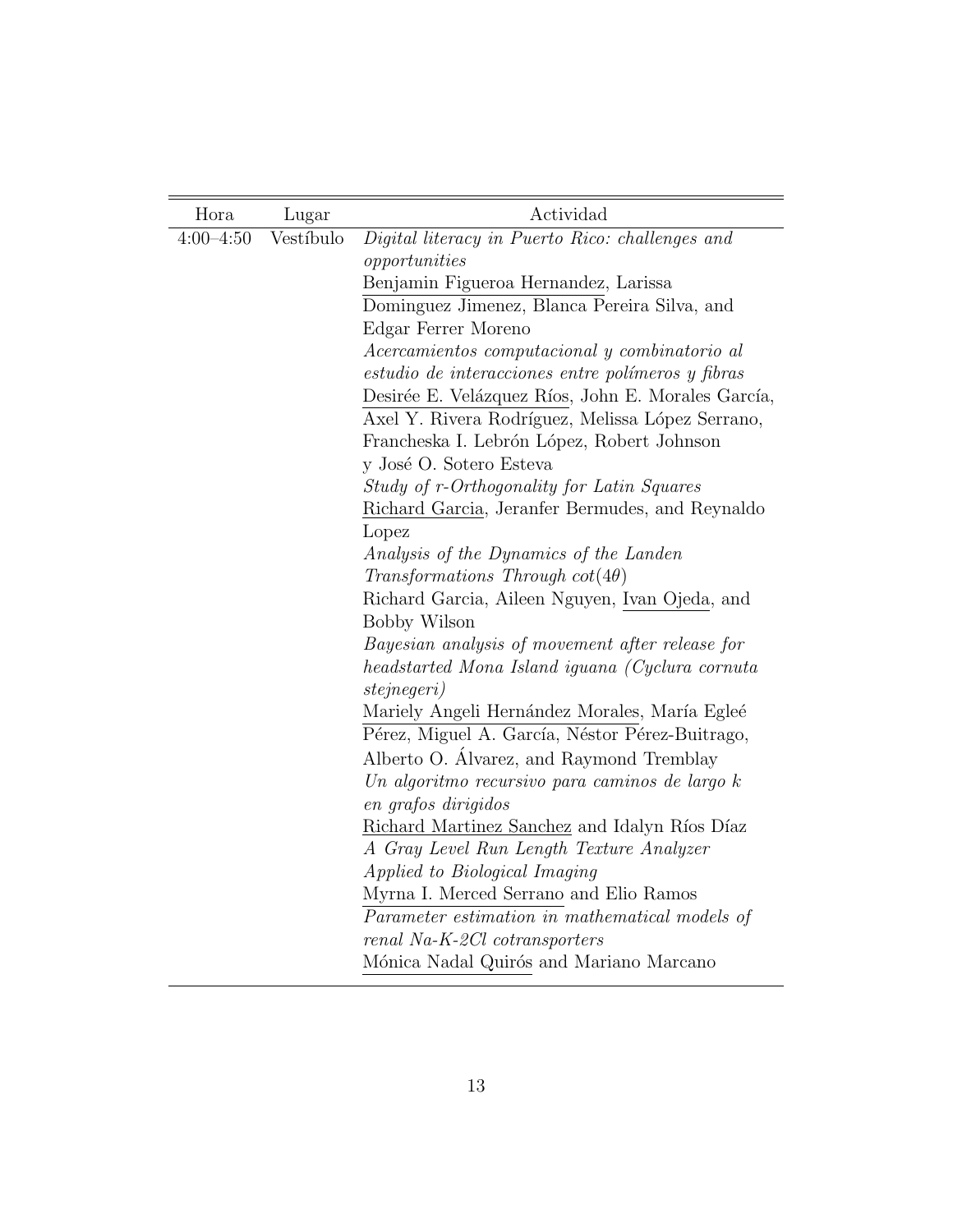| Hora          | Lugar     | Actividad                                                                                                                                                                                                                                                                                                                                                                                                                                                                                          |
|---------------|-----------|----------------------------------------------------------------------------------------------------------------------------------------------------------------------------------------------------------------------------------------------------------------------------------------------------------------------------------------------------------------------------------------------------------------------------------------------------------------------------------------------------|
|               |           | A mathematical model for the interaction between<br>a sea fan colony, its immune system, and a potential<br>pathogen<br>Claudia Patricia Ruiz, Carlos Toledo Hernández,<br>Mariano Marcano, Alberto Sabat, and Paul Bayman<br>The Problem of the Nonlinear Cantilever<br>Abner J. Ortiz Camacho and Greichaly Cabrera<br>Avaluación del Aprovechamiento Académico de los<br>Estudiantes en el Curso de Métodos Cuantitativos I<br><b>MECU 3031</b><br>Bárbara Santiago-Figueroa e Idalyn Ríos Díaz |
| $5:00 - 5:15$ | Vestíbulo | Receso                                                                                                                                                                                                                                                                                                                                                                                                                                                                                             |
| $5:15 - 5:40$ | $A-211$   | Conferencias concurrentes<br>Pensando en gran escala: proyectos noveles de<br>enseñanza y apoyo a estudiantes de precálculo en<br>$el$ RUM (panel)                                                                                                                                                                                                                                                                                                                                                 |
|               | $C-202$   | Luis Cáceres, Angel L. Cruz, Olgamary Rivera, Rima<br>Brusi, Sandra Dika, Arturo Portnoy y Nilsa Toro<br>Summer programs and graduate study opportunities<br>(panel)<br>Judy Walker, Juan Gatica, Tina Straley, Vasant                                                                                                                                                                                                                                                                             |
|               | $C-204$   | Waikar, and Michelle Wagner<br>Modeling body weight fluctuations as a simple<br>discrete dynamical system<br>Francisco Arencibia-Albite                                                                                                                                                                                                                                                                                                                                                            |
|               | $C-206$   | Bimodal epidemic size distributions for near critical<br>SIR with vaccination                                                                                                                                                                                                                                                                                                                                                                                                                      |
|               | $C-209$   | Luis Gordillo, Anders Martin-Lof, Steven Marion,<br>and Priscilla Greenwood<br>Statistics at the Large Hadron Collider<br>Wolfgang Rolke                                                                                                                                                                                                                                                                                                                                                           |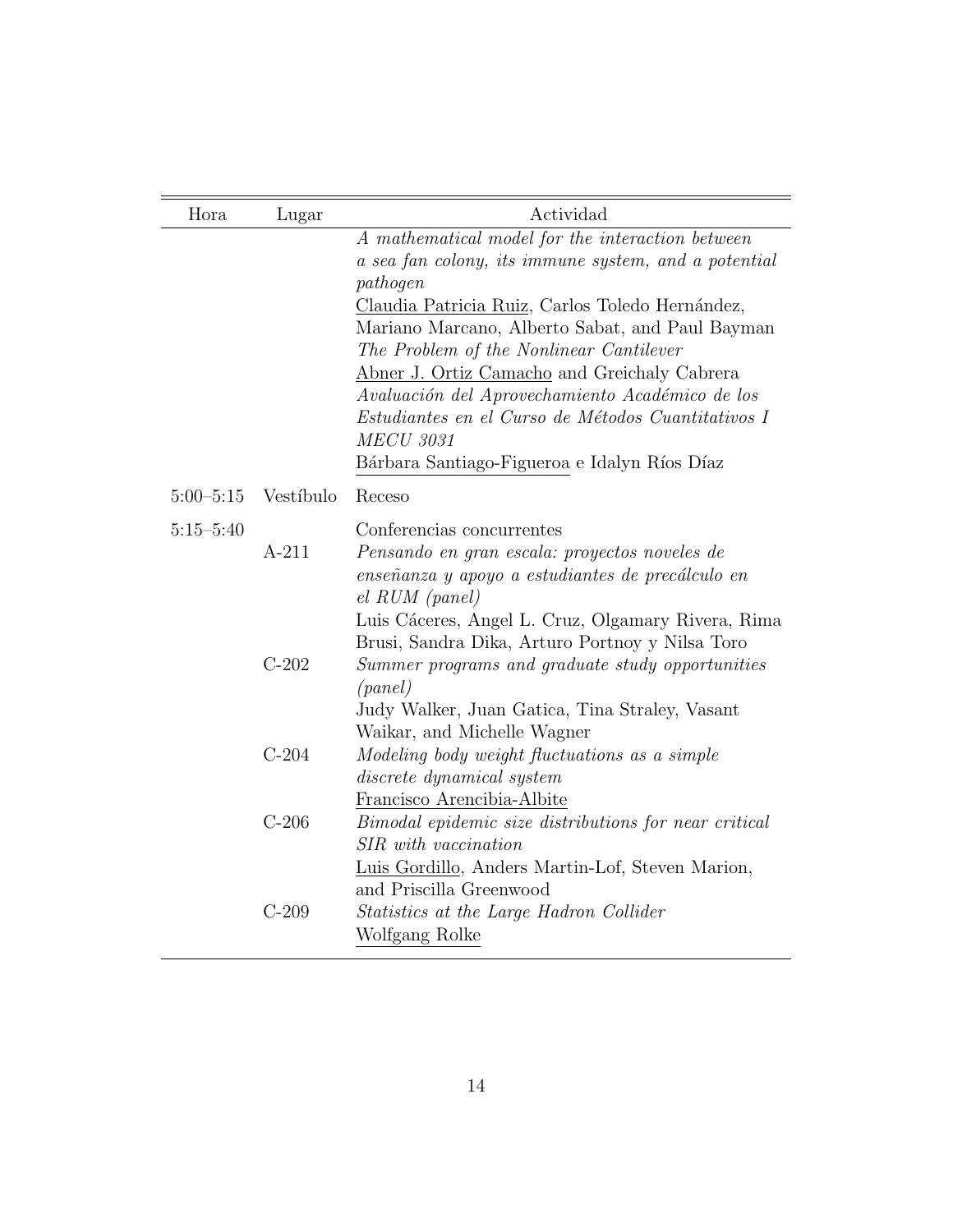| Hora           | Lugar          | Actividad                                                                                                                                                                            |
|----------------|----------------|--------------------------------------------------------------------------------------------------------------------------------------------------------------------------------------|
|                | $C-211$        | Conformal Geometry<br>Alfredo Villanueva                                                                                                                                             |
| $5:45-6:10$    | $A-211$        | Conferencias concurrentes<br>Pensando en gran escala: proyectos noveles de<br>enseñanza y apoyo a estudiantes de precálculo en<br>$el$ RUM (panel)                                   |
|                | $C-202$        | Luis Cáceres, Angel L. Cruz, Olgamary Rivera, Rima<br>Brusi, Sandra Dika, Arturo Portnoy y Nilsa Toro<br>Summer programs and graduate study<br><i>opportunities</i> ( <i>panel</i> ) |
|                | $C-204$        | Judy Walker, Juan Gatica, Tina Straley,<br>Vasant Waikar and Michelle Wagner<br>Statistical Analysis of Microbial Diversity of<br>Anaerobic Granules in Starch Wastewater            |
|                | $C-206$        | Treatment Plant<br>Wei Wei and Bo Hu<br><i>Epidemic Spread in Populations at Demographic</i><br>Equilibrium                                                                          |
|                | $C-209$        | Karen Rios-Soto<br>Classification of leaf epidermis microphotographs<br>using texture features                                                                                       |
|                | $C-211$        | Elio Ramos<br>Detection of some malignant 2D tumors by 1D<br><i>continuous symmetry</i>                                                                                              |
| $6:30 - 7:30$  | Anfiteatro     | Dennis Collins<br>Apertura SIDIM XXIV y Dedicatoria al<br>Profesor Oscar Moreno                                                                                                      |
| $7:30 - 10:00$ | Patio interior | Cena y recepción                                                                                                                                                                     |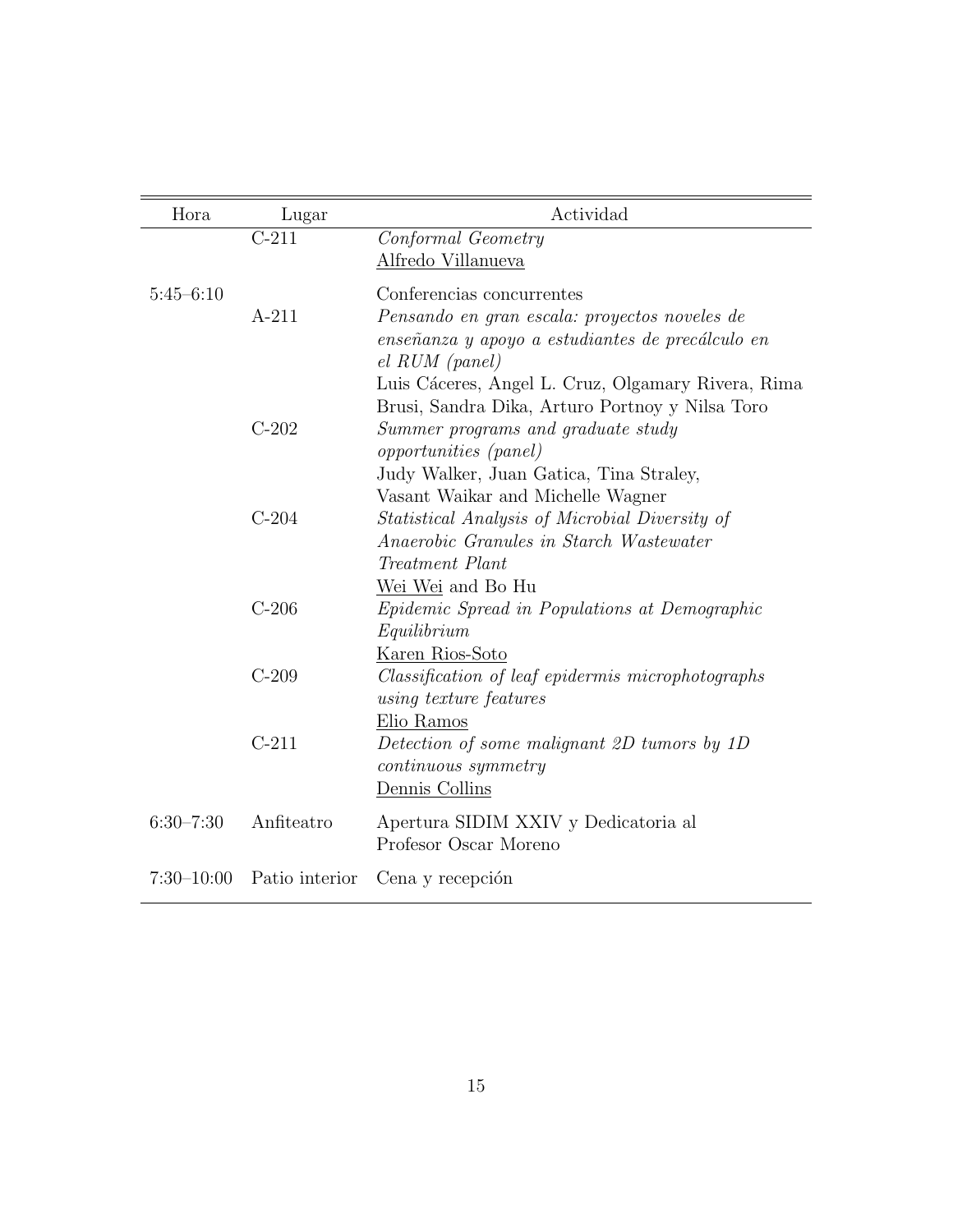| Lugar      | Actividad                                                                                                                                                                                                                                                                                                                                                                                                                                                                                                                                                                                                                                                                                                                                                                                                                                                                                                                                                         |
|------------|-------------------------------------------------------------------------------------------------------------------------------------------------------------------------------------------------------------------------------------------------------------------------------------------------------------------------------------------------------------------------------------------------------------------------------------------------------------------------------------------------------------------------------------------------------------------------------------------------------------------------------------------------------------------------------------------------------------------------------------------------------------------------------------------------------------------------------------------------------------------------------------------------------------------------------------------------------------------|
|            | Sábado                                                                                                                                                                                                                                                                                                                                                                                                                                                                                                                                                                                                                                                                                                                                                                                                                                                                                                                                                            |
| Vestíbulo  | Registro                                                                                                                                                                                                                                                                                                                                                                                                                                                                                                                                                                                                                                                                                                                                                                                                                                                                                                                                                          |
| Anfiteatro | Conferencia plenaria<br>The Search for Costas Arrays<br>Solomon W. Golomb                                                                                                                                                                                                                                                                                                                                                                                                                                                                                                                                                                                                                                                                                                                                                                                                                                                                                         |
| Vestíbulo  | Presentaciones de carteles de investigación<br>y mesas de exhibiciones<br>Acercamientos computacional y combinatorio al<br>estudio de interacciones entre polímeros y fibras<br>Desirée E. Velázquez Ríos, John E. Morales García,<br>Axel Y. Rivera Rodríguez, Melissa López Serrano,<br>Francheska I. Lebrón López, Robert Johnson<br>y José O. Sotero Esteva<br>Digital literacy in Puerto Rico: challenges and<br>opportunities<br>Benjamin Figueroa Hernandez, Larissa<br>Dominguez Jimenez, Blanca Pereira Silva, and<br>Edgar Ferrer Moreno<br>Parameter estimation for mathematical models of<br>potassium-chloride cotransporters<br>Guillermo M. Fontánez Rivera and Mariano<br>Marcano<br>Study of r-Orthogonality for Latin Squares<br>Richard Garcia, Jeranfer Bermudes, and Reynaldo<br>Lopez<br>Analysis of the Dynamics of the Landen<br>Transformations Through $cot(4\theta)$<br>Richard Garcia, Aileen Nguyen, Ivan Ojeda, and<br>Bobby Wilson |
|            |                                                                                                                                                                                                                                                                                                                                                                                                                                                                                                                                                                                                                                                                                                                                                                                                                                                                                                                                                                   |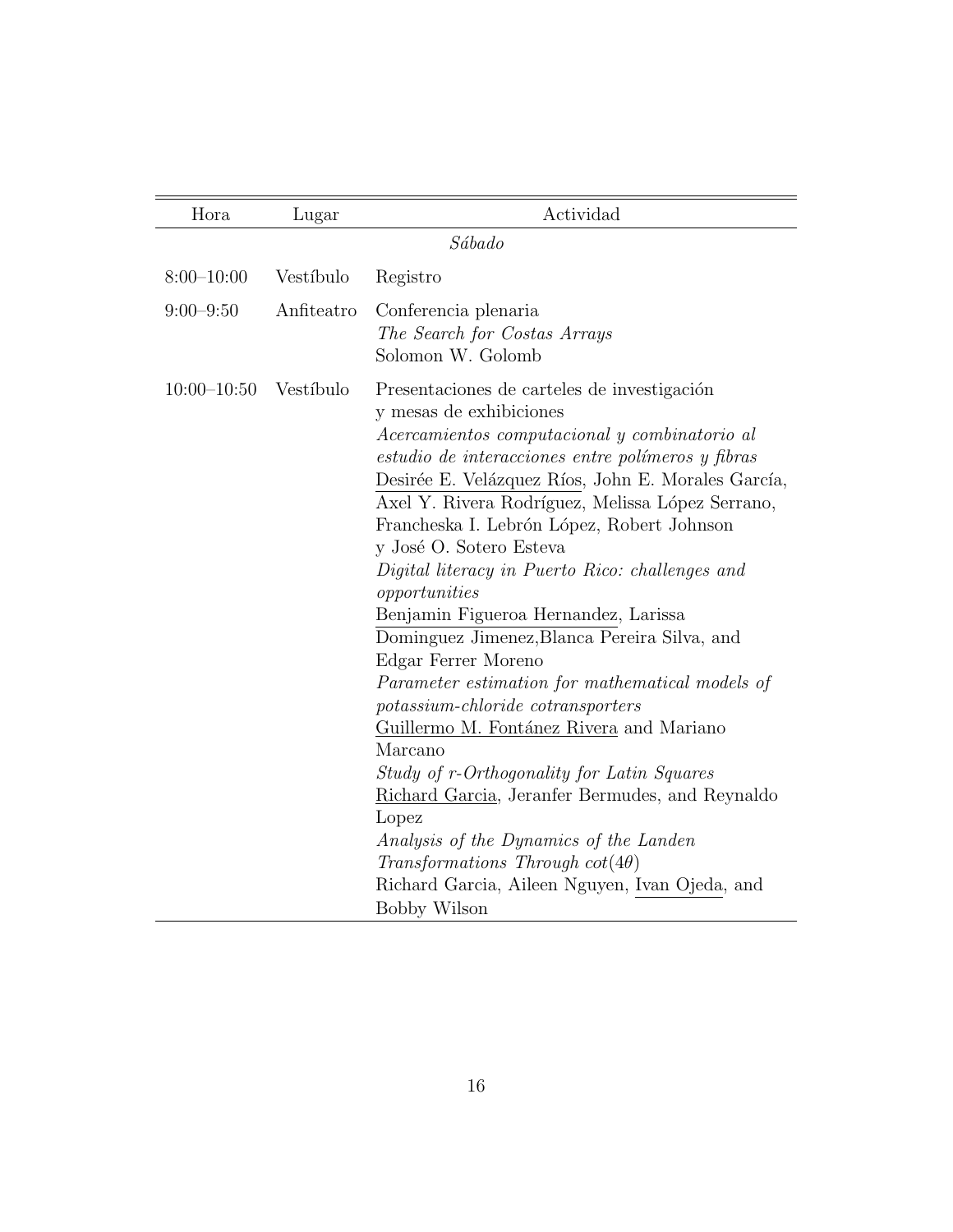| Hora        | Lugar   | Actividad                                            |
|-------------|---------|------------------------------------------------------|
|             |         | Bayesian analysis of movement after release for      |
|             |         | headstarted Mona Island iguana (Cyclura cornuta      |
|             |         | <i>stejnegeri</i> )                                  |
|             |         | Mariely Angeli Hernández Morales, María Egleé        |
|             |         | Pérez, Miguel A. García, Néstor Pérez-Buitrago,      |
|             |         | Alberto O. Álvarez, and Raymond Tremblay             |
|             |         | Un algoritmo recursivo para caminos de largo k       |
|             |         | en grafos dirigidos                                  |
|             |         | Richard Martinez Sanchez and Idalyn Ríos Díaz        |
|             |         | A Gray Level Run Length Texture Analyzer             |
|             |         | Applied to Biological Imaging                        |
|             |         | Myrna I. Merced Serrano and Elio Ramos               |
|             |         | Parameter estimation in mathematical models of       |
|             |         | renal Na-K-2Cl cotransporters                        |
|             |         | Mónica Nadal Quirós and Mariano Marcano              |
|             |         | The Problem of the Nonlinear Cantilever              |
|             |         | Abner J. Ortiz Camacho and Greichaly Cabrera         |
|             |         | A mathematical model for the interaction between     |
|             |         | a sea fan colony, its immune system, and a potential |
|             |         | pathogen                                             |
|             |         | Claudia Patricia Ruiz, Carlos Toledo Hernández,      |
|             |         | Mariano Marcano, Alberto Sabat, and Paul Bayman      |
|             |         | Avaluación del Aprovechamiento Académico de los      |
|             |         | Estudiantes en el Curso de Métodos Cuantitativos I   |
|             |         | <b>MECU 3031</b>                                     |
|             |         | Bárbara Santiago-Figueroa e Idalyn Ríos Díaz         |
| 11:00-11:25 |         | Conferencias concurrentes                            |
|             | $C-202$ | Fast multiplication in finite fields with Odd        |
|             |         | characteristic                                       |
|             |         | Edusmildo Orozco and Dorothy Bollman                 |
|             | $C-204$ | Arithmetic conditions on surfaces with self-maps     |
|             |         | Jorge Pineiro                                        |

 $=$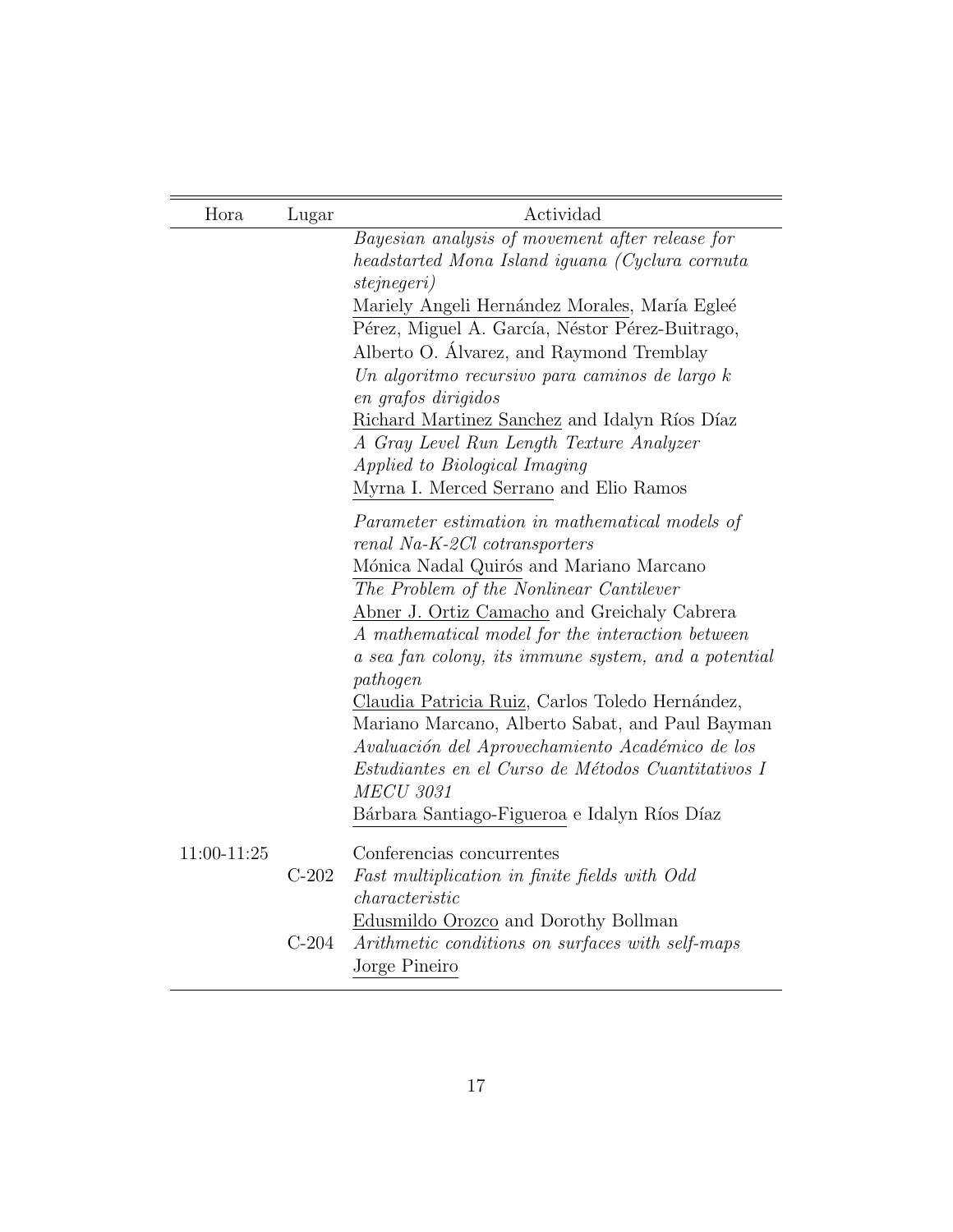| Hora        | Lugar     | Actividad                                          |
|-------------|-----------|----------------------------------------------------|
|             | $C-206$   | The complementing condition - some examples        |
|             |           | Pablo Negrón-Marrero and Errol Montes-Pizarro      |
|             | $C-209$   | Scaled Inverse Document Frequency: A Model for the |
|             |           | Evaluation of the Conditional Specificity of Query |
|             |           | Terms in Search Engine Collections                 |
|             |           | Edel Garcia                                        |
|             | $C-211$   | Likelihood- and quasi-likelihood-based model       |
|             |           | selection criteria for generalized linear models   |
|             |           | Laura Ación and Joseph Cavanaugh                   |
|             | $A-211$   | Del sonar al nanosensor: la influencia de Oscar    |
|             |           | Moreno sobre nuestra práctica de la investigación  |
|             |           | subqraduada                                        |
|             |           | José O. Sotero Esteva                              |
| 11:30-11:55 |           | Conferencias concurrentes                          |
|             | $C-202$   | Some properties and questions about magic          |
|             |           | squares                                            |
|             |           | Tina Straley                                       |
|             | $C-204$   | Singular Solutions of the Vlasov-Poisson System    |
|             |           | Yi Li                                              |
|             | $C-206$   | Mathematical Modeling of Planar Defects in         |
|             |           | Elastic Materials                                  |
|             |           | Lev Steinberg                                      |
|             | $C-209$   | Stability in Discrete Control Dynamical Systems    |
|             |           | Víctor Ocasio and Omar Colón                       |
|             | $C-211$   | Intrinsic priors for testing Hardy-Weinberg        |
|             |           | equilibrium                                        |
|             |           | Brenda Betancourt and María-Eglée Pérez            |
| 12:00-1:30  | Vestíbulo | Almuerzo                                           |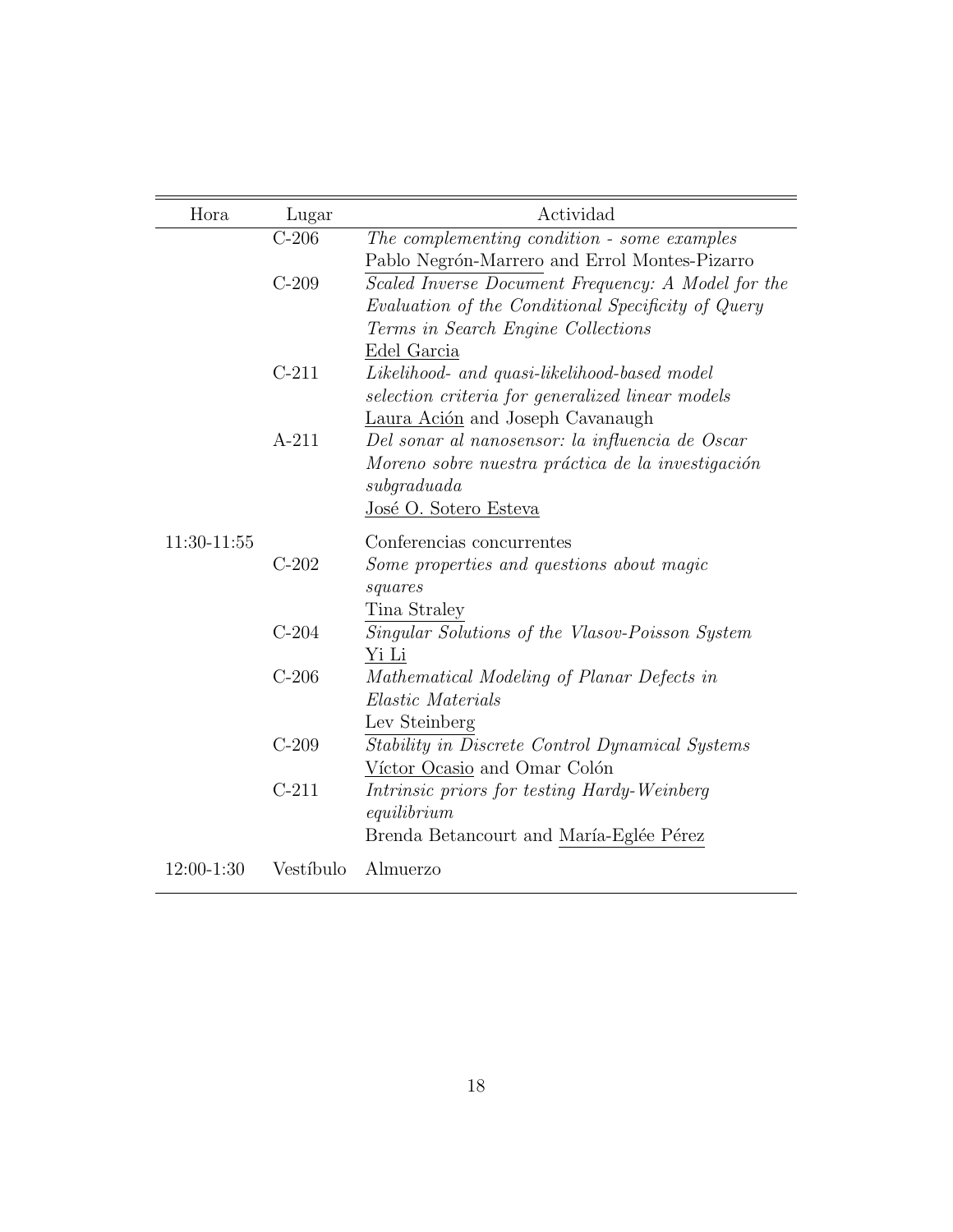| Hora          | Lugar      | Actividad                                                                                                                                                                                              |
|---------------|------------|--------------------------------------------------------------------------------------------------------------------------------------------------------------------------------------------------------|
| $1:30-2:20$   | Anfiteatro | Conferencia plenaria<br>Integer Valued Sequences with 2-Level Autocorrelation<br>from Iterative Decimation Hadamard Transform<br>Guang Gong                                                            |
| $2:30-2:45$   | Vestíbulo  | Receso (café)                                                                                                                                                                                          |
| $2:45 - 3:10$ | $C-202$    | Conferencias concurrentes<br>Solvability of systems of polynomial equations over<br>finite fields<br>Ivelisse Rubio Canabal and Francis N. Castro                                                      |
|               | $C-204$    | <b>On Generalized Factorizations</b><br>Reyes M. Ortiz-Albino                                                                                                                                          |
|               | $C-206$    | A TAL cell model, estimation of acid-base and<br>sodium transport parameters using inverse methods<br>Aniel Nieves-González, Mariano Marcano,<br>Chris Clausen, Harold E. Layton, and<br>Leon C. Moore |
|               | $C-209$    | Evaluating a Dependable Sharable Atomic Data<br>Service on a Planetary-scale Network<br>Peter Musial, Chryssis Georgiou, and<br>Nicolas Hadjiprocopiou                                                 |
|               | $C-211$    | , $\AA$ úRobust priors in clinical trials: an R package<br>for practicioners<br>Jairo A. Fuquene Patino and Luis R. Pericchi                                                                           |
| $3:15 - 3:40$ | $C-202$    | Conferencias concurrentes<br>Divisibility of Exponential Sums with Prescribed<br>Leaders Monomials<br>Francis N. Castro, Raul Figueroa, and Ivelisse                                                   |
|               | $C-204$    | Rubio<br>Teoría de Frames Métodos Multiescala<br>Juan R. Romero Oliveras                                                                                                                               |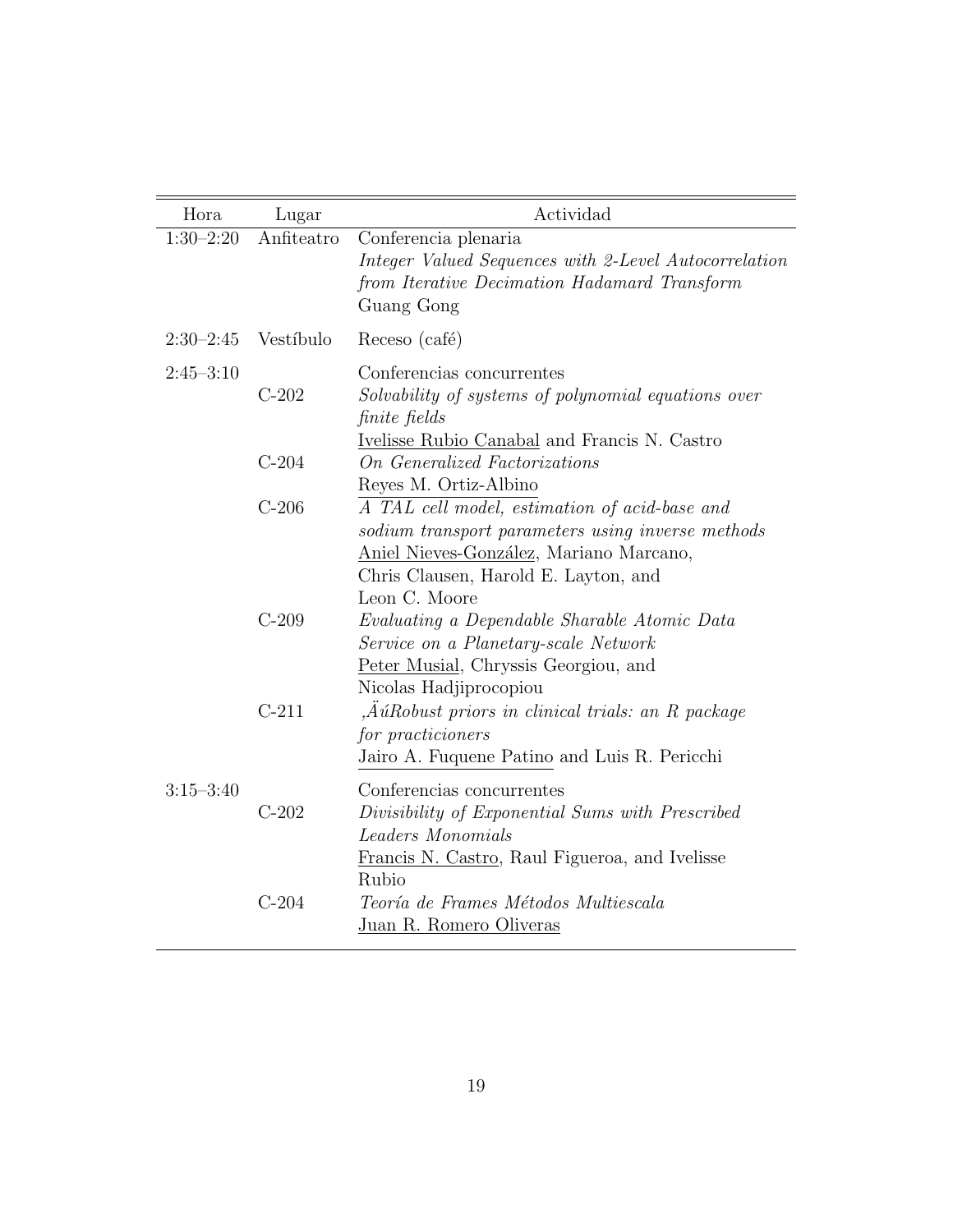| Hora          | Lugar   | Actividad                                            |
|---------------|---------|------------------------------------------------------|
|               | $C-206$ | A survey in Dimensionality Reduction and             |
|               |         | Manifold Learning                                    |
|               |         | Maider Marin Quintero and Miguel Vélez Reyez         |
|               | $C-209$ | High Performance Reconfigurable Computing            |
|               |         | Rafael Arce-Nazario                                  |
|               | $C-211$ | The case for a fully robust hierarchical             |
|               |         | Bayesian statistica                                  |
|               |         | Luis R. Pericchi, María-Eglée Pérez, and John        |
|               |         | Cook                                                 |
| $3:45 - 4:10$ |         | Conferencias concurrentes                            |
|               | $C-202$ | New computational Solutions for Latin Square         |
|               |         | $n = 6$ Orthogonality                                |
|               |         | Javier Córdova Iturregui, Rafael Arce-Nazario,       |
|               |         | Ivelisse Rubio, and Francis Castro                   |
|               | $C-204$ | A categorical approach to absolute closure           |
|               |         | Gabriele Castellini and David Holgate                |
|               | $C-206$ | Physical Manipulatives for Visualizing Multivariable |
|               |         | Concepts and How They Can Enhance Mathematics        |
|               |         | Courses such as Basic Algebra, Precalculus and       |
|               |         | Calculus                                             |
|               |         | Daniel McGee and Maider Marin Quintero               |
|               | $C-209$ | Aplicación de la ecuación de Euler-Poisson-Darboux   |
|               |         | para el mejoramiento de imágenes digitales           |
|               |         | José Luis Calderón Cárdenas                          |
|               | $C-211$ | Objective Bayes Factors for Informed Hypotheses:     |
|               |         | "Completing"                                         |
|               |         | David Torres Núñez, LuisPericchi, and Liu Guimei     |
| $4:15 - 4:45$ | $A-211$ | Sesión administrativa                                |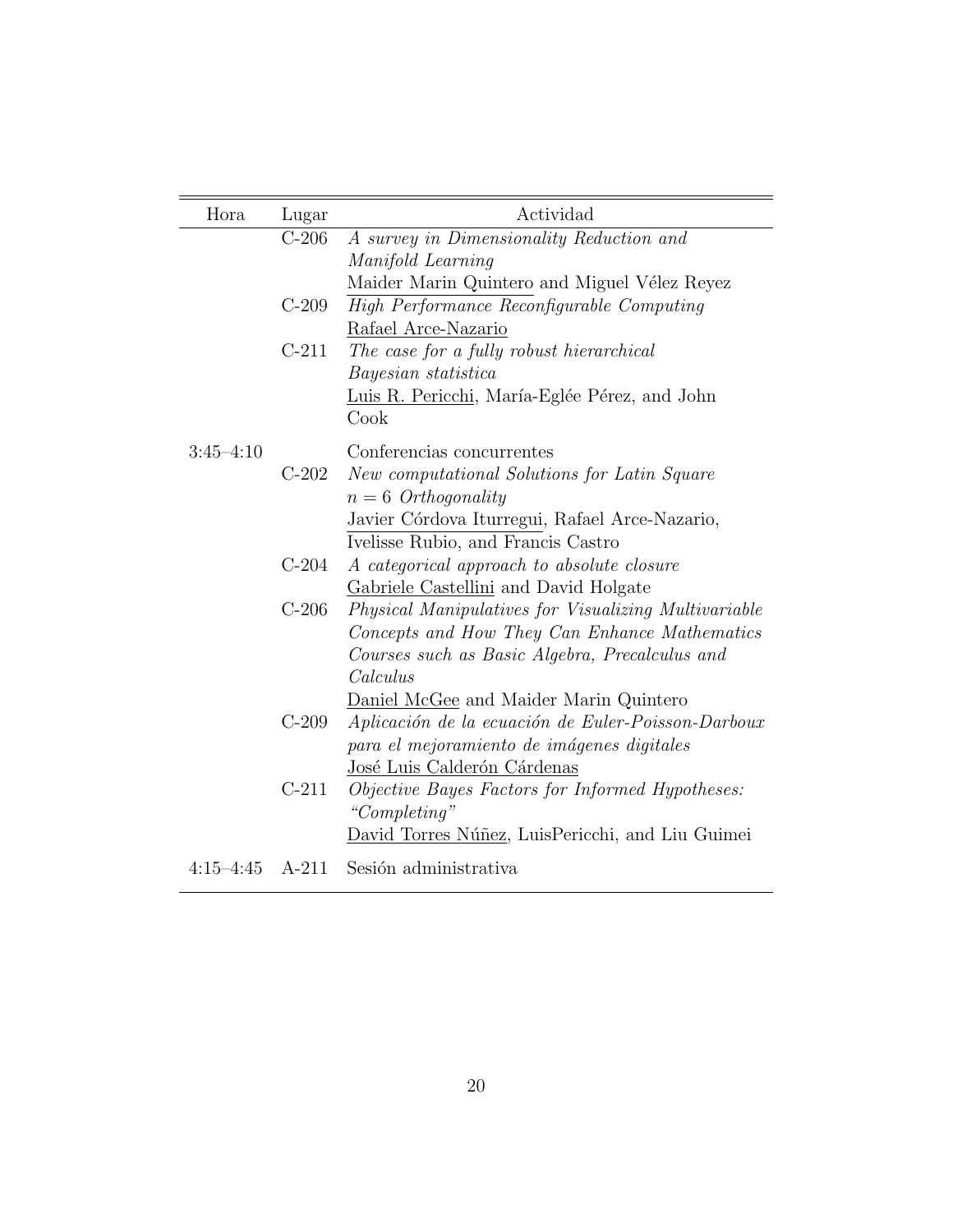# 2. Charlas Plenarias / Plenary Talks

#### Combinatorial Game Theory

Elwyn Berlekamp, University of California at Berkeley

There are many interesting two-person games of no chance, such as checkers, chess, Go, Dots and Boxes, Amazons, Konane, and Domineering. Except for checkers and chess, all of the games just mentioned have the property that, as the game progresses, it tends to decompose into separate battles in different parts of the board. Using the "divide and conquer"methodology, a body of mathematics called "combinatorial game theory"has led to a deeper understanding of many such endgames, and it has begun to shed light on questions of decomposition and modularity in other contexts.

This talk will introduce the subject via a simple game called Hackenbush, and will then present an overview of where the field stands today.

#### The Search for Costas Arrays

**Solomon W. Golomb, University of Southern California** 

A Costas array of order n can be defined as an  $n \times n$  permutation matrix in which, among the  $\binom{n}{2}$  $n_2$ ) vectors connecting the 1's of the matrix, no two agree in both magnitude and slope. These arrays, when interpreted as frequency-hopping patterns for radar or sonar, have ideal "thumb-tack" ambiguity functions. Several systematic constructions, all based on primitive roots in finite fields, provide examples for infinitely many values of  $n$ . Computer searches have found all the examples of Costas arrays for all orders  $n \leq 26$ . No examples are known for  $n = 32$  and  $n = 33$ , and for infinitely many larger values of n. It is possible that for most large values of n only the examples obtained from the known systematic constructions may exist. Important theoretical results as well as exhaustive computer searches for many values of the order n are due to Professor Oscar Moreno.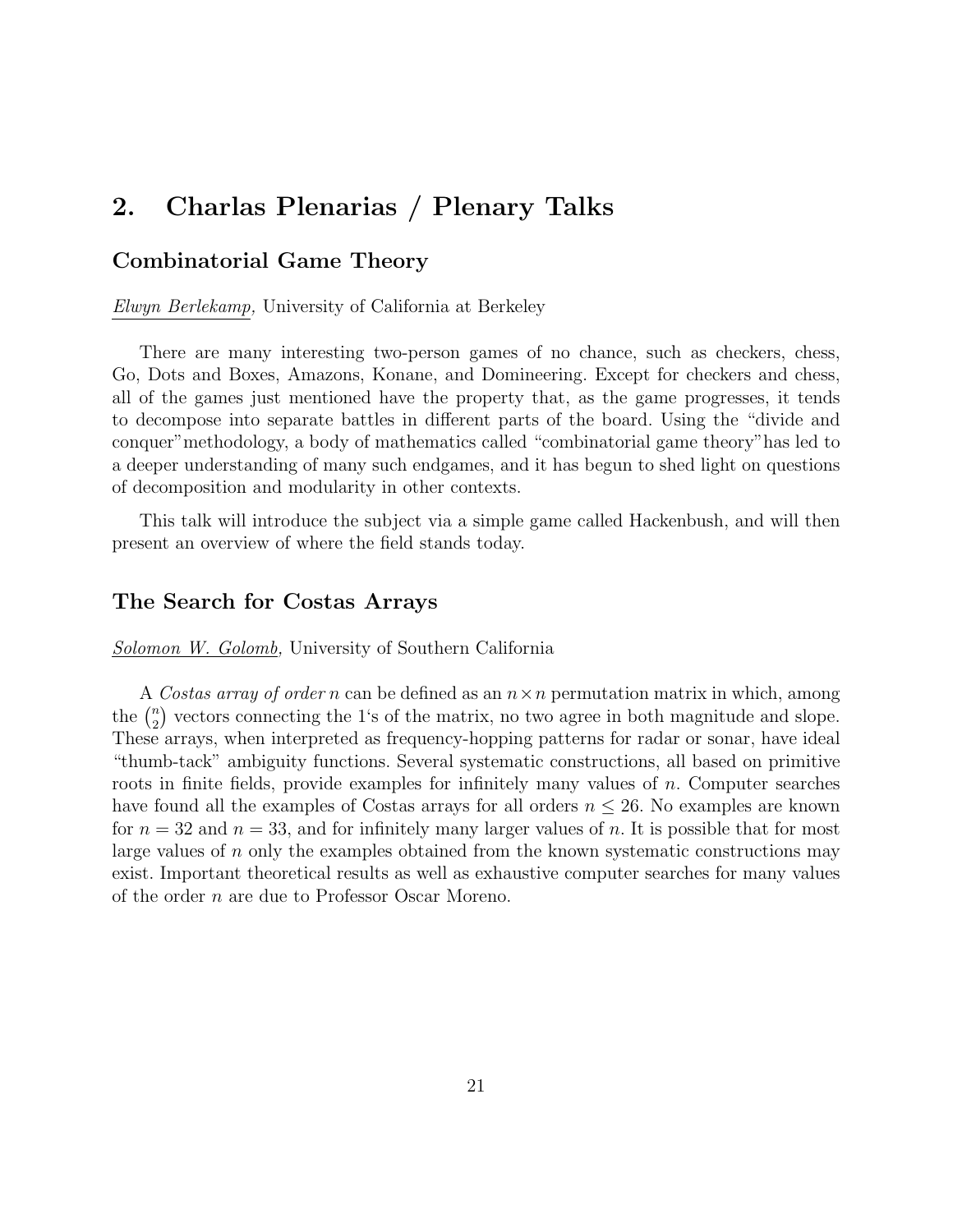## Integer Valued Sequences with 2-Level Autocorrelation from Iterative Decimation Hadamard Transform

#### Guang Gong, University of Waterloo

A Costas array of order n can be defined as an  $n \times n$  permutation matrix in which, among the  $\binom{n}{2}$  $n_2$ ) vectors connecting the 1's of the matrix, no two agree in both magnitude and slope. These arrays, when interpreted as frequency-hopping patterns for radar or sonar, have ideal "thumb-tack" ambiguity functions. Several systematic constructions, all based on primitive roots in finite fields, provide examples for infinitely many values of  $n$ . Computer searches have found all the examples of Costas arrays for all orders  $n \leq 26$ . No examples are known for  $n = 32$  and  $n = 33$ , and for infinitely many larger values of n. It is possible that for most large values of n only the examples obtained from the known systematic constructions may exist. Important theoretical results as well as exhaustive computer searches for many values of the order n are due to Professor Oscar Moreno.

# 3. Talleres y Paneles / Workshops and Panels

#### Pensando en gran escala: proyectos noveles de enseñanza y apoyo a estudiantes de precálculo en el RUM. (Panel)

Luis Caceres, Talleres en Blanco y Negro, Departamento de Ciencias Matemáticas, Universidad de Puerto Rico, Recinto de Mayaguez

Angel L. Cruz Delgado, Talleres en Blanco y Negro, Departamento de Ciencias Matemáticas, Universidad de Puerto Rico, Recinto de Mayaguez

 $Olgamary Rivera Marrero$ , Talleres en Blanco y Negro, Departamento de Ciencias Matemáticas, Universidad de Puerto Rico, Recinto de Mayaguez

Rima Brusi, Megasección de Precálculo I, Universidad de Puerto Rico, Recinto de Mayaguez Sandra Dika, Megasección de Precálculo I, Universidad de Puerto Rico, Recinto de Mayaguez Arturo Portnoy, Megasección de Precálculo I, Departamento de Ciencias Matemáticas, Universidad de Puerto Rico, Recinto de Mayaguez

Nilsa Toro, Megasección de Precálculo I,Departamento de Ciencias Matemáticas, Universidad de Puerto Rico, Recinto de Mayaguez

Dos proyectos dirigidos a mejorar el rendimiento de los estudiantes del curso Precálculo I (MATE 3171) fueron implantados durante el semestre de agosto de 2008 en el RUM.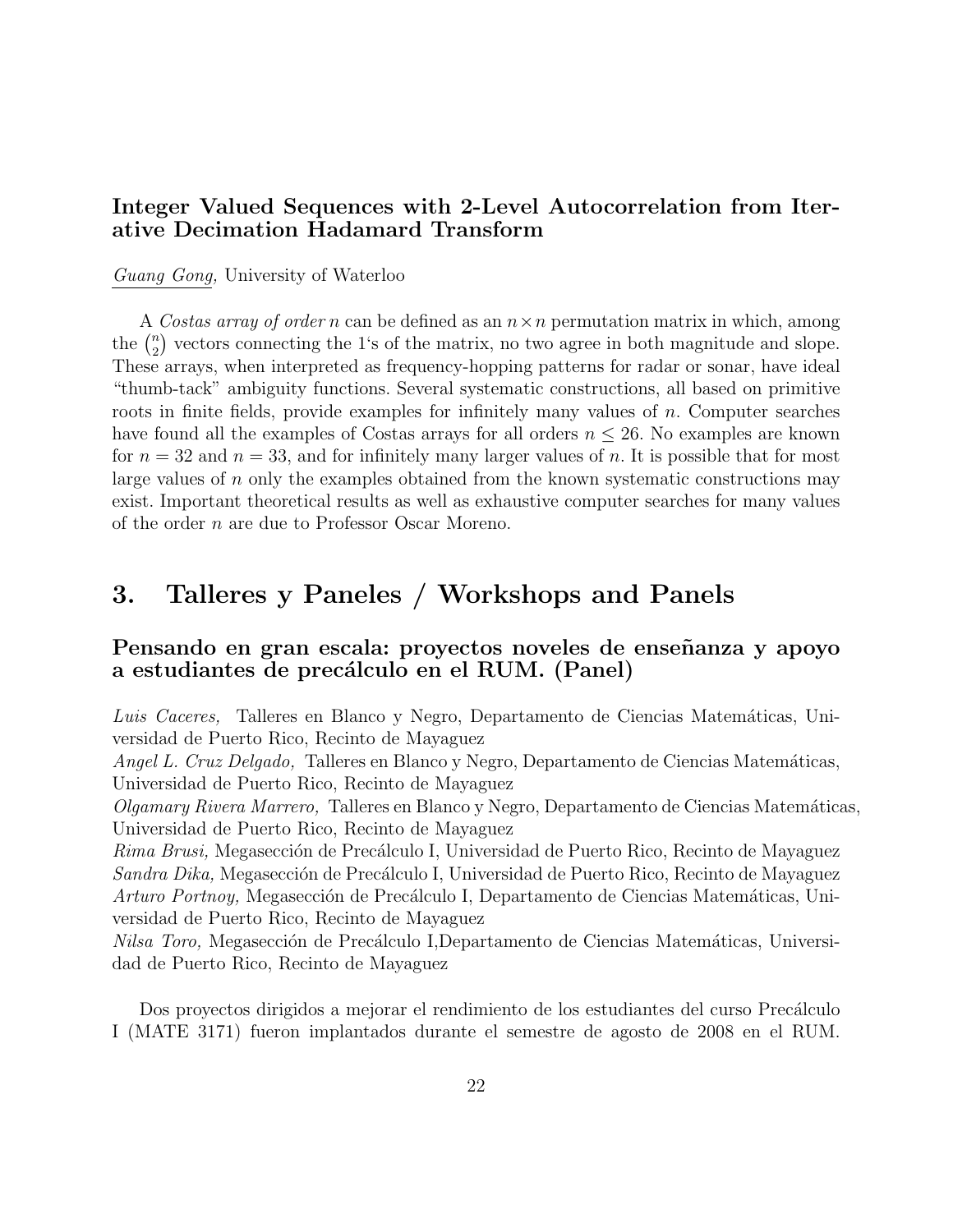Ambas iniciativas pretenden crear un ambiente de aprendizaje donde los estudiantes asumen un compromiso personal de trabajo académico sistemático y desarrollan hábitos de estudio efectivos. Los proyectos están dirigidos a servir al mayor número de estudiantes posible.

La meta del primer proyecto, Talleres en Blanco y Negro, es promover el éxito de los estudiantes en el primer examen departamental del curso. Esta intervención se programa como actividad cocurricular, dirigida a todos los estudiantes del curso y ofrecida en la hora libre universal.

El segundo proyecto consiste en ofrecer una sección del curso a 150 estudiantes de nuevo ingreso, escogidos en forma estratificada y aleatoria. En esta sección la asistencia de una hora adicional de práctica por semana es compulsoria. Los retos asociados a dictar conferencias a grupos numerosos, se atendieron de manera novel mediante el uso de la tecnolog´ıa,

En este panel, facultad involucrada en cada proyecto identifica los retos confrontados, describe las estrategias utilizadas para enfrentarlos, discute los resultados obtenidos, comparte sus percepciones y experiencias y señala áreas de oportunidad para planes futuros.

Keywords: matemática educativa

#### Summer programs and graduate study opportunities

Judy Walker, University of Nebraska-Lincoln Juan Gatica, University of Iowa Tina Straley, Mathematics Association of America Vasant Waikar, Miami University, Ohio Michelle Wagner, National Security Agency

The panelists will present a brief description of summer research programs and/or graduate study opportunities. Some of these opportunities are: SUMSRI: Summer Undergraduate Mathematical Sciences Research Institute at Miami University, Ohio; SUMMA NREUP (National Research Experiences for Undergraduates Program), Tensor SUMMA and other opportunities from the Mathematics Association of America; Summer Programs for Undergraduates at the National Security Agency; Nebraska REU in Mathematics, IMMERSE Program at Nebraska-Lincoln, Mathematics Graduate Program at Nebraska-Lincoln; Alliance Summer Research Experience at Iowa, Mathematics Graduate Program at University of Iowa; Mathematical Sciences Research Institute Undergraduate Program (MSRI-UP) at Berkeley, CA.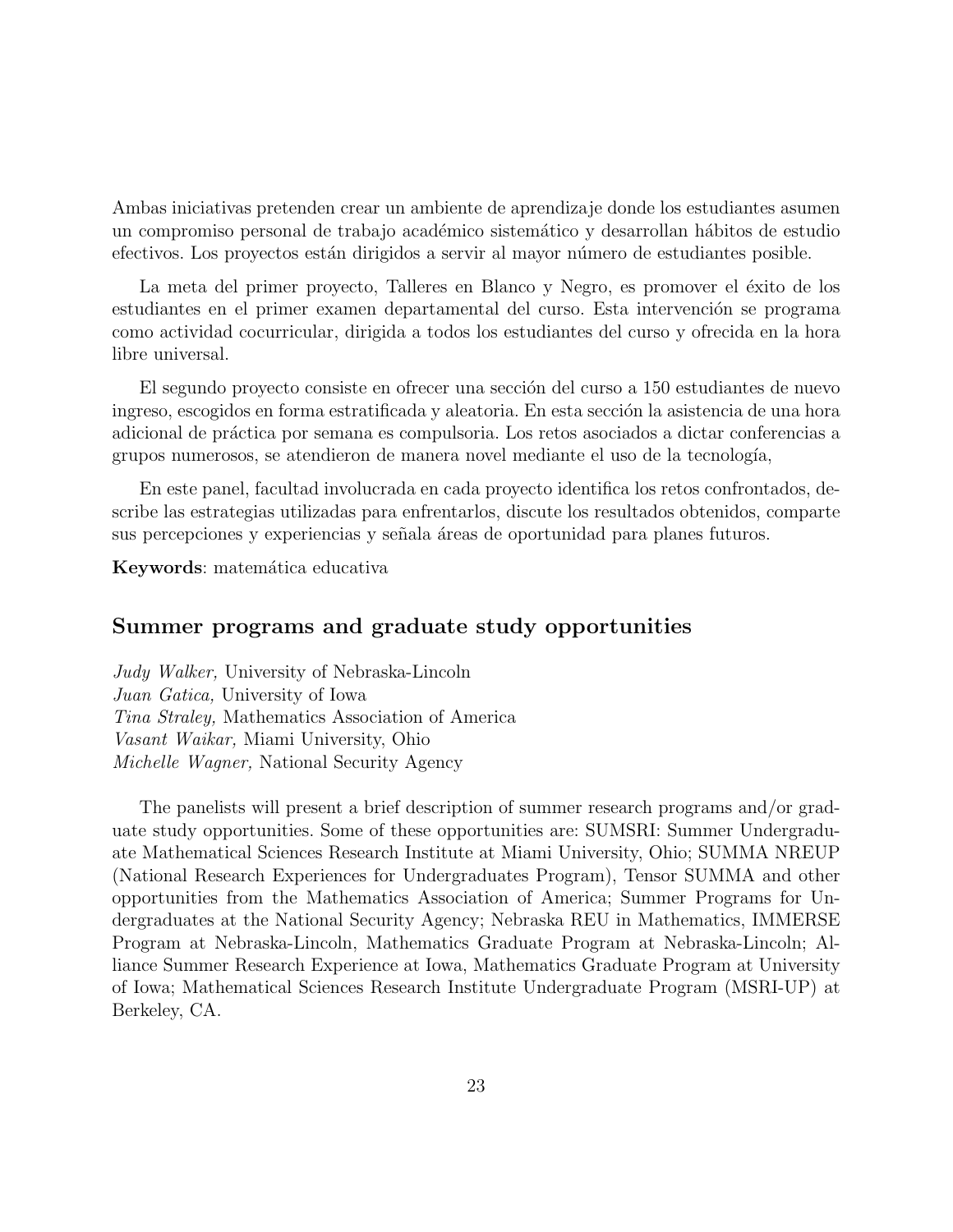# 4. Charlas Concurrentes / Concurrent Talks

#### Likelihood- and quasi-likelihood-based model selection criteria for generalized linear models

Laura Ación, Department of Biostatistics, University of Iowa Joseph Cavanaugh, Department of Biostatistics, University of Iowa

The Akaike information criterion (AIC) is an extensively known and used tool for statistical model selection. AIC serves as an asymptotically unbiased estimator of Kullback's directed divergence between the true model and a fitted approximating model. The directed divergence is an asymmetric measure of separation between two statistical models, meaning that an alternate directed divergence may be obtained by reversing the roles of the two models in the definition of the measure. The sum of the two directed divergences is Kullback's symmetric divergence. We propose a model selection criterion (TKIC) that serves as an asymptotically unbiased estimator of the symmetric divergence. The unbiasedness of TKIC holds under more general conditions than the unbiasedness of AIC, including settings where the distribution of the response is misspecified. We also propose a modification of TKIC where the likelihood is replaced by the quasi-likelihood. This criterion can be used as a model selection tool when generalized estimating equations, a non-likelihood based method, are used for model fitting. We examine the performance of both criteria relative to other well-known criteria in simulation studies.

Keywords: Akaike information criterion, Generalized linear models, Generalized estimating equations

### High performance reconfigurable computing

Rafael Arce-Nazario,Department of Computer Science, University of Puerto Rico, Rio Piedras Campus

High performance computing (HPC) instrumentation has traditionally meant a computing platform equipped with multiple state of the art general purpose processors (GPP) operating in parallel and with access to large and high throughput memory, storage and network subsystems. Albeit the successful implementation of many scientific computation applications to traditional HPC platforms, there exist a significant number of problems whose effective parallelization requires finer-grained processing elements. The implementation of the later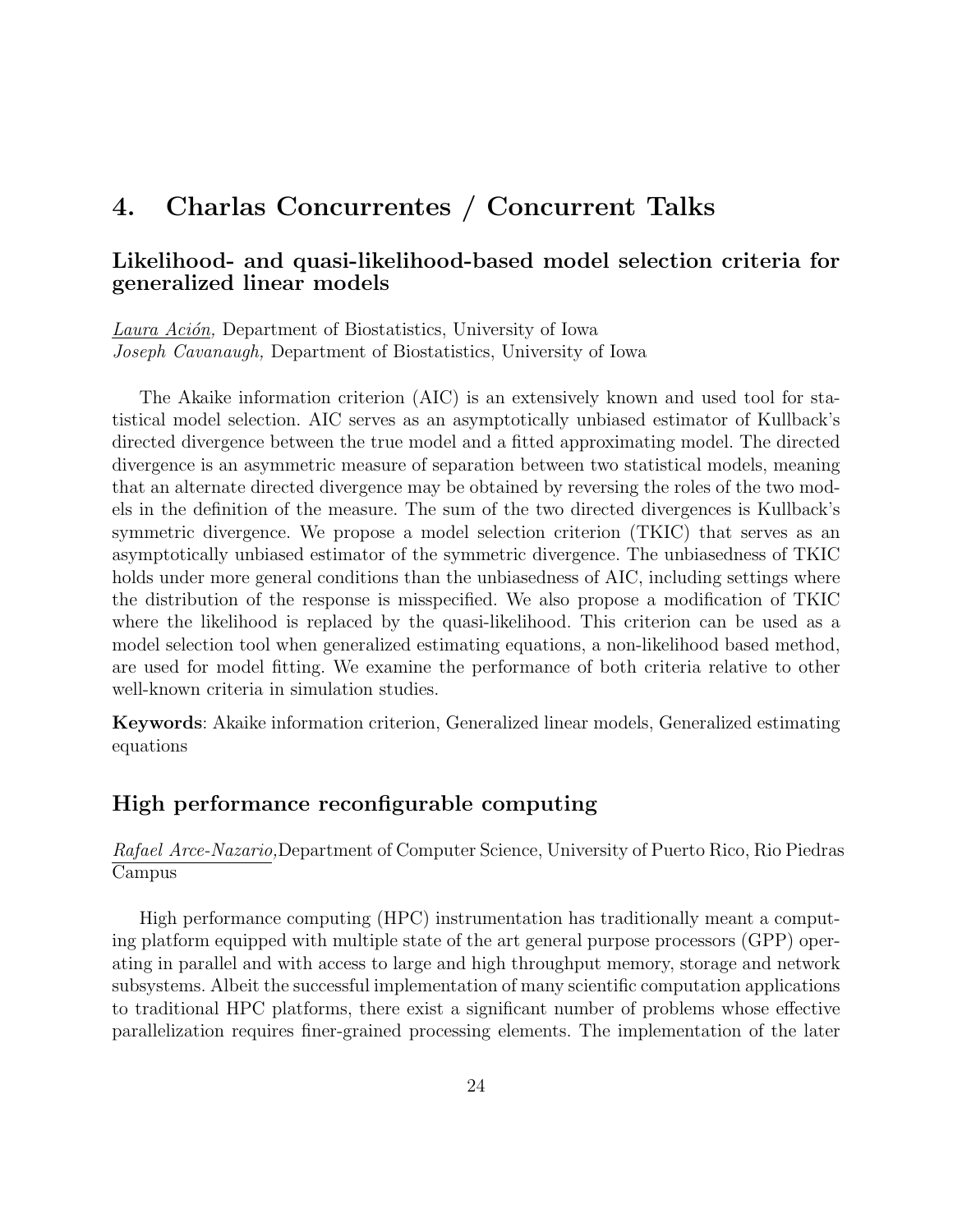is more amenable to a computing platform that offers fine-grained parallelism, while maintaining an application development flow that is adequate for the common (software trained) programmer. Reconfigurable computers offer such properties. They combine the familiarity and versatility of GPPs with the high-performance/low-power/fine-grained-parallelism of field programmable gate arrays (FPGAs).

For an increasing number of applications, reconfigurable computers represent a higher performance (10x-100x) and lower energy (up to  $90\%$  reduction) option to traditional highperformance computing. In this presentation we will discuss the operation, features, and applications of these novel computing platforms. Additionally, we will give an overview of some UPR-RP research projects that are using this technology.

Keywords: FPGA, reconfigurable computing, high performance

#### Modeling body weight fluctuations as a simple discrete dynamical system

#### Francisco Arencibia-Albite,Departamento de Ciencias Naturales, Universidad del Sagrado Corazón

Obesity is a chronic disease that results in substantial loss of the quality of life since it may lead to diabetes, hypertension, cancer, cardiovascular disease and social stigmatisation. Energy restriction or overfeeding alters lean mass and fat mass compartments causing weight loss or weight gain, respectively. These changes lead to alterations in the metabolic rate that tend to prevent the body weight from moving away from its current value. However, under a persistent perturbation in energy intake these counteracting mechanisms are unable to prevent the evolution to a new steady body weight. Body weight stabilization results when energy input and energy dissipation are in balance. Altogether raises the question: how can the evolution of the body weight to a new steady weight be predicted as a function of the energy input and the change in metabolic rate evoked by the former? This work shows that body weight fluctuations can be modeled by a simple discrete dynamical system (a convergent monotonic sequence) that only uses three input variables: current body weight, average daily energy intake and percent of change in metabolic rate. This is accomplished in two steps. First, the model is derived in a step wise manner and some examples of its applications are presented. Finally, a theoretical discussion is developed that suggests that under appropriate conditions it is possible to guarantee that a given percentage of caloric restriction will evoke, at least, the exact same percentage of weight loss. Clearly, this is of great clinical value.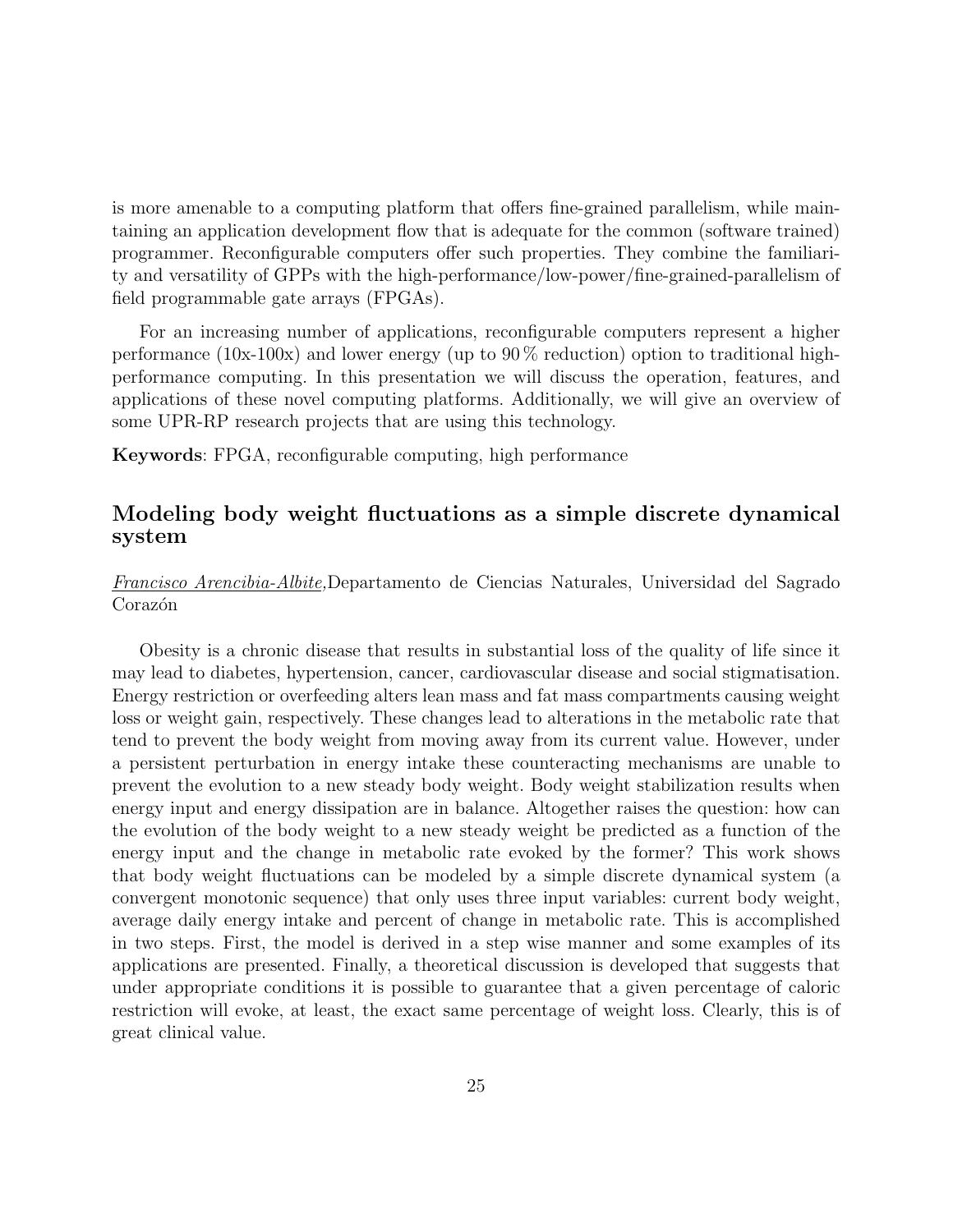Keywords: metabolism, calorie, body mass index

#### Intrinsic priors for testing Hardy-Weinberg equilibrium

Brenda Betancourt, Department of Mathematics, University of Puerto Rico, Rio Piedras Campus María-Eglée Pérez, Department of Mathematics, University of Puerto Rico, Rio Piedras Campus

Testing Hardy-Weinberg equilibrium is a relevant concern, for example, in studies relating genetical configurations with health conditions. The selection of prior distributions for testing Hardy-Weinberg equilibrium is a challenging issue as we are dealing with a low dimensional null hypothesis for a discrete model. In this work, intrinsic priors for testing Hardy-Weinberg equilibrium are calculated using hypothetical training samples from uniform and Haldane priors. Properties of both priors are discussed, and their performances are compared on hypothetical data sets, and on real data from a case-control study of risk factors for gastric cancer in Western Venezuela. Analysis of sensitivity to different training samples sizes is shown, and possible criteria for the selection of the training sample size are discussed.

Keywords: Bayesian statistics, intrinsic priors, population genetics.

#### Stability in a discrete control dynamical system

Dorothy Bollman, Department of Mathematics, University of Puerto Rico at Mayaguez Omar Colon-Reyes, Department of Mathematics, University of Puerto Rico at Mayaguez Victor Ocasio, Department of Mathematics, University of Puerto Rico at Mayaguez Edusmildo Orozco, Computer Science, University of Puerto Rico at Rio Piedras

In this talk we will define what is a discrete control dynamical system and we will introduce the concept of stability. More over we will show an  $O(n^2 \log(n))$  algorithm to determine when a Boolean systems is stable .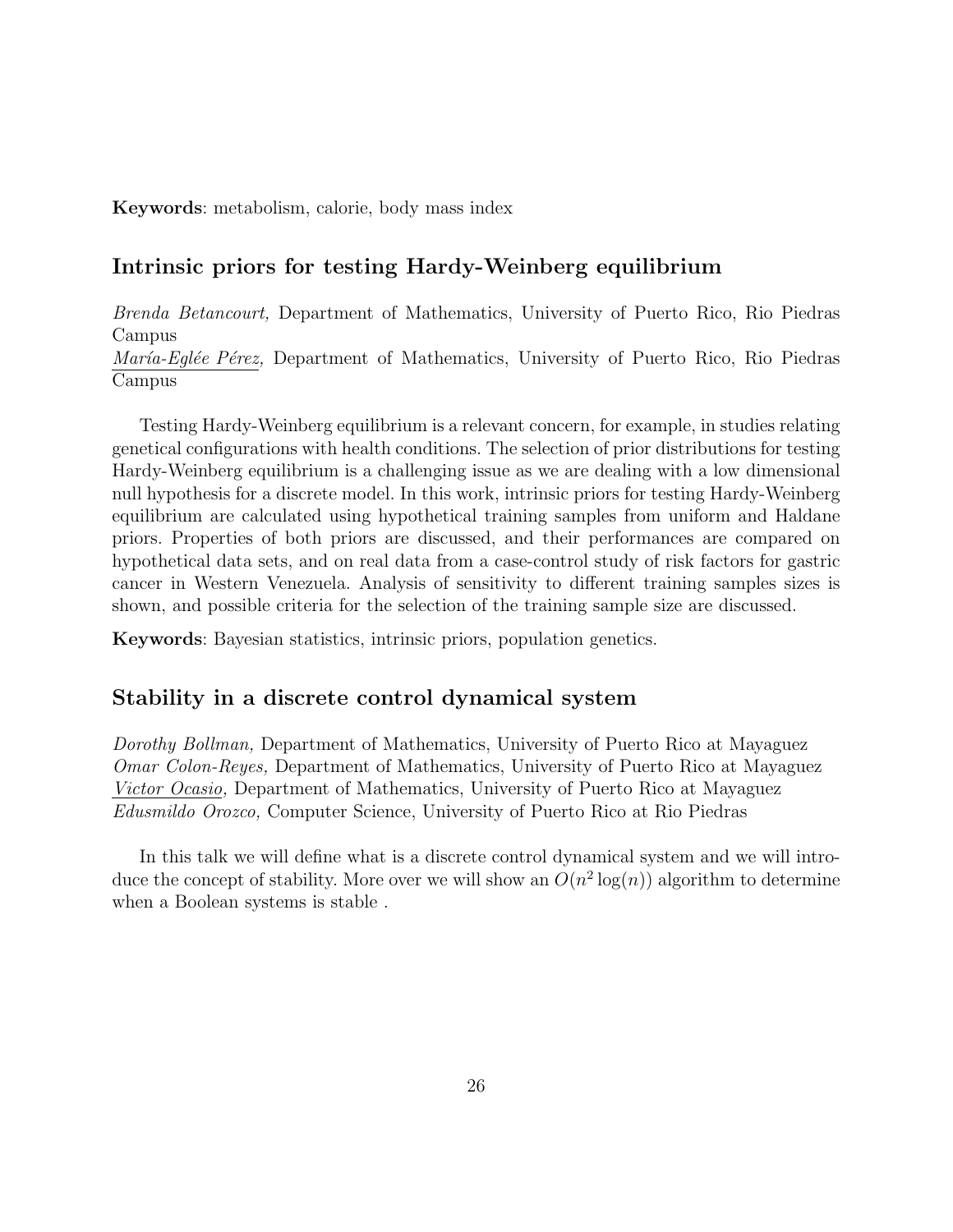# Aplicación de la ecuación de Euler-Poisson-Darboux para el mejoramiento de imágenes digitales

José Luis Calderón Cardenas, Departamento de Ciencias Matemáticas, Universidad de Puerto Rico en Mayaguez

La ecuación de Euler-Poisson-Darboux es una ecuación diferencial parcial singular, reversible, la cual posee un parámetro libre k. Existen muchos trabajos que brindan soluciones para esta ecuación para determinados valores de k y determinadas condiciones iniciales. Siguiendo un reporte preliminar de Kichenassemy usamos como data inicial una imagen (con ruido) y obtenemos un problema de valor inicial. Nuestro interés es mostrar experimentos num´ericos para el problema mencionado y discutir los resultados obtenidos. Se observa que la imagen resultante presenta menos ruido que la imagen inicial. Las soluciones conocidas para la ecuación de Euler-Poisson-Darboux están dadas en todo el espacio. Analizamos en que casos hay solución única y comparamos los resultados con un análisis de Fourier. Se observa que los resultados tambi´en son validos para un dominio rectangular.

Acknowledgements: A mi asesor Robert Acar

Keywords: Euler-Poisson-Darboux, imágenes, suavizamiento, mejoramiento.

#### A categorical approach to absolute closure

Gabriele Castellini, Department of Math. Sc., UPRM David Holgate, Dept. of Math., University of Stellenbosch, South Africa

A notion of absolutely closed object with respect to a closure operator  $C$  on an arbitrary category  $\mathcal X$  and with respect to a subcategory  $\mathcal Y$  is introduced. This approach is a further extension of the notion of absolutely closed object with respect to a subcategory  $\mathcal A$  of topological spaces introduced in  $[DG]$ , in which the regular closure operator induced by  $A$  was implicitly used. There are several interesting aspects of our approach. First, the behaviour of absolutely closed objects is similar to other closure operator related notions such as separation, connectedness, disconnectedness for instance, in that there is a Galois connection between closure operators on a given category  $\mathcal X$  and subclasses of a given subcategory  $\mathcal Y$  of  $X$  in which the absolutely closed objects are sought. A classical consequence of this situation is that given a subclass  $\mathcal A$  of  $\mathcal Y$ , there is always a largest closure operator with respect to which the objects of  $\mathcal A$  are absolutely closed. We do characterize the left fixed points of this Galois connection and we see that the related construction is basically a generalization of the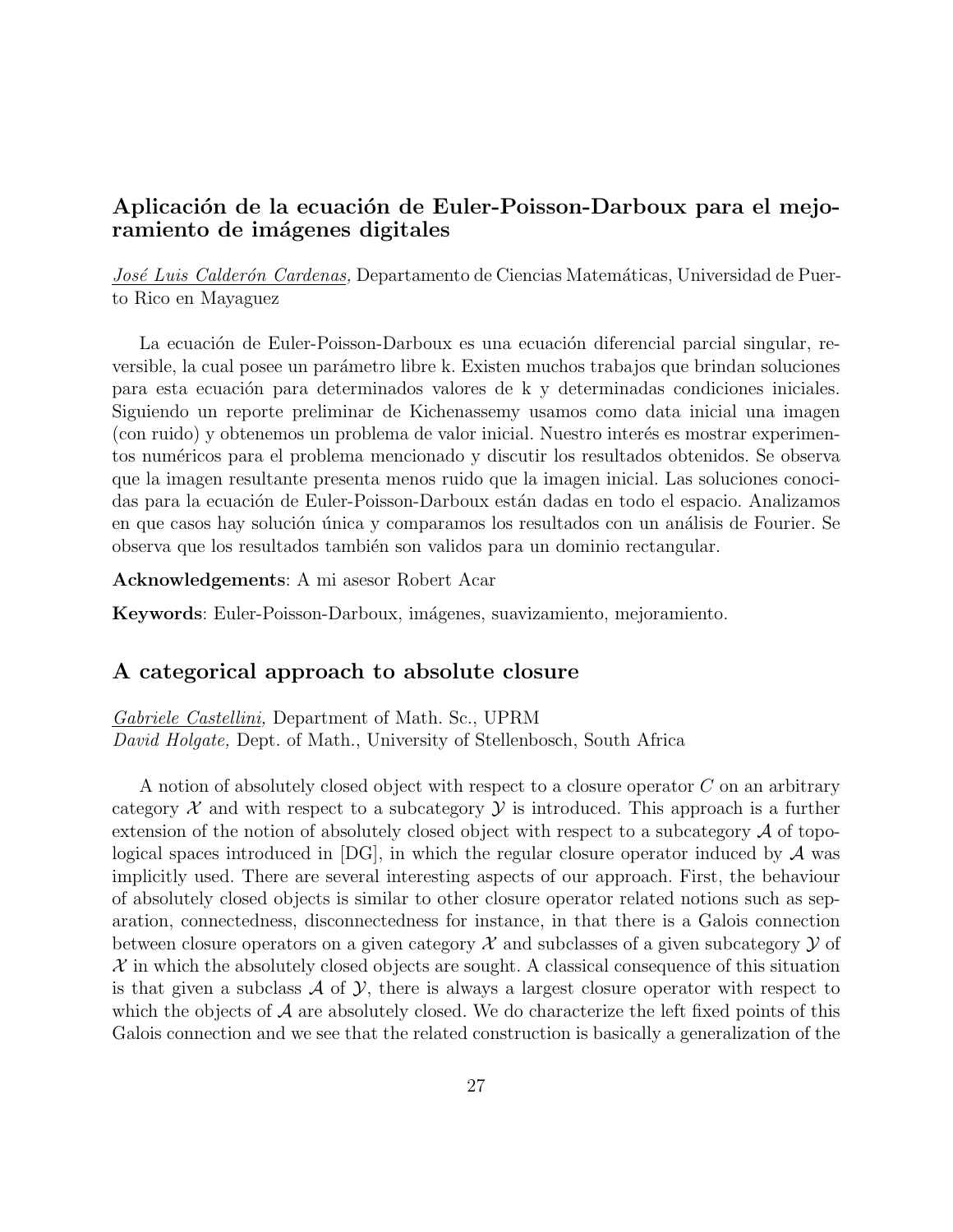pullback closure operator introduced by Holgate in  $[H_1]$ . We also identify some right fixed points even though we do not have a full characterization of them. In the second part of the paper we show a relationship of these notions with some compactness notions. In particular, the interesting aspect that justifies our two parameter approach is the relationship with the notion of Asymmetric Compactness introduced in  $[H_2]$ . Some examples are provided.

- [DG] D. Dikranjan, E. Giuli, "Urysohn-closed spaces old and new," preprint.
- [H1] D. Holgate, The Pullback Closure, Perfect Morphisms and Completions, Ph.D. Thesis, University of Cape Town, 1995.
- [H2] D. Holgate, "A generalization of the functional approach to compactness," Topology and its Appl., to appear.

Keywords: Closure operator, Galois connection, Compactness

#### Divisibility of Exponential Sums with Prescribed Leaders Monomials

Francis N. Castro, Matematicas, UPR, Rio Piedras Raul Figueroa, Matematicas, UPR, Rio Piedras Ivelisse Rubio Canabal, Ciencia de Computos, UPR, Rio Piedras

In this presentation we consider the following problem over finite fields: To compute the exact divisibility of exponential sums of the type

$$
S = \sum_{x_1, ..., x_n \in \mathbb{F}_p} \psi(x_1 \cdots x_d + x_1^d + \cdots + x_d^d + G(x_1, ..., x_d)),
$$

where  $\psi$  is an additive character and the degree of G is less than d. Also we compute the exact divisibility of the number of solutions of the polynomial equation

$$
X_1 \cdots X_d + X_1^d + \cdots + X_d^d + G(X_1, \ldots, X_d) = 0,
$$

over  $\mathbb{F}_p$ , where the degree of G is less than d.

Keywords: Finite fields, Exponential sums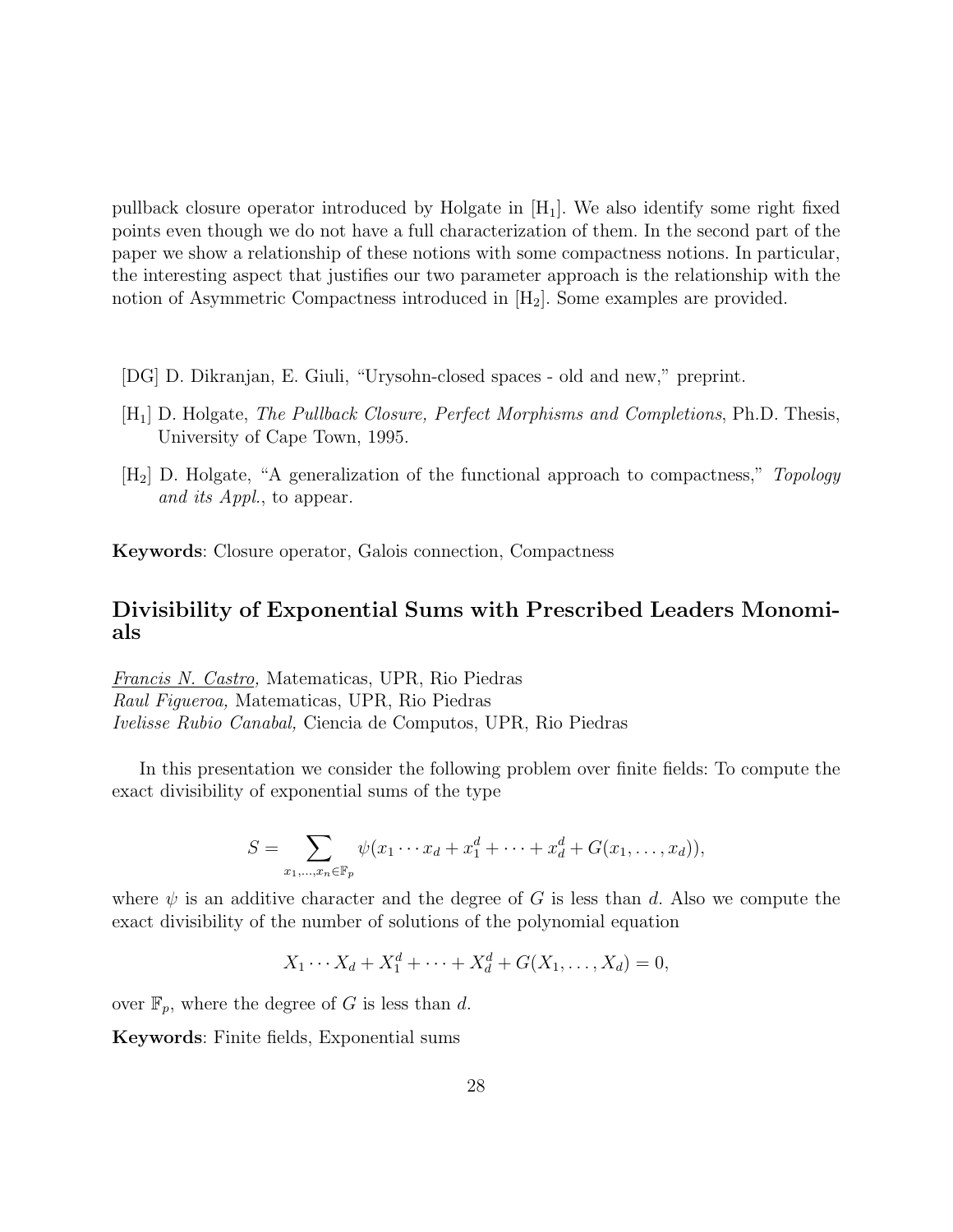# Detection of some malignant 2D tumors by 1D continuous symmetry

Dennis G. Collins, Departamento de Ciencias Matematicas, Universidad de Puerto Rico,Recinto de Mayaguez

Malignant tumors show a 'tortuous' boundary compared with benign tumors. Based on the Circle Theorem of the author's previous 2008 SIDIM paper, Examples of measuring continuous symmetry, the diameter (distance across) of a two-dimensional plane figure of (perimeter) length one puts a lower boundary on its continuous symmetry. If the continuous symmetry of the given tumor figure, normalized to length one, is more than the continuous symmetry of a circle of the same length (perimeter) one, it is shown to be some indication of malignancy.

Keywords: Circle Theorem, continuous symmetry, malignant tumors

#### A mathematical model for detecting diabetes

Yesenia Cruz, Department of Mathematics, University of Puerto Rico at Humacao Pablo Negrón-Marrero, Department of Mathematics, University of Puerto Rico at Humacao

Diabetes is a syndrome of disordered metabolism, usually due to a combination of hereditary and environmental causes, resulting in abnormally high blood sugar levels. Blood glucose levels are controlled by various hormones in our body such as insulin, growth hormone, glucagon, epinephrine best know as adrenaline, glucocorticoids and thyroxine. The two most common forms of diabetes are due to either a diminished production of insulin (Type 1 diabetes), or diminished response by the body to insulin (Type 2 and gestational diabetes). Both lead to hyperglycemia, which largely causes the acute signs of diabetes: excessive urine production, resulting compensatory thirst and increased fluid intake, blurred vision, unexplained weight loss, lethargy, and changes in energy metabolism. We will explain how each hormone is activated and how it affects glucose levels in blood. We present a mathematical model that determines diabetes in patients based on the results of the glucose tolerance test (GTT), usually of 5 hours. Our model extends the one proposed by E. Ackerman, et al. (1969) to include three instead of two hormones concentrations. In particular we include concentrations for glucose, glucagon and a global variable that includes other hormones such as insulin. The model is based on a system of three non-homogenous ordinary differential equations. A nonlinear least square method is used to determine the coefficient parameters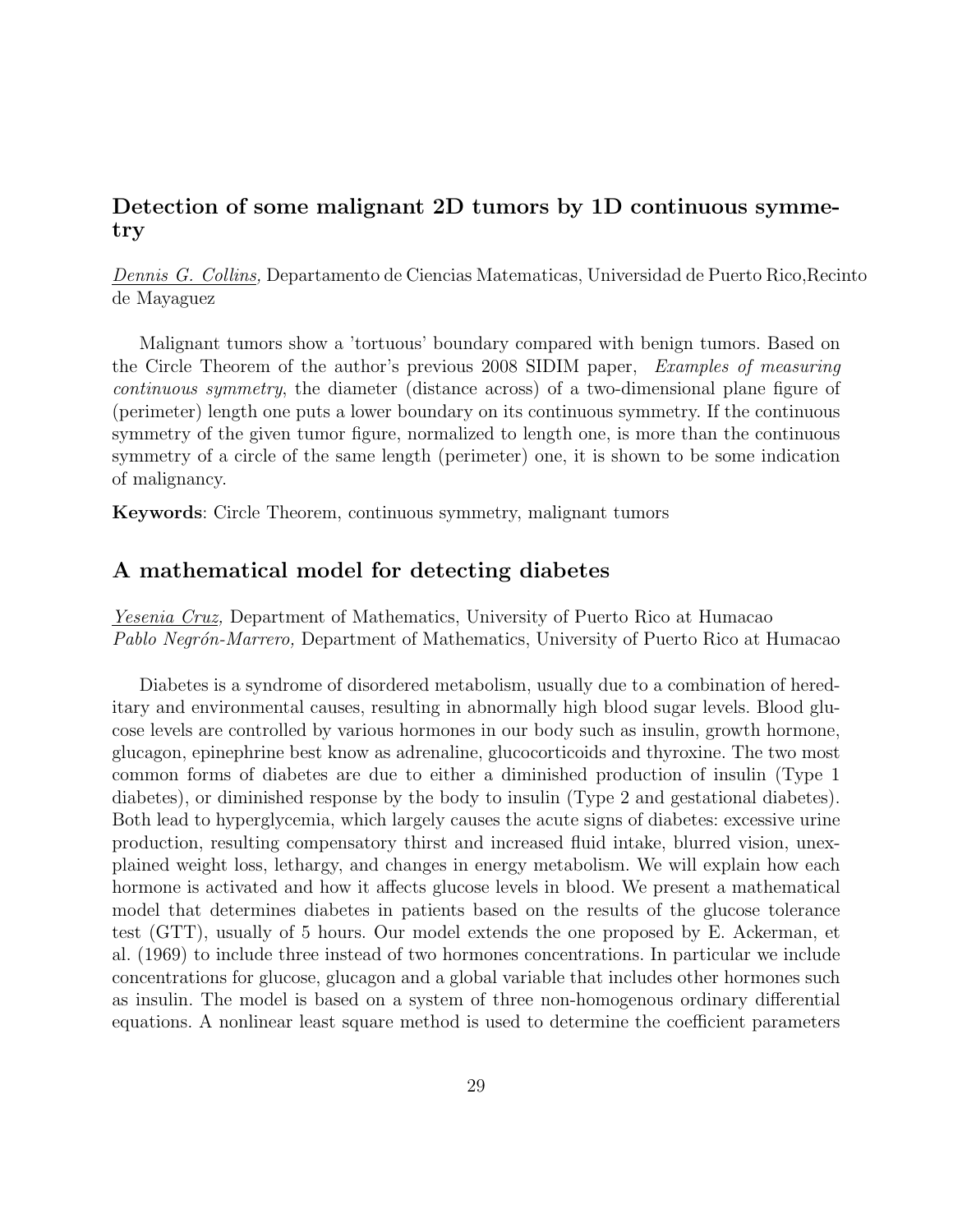of the system based on actual data from GTT. The simulations also provide an indicator similar to the one proposed by E. Ackerman, et al. (1969), to diagnose a diabetic condition. Additionally, we develop a graphical user interface to facilitate the entering of the patient's data and the visualization of the results.

Acknowledgements: This work has been supported in part by the National Security Agency, Grant Number H98230-04-C-0486; and the National Institute of Health MARC Program at the UPRH.

Keywords: differential equations, diabetes, simulations, graphical user interface

#### New computational solutions for latin square n=6 orthogonality

Javier Córdova Iturregui, Computer Science, UPR - Rio Piedras Rafael Arce-Nazario, Computer Science, UPR - Rio Piedras Ivelisse Rubio, Computer Science, UPR - Rio Piedras Francis Castro, Mathematics, UPR - Rio Piedras

A latin square of order n is an  $n \times n$  array in which each cell contains a single element from an n-set S, such that each element occurs exactly once in each row and exactly once in each column. There is no known formula to determine the number of latin squares of order n, aside from the factorially growing computation of a representative subset. The rate of growth is so dramatic that to this date,  $n = 11$  is the highest value which the number of latin squares is known exactly (  $7.77 \times 10^{47}$ ). Given a pair  $L_1$ ,  $L_2$  of latin squares of order n, let  $\omega_2^n = D_2(L_1, L_2)$  denote the number of distinct ordered pairs which occur when  $L_1$ and  $L_2$  are superimposed. When  $D_2(L_1, L_2) = r$ ,  $L_1$  and  $L_2$  are said to be r-orthogonal. More generally, let  $\omega_m^n = D_n(L_1, L_2, ..., L_m) = \sum_{i,j=1...m, i < j} D_2(L_i, L_j)$ . There is no known algorithm of polynomial time complexity to compute the spectrum or the maximum value for r for latin squares of order n. In fact, aside from prime numbers, whose máx  $|\omega_2^n|$  is known to be  $n^2$ , the maximum non-power-of-prime number for which máx  $|\omega_2^n|$  is known is  $n = 6$ . Sets of latin squares with high orthogonality are of practical use in applications such as error correcting codes.

Our research group is interested in the LS orthogonality problem from the computational discrete mathematics perspective. Acknowledging that new computer-generated results help support and eventually prove conjectures in this area, we conduct research to improve algorithms in the search for new results. Our group has made significant advances by designing and implementing algorithms to compute previously unknown values for máx  $|\omega_3^6|$  through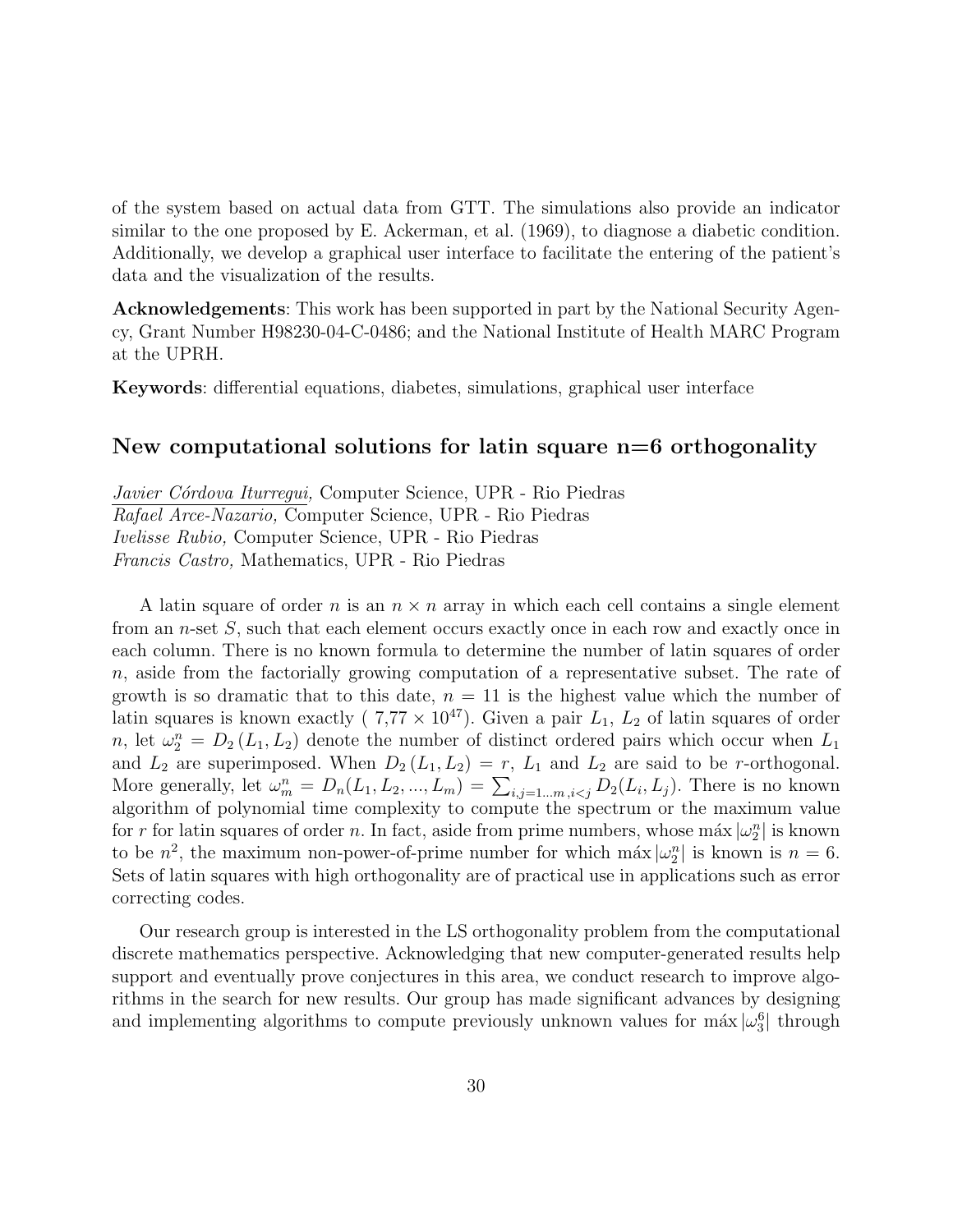$m\alpha x |\omega_5^6|$ . In this presentation, we will discuss our methodology for obtaining the new results, and some future strategies, such as implementations to a reconfigurable computer, that may provide additional speedup.

Keywords: Latin Squares, Reconfigurable Computing, Computational Discrete Math

#### Robust priors in clinical trials: an R package for practicioners

Jairo Alberto Fuquene Patino, Institute of Statistics, Business School, University of Puerto Rico, Rio Piedras

Luis Raul Pericchi Guerra, Department of Mathematics, University of Puerto Rico, Rio Piedras

There is a very much unexplored avenue of Bayesian analysis in clinical trials which are based on robust heavy tailed priors. The behavior of robust Bayesian methods is qualitative different than conjugate and short tailed Bayesian methods and arguably much more reasonable and acceptable to the practitioner and regulatory agencies. Alternatively, we assume heavy tailed Cauchy and also Berger, $\ddot{A}$ ôs priors, with the same location and scale than  $\ddot{B}$ the previous analysis. The conjugate and robust posterior densities are quite different: The robust posterior is much more sensible since it is closer to the Likelihood (current data) because the robust Bayes analysis  $\ddot{A}$ udiscounts $\ddot{A}$ u the prior when there is conflict with a non-inner the property  $\ddot{A}$ previous study. Moreover, the conjugate Bayes is too much precise leading to unduly too short posterior intervals. The robust Bayes analysis is more cautious less dogmatic and most important it detects when previous and current data are similar or not. We show in this work a new R package for practitioners of clinical trials. This package it is useful to compute the distributions (prior, likelihood and posterior) and moments of the robust models: Cauchy/Binomial and Berger/Normal. Both, Bernoulli and Normal likelihoods can be handled by the software. Furthermore, the assessment of the hyper-parameters and the posterior analysis can be processed.

Keywords: Clinical Trials, R Package, Robust models.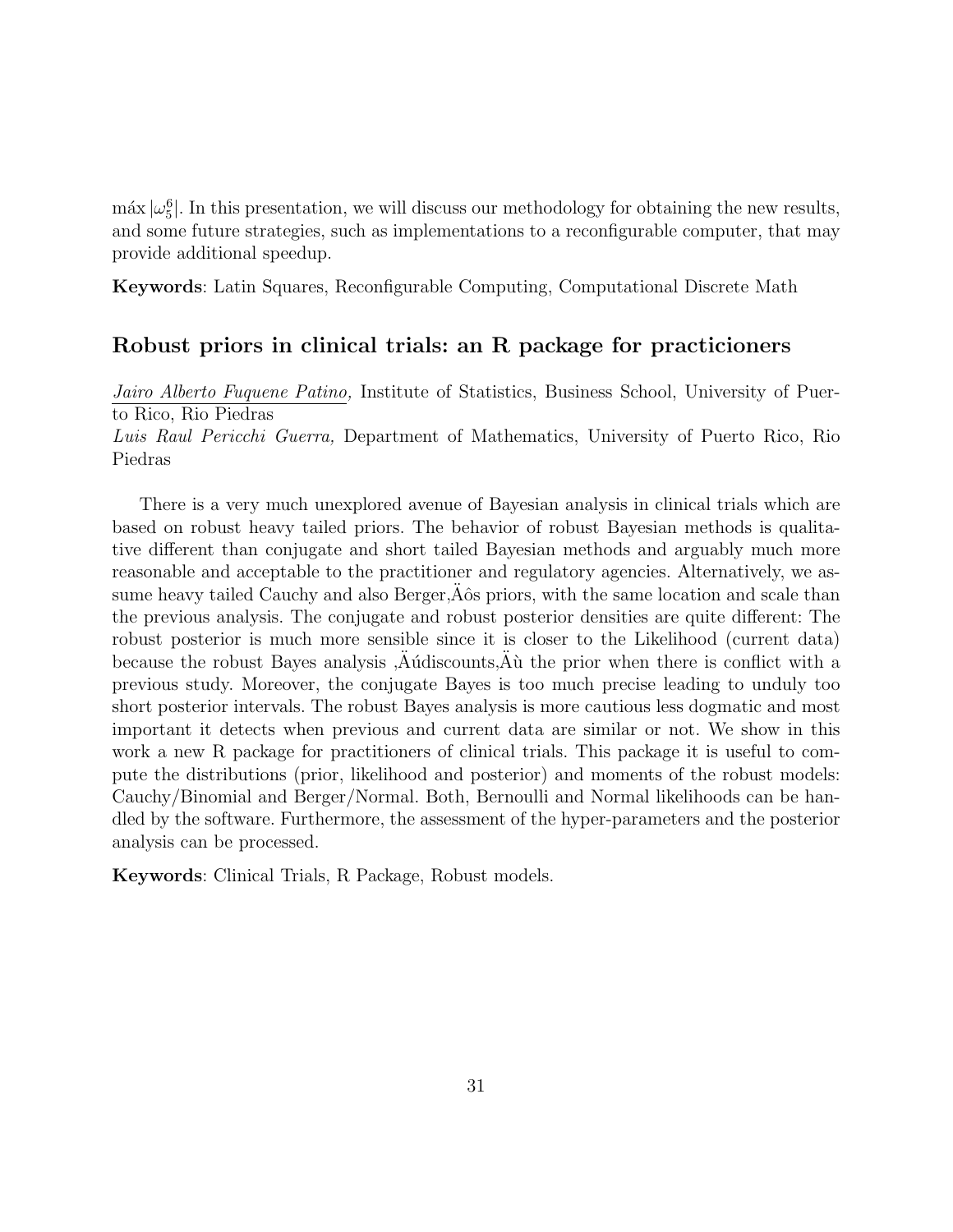# Scaled Inverse Document Frequency: A Model for the Evaluation of the Conditional Specificity of Query Terms in Search Engine Collections

Edel Garcia, Internet Business Development Center, Interamerican University of Puerto Rico, Metropolitan Campus

Inverse document frequency (IDF) is a measure of the specificity of query terms over a collection of D number of documents that has been successfully incorporated into numerous vector space information retrieval models. Since these models assume term independence, the specificity of a given term, present in different queries, is assumed to be unique and independent from other query terms. To the best of our knowledge, there are no known models that condition the specificity of terms to the presence of other terms in a query.

This paper proposes a new measure called scaled inverse document frequency (SIDF) which evaluates the conditional specificity of query terms over a subset S of D and without making any assumption about term independence. S can be estimated from search results, OR searches, or computed from inverted index data. We have evaluated SIDF values from commercial search engines by submitting queries relevant to the financial investment domain. Results compare favorably across search engines and queries. Our approach has practical applications for real-world scenarios like in Web Mining, Homeland Security, and keyworddriven marketing research scenarios. SIDF can be incorporated into a variety of information retrieval models as a global weight scoring system.

Keywords: inverse document frequency, conditional term specificity, web mining, search engines

# Bimodal epidemic size distributions for near critical SIR with vaccination

Luis Gordillo, Department of Mathematics, University of Puerto Rico at Mayaguez Anders Martin-Lof, Department of Mathematics, Stockholm University Steven Marion, Health Care, University of British Columbia Priscilla Greenwood, Department of Mathematics, Arizona State University

In this talk we will introduce a recursive algorithm which enables the computation of the distribution of epidemic size in a stochastic SIR model for very large population sizes. In the important parameter region where the model is just slightly supercritical the distribution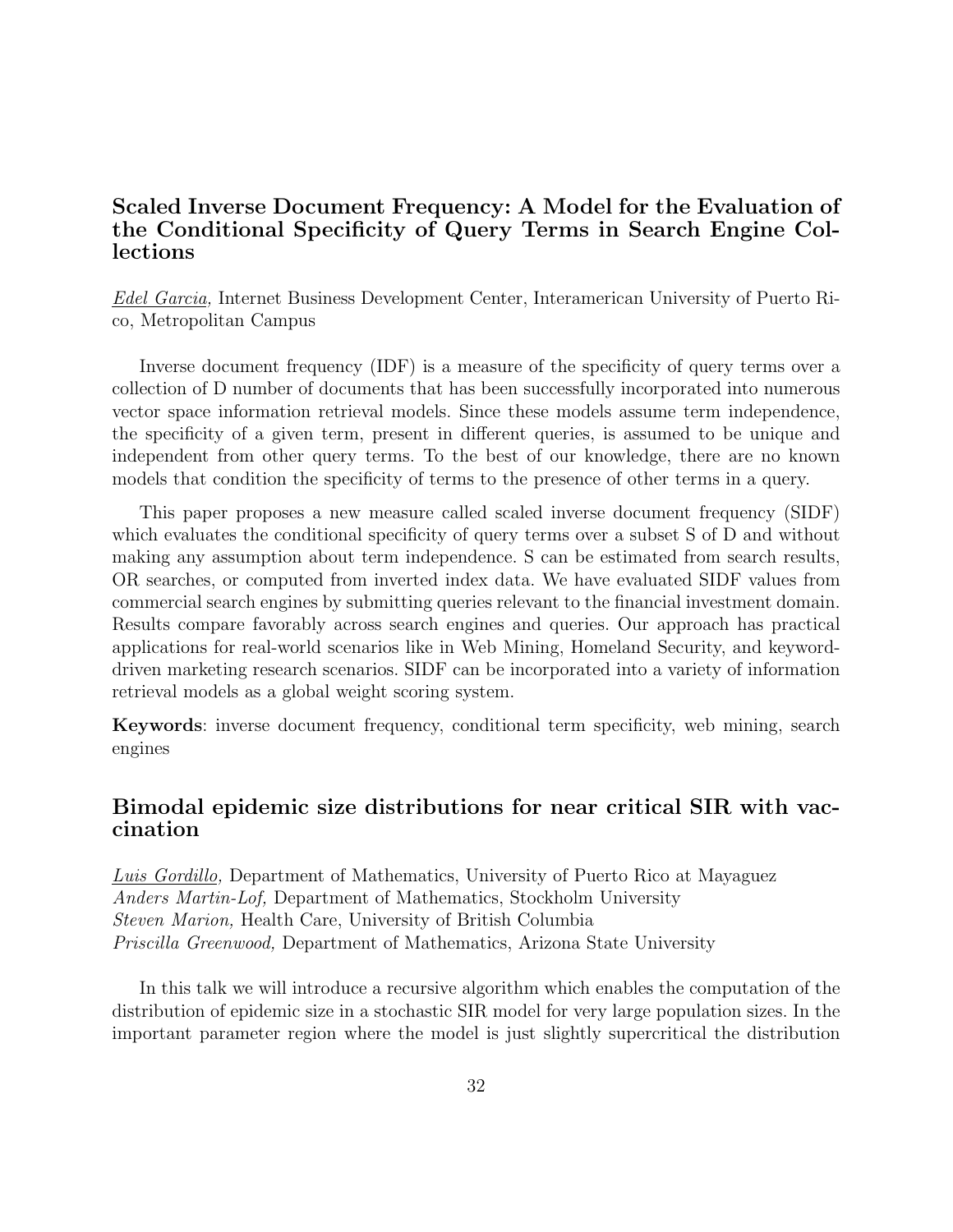of epidemic size is decidedly bimodal. We find close agreement between the distribution for large populations and the limiting case where the distribution is that of the time a Brownian motion hits a quadratic curve. The model includes the possibility of vaccination during the epidemic. The effects of the parameters, including vaccination level, on the form of the epidemic size distribution are explored.

#### Singular Solutions of the Vlasov-Poisson System

Yi Li, Mathematics and AMCS, University of Iowa

In this talk we study the positive solutions of the generalized Matukuma elliptic partial differential equation (which T. Matukuma proposed in 1935 for the description of certain stellar globular clusters in a steady state), and the corresponding system for "Flat"Galaxy. They correspond to time-independent solutions of the Vlasov-Poisson system in the case of spherical symmetry. This is a joint work with Jurgen Batt, University of Munich, Germany.

Keywords: Singular Solutions, Matukuma Equation, "Flat"Galaxy, Asymptotic Behavior

#### A survey in dimensionality reduction and manifold learning

Maider Marin Quintero, Electrical Engineering Department, University of Puerto Rico at Mayaguez

Miguel Velez Reyez, Electrical Engineering Department, University of Puerto Rico at Mayaguez

Part of our research involves finding ways to extend several existing algorithms to hyperspectral image processing. In this presentation, we discuss several algorithms of Dimensionality Reduction used in High Dimensional Image Processing, from classical lineal reduction methods such as Principal Component Analysis (PCA) and Multidimensional Scaling (MDS) to Graph Based algorithms such as Semidefinite Embedding, SDE, [WS] passing from Isomap [TSL], Linear Local Embedding, LLE, [RS] and Laplacian Eigenmaps, LE, [BN]. We provide a review of how these algorithms work, their mathematical justification and limitations and finally an overview on how they might be extended to hyperspectral image processing.

Keywords: Manifold Learning, Dimensional Reduction Algorithms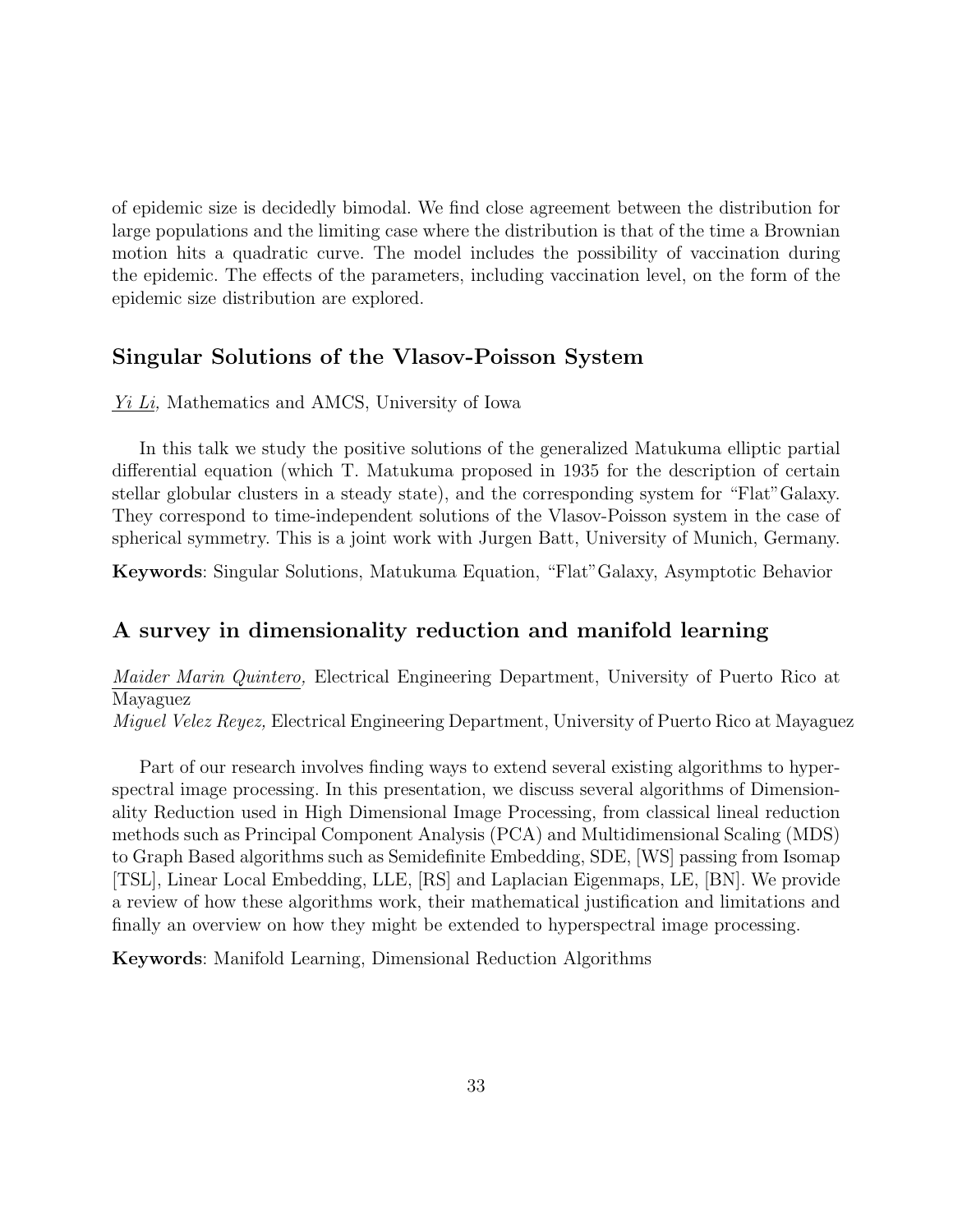#### Groupoids

Alberto Marrero Carrasquillo, Mathematics-Physics, University of Puerto Rico at Cayey

An elegant way to specify a groupoid is to define it as a small category with inverses. The main intuition here, however, is that a groupoid is a set with a partially defined multiplication for which the usual properties of a group hold whenever they make sense. We would like to present the notion of groupoids in more details as well as to present examples to motivate the importance of these objects in operator algebras.

Keywords: groupoid

# Student manipulatives for visualizing multivariable concepts of precalculus and caluclus

Daniel McGee, Mathematics, University of Puerto Rico - Mayaguez Maider Marin Quintero, Mathematics, University of Puerto Rico - Mayaguez

Computers are invaluable for visualizing concepts in 3D. However, there are many concepts where the 2D nature of a computer screen can limit their effectiveness. E.g., directional derivatives require the projection of a normal to a surface in a specified direction. In 3D, a surface can be placed over the xy plane, the direction on the xy plane can be indicated and the concept can be visualized quite easily. However, working with a precise direction and its associated tangent line on a 2D computer screen requires that students visualize and reason about a 3D situation in a virtual 2D environment. A more effective pedagogical approach is the use of physical 3D manipulatives. 3D manipulatives also allow us to present multivariable concepts much earlier. Visually presenting precalculus concepts, such as the definition of a function, in both 2D and 3D improves student comprehension.

In this presentation, a consortium of universities (NSF-DUE-0442365) will provide an overview of the physical manipulatives being created, some of the basic algebra, precalculus and multivariable calculus materials that accompany them, some preliminary results on their effectiveness and a summary of how these tools provide a new direction for the reform movement in math education..

Acknowledgements: National Science Foundation: NSF-DUE-0442365

Keywords: Visualization Calculus PreCalculus 3D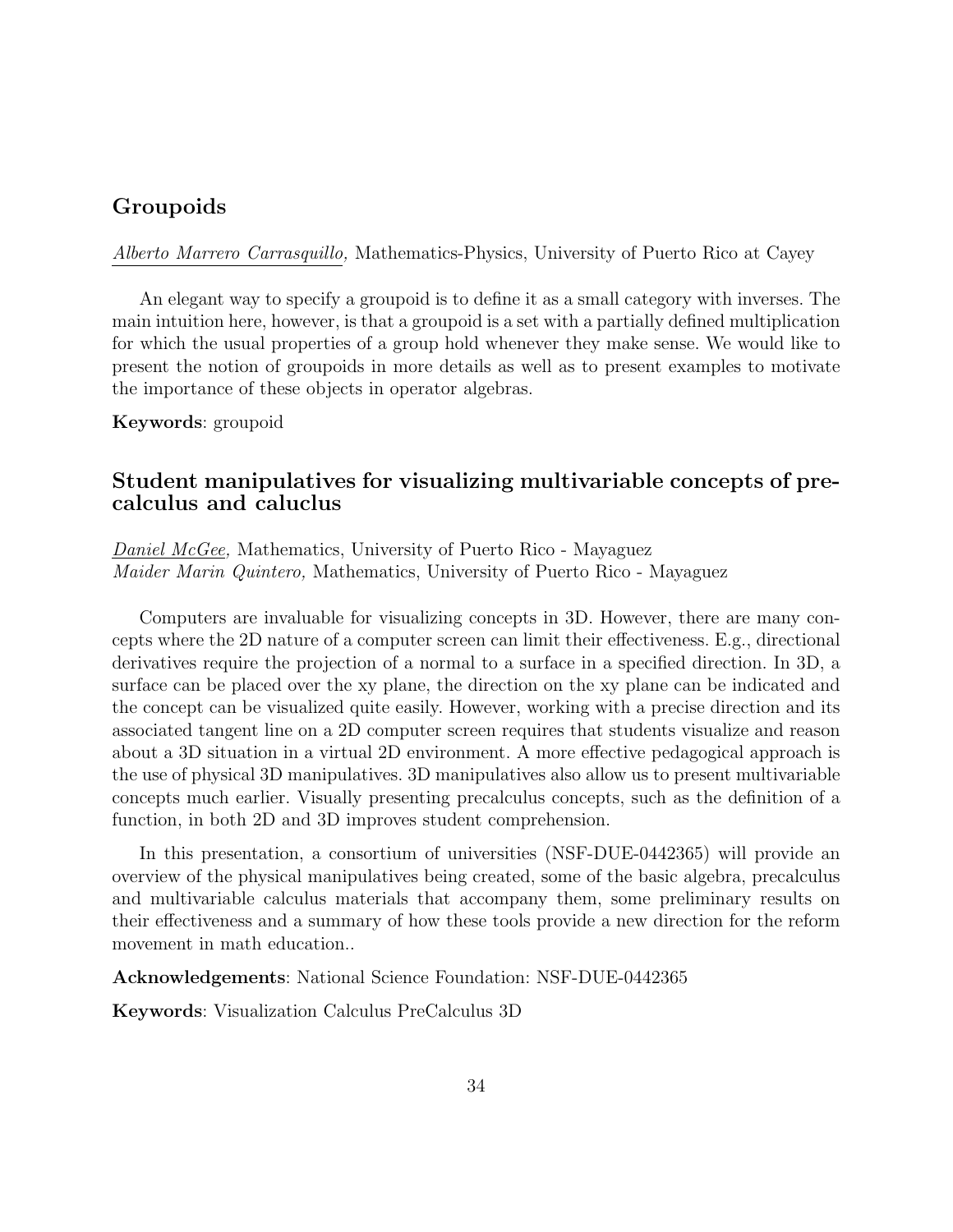### Evaluating a dependable sharable atomic data service on a planetaryscale network

Peter Musial, Department of Computer Science, University of Puerto Rico at Rio Piedras Chryssis Georgiou, Deptartament of Computer Science, University of Cyprus Nicolas Hadjiprocopiou, Deptartament of Computer Science, University of Cyprus

Abstraction of atomicity for read and modify objects is an important building block that allows implementation of higher level applications that rely on linearizable data access while being oblivious to its implementation. This is especially important when survivability of the atomic memory is provided by a distributed platform consisting of networked nodes, where both nodes and connections are subject to failure. In this work, we asses through experimental evaluation the practicality of one atomic memory service implementation, called RAMBO, that uses replication to ensure data survivability. Novelty of this service attributed to the fact that it is the first to support multiple reader, multiple writer access to the atomic data with an integrated reconfiguration protocol to replace the underlying set of replicas without any interruption of the ongoing operations. Theoretical guarantees of this service are well understood. However, only rudimentary analytical performance along with limited LAN testing were performed on the implementation of RAMBO, where neither of these reflects realistic deployment settings. In order to assess true practicality of the RAMBO service, we devised a series of experiments tested on PlanetLab, a planetary-scale research WAN network. Our experiments show that RAMBO's performance is reasonable (under the tested scenarios) and under the somewhat extreme conditions of PlanetLab. This demonstrates the feasibility of developing dependable reconfigurable sharable data services with provable consistency guarantees on unreliable distributed systems.

Keywords: Atomic Memory Service, Distributed Architecture, Performance Evaluation, Planetary Scale Experiments, Provable Guarantees

#### The complementing condition - some examples

Pablo Negrón-Marrero, Department of Mathematics, University of Puerto Rico at Humacao Errol Montes-Pizarro, Department of Mathematics and Physics, University of Puerto Rico at Cayey

The complementing condition (CC) is an algebraic compatibility requirement between the principal part of a linear elliptic differential operator and the principal part of the corre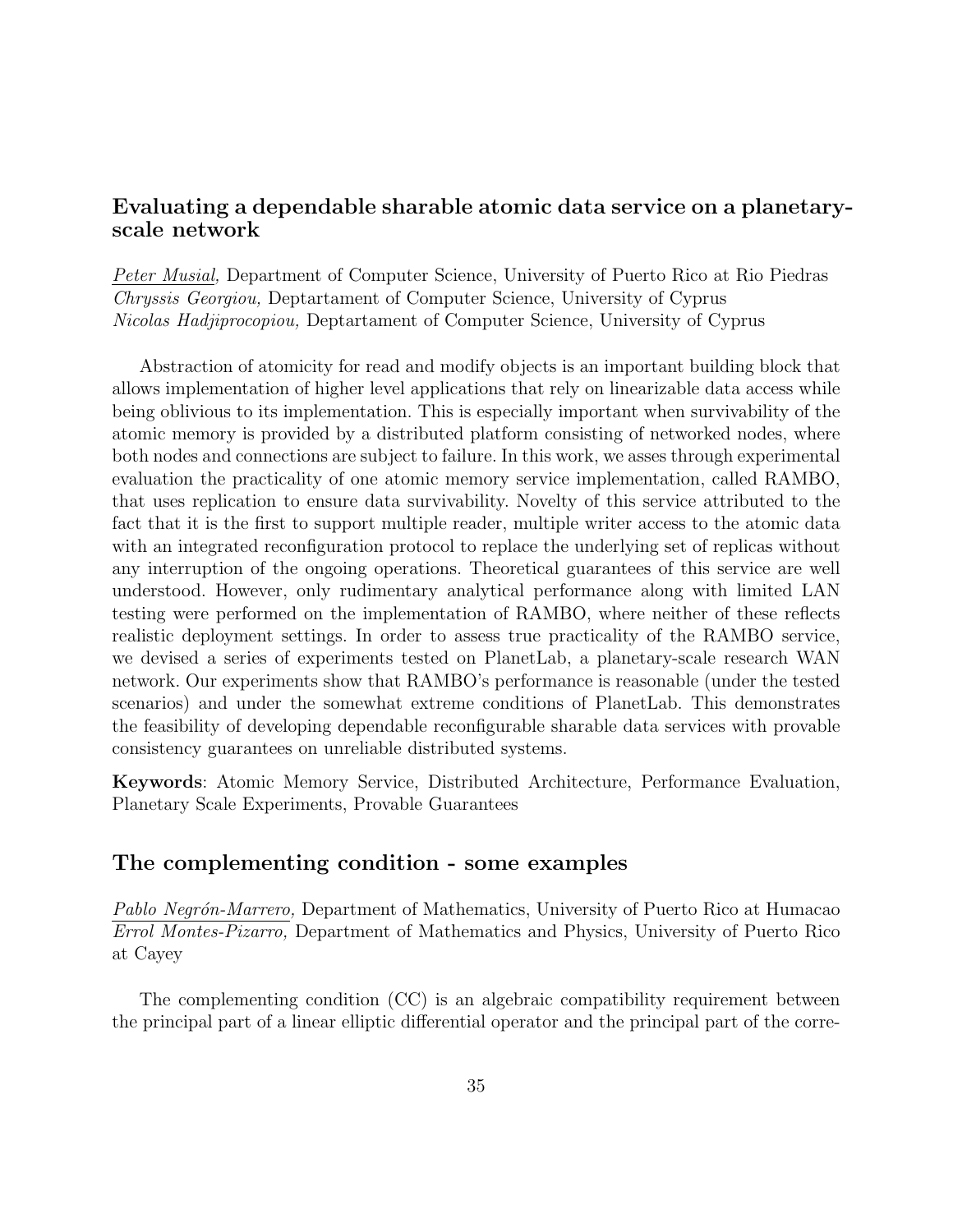sponding boundary operators. It has recently been observed that failure of the CC implies the existence of nontrivial branches of solutions accumulating at the point where the CC fails, a phenomena we call bifurcation cascades. In nonlinear elasticity these accumulations are associated with material wrinkling. In this paper we study the CC in several problems, both elementary and from three dimensional nonlinear elasticity. We examine as well in a more rigorous setting the relation between violation of the CC and the existence of bifurcation cascades.

**Acknowledgements**: The research of Negrón-Marrero was sponsored in part by the National Security Agency (NSA) under grant number H98230-07-1-0114. That of Montes-Pizarro was sponsored in part by the National Institute of Health (NIH) under grant number P20MD001112.

Keywords: nonlinear elasticity, complementing condition, global bifurcation, bifurcation cascades

#### A TAL cell model, estimation of acid-base and sodium transport parameters using inverse methods

Aniel Nieves-Gonzalez, Applied Mathematics and Statistics, Stony Brook University Mariano Marcano, Computer Science, University of Puerto Rico, Rio Piedras Campus Chris Clausen, Physiology and Biophysics, Stony Brook University Harold E. Layton, Mathematics, Duke University Leon C. Moore, Physiology and Biophysics, Stony Brook University

A mathematical model of a cortical thick ascending limb cell (cTAL) was used to study cytosolic pH (pH<sub>i</sub>) responses to luminal  $NH<sub>4</sub><sup>+</sup>$  perturbations and the effects of cell volume regulation (CVR) on Na<sup>+</sup> transport. TAL cells load NH<sup>+</sup><sub>4</sub> via apical NH<sup>+</sup><sub>4</sub>-permeable channels and the NKCC2 cotransporter, resulting in a rapid fall in  $\mathrm{pH}_{i}$ . Similarly TAL cells load Na<sup>+</sup> via the NKCC2 on the apical side and extrudes it via the  $Na^+, K^+$ -ATPase on the basolateral side. Our goals were to use our model and published  $NH<sub>4</sub><sup>+</sup>$  perturbation and  $Na<sup>+</sup>$  transport data to estimate parameters associated with  $\mathrm{pH}_{i}$  regulation and CVR respectively using inverse methods. The TAL cell model is derived from conservation laws, and includes the proper expressions for trans- and paracellular electrodiffusion as well as kinetic models for its characteristic cotransporters, exchangers, and Na<sup>+</sup> pump (KCC1, NKCC2,NHE, BCE,  $Na^+,K^+$ -ATPase). Also, an empirical function that represents the CVR properties of the cell was included. Firstly, steady-state short-circuit current data was used to estimate parameters important in  $Na<sup>+</sup>$  transport; this yielded reasonable cytosolic concentrations, membrane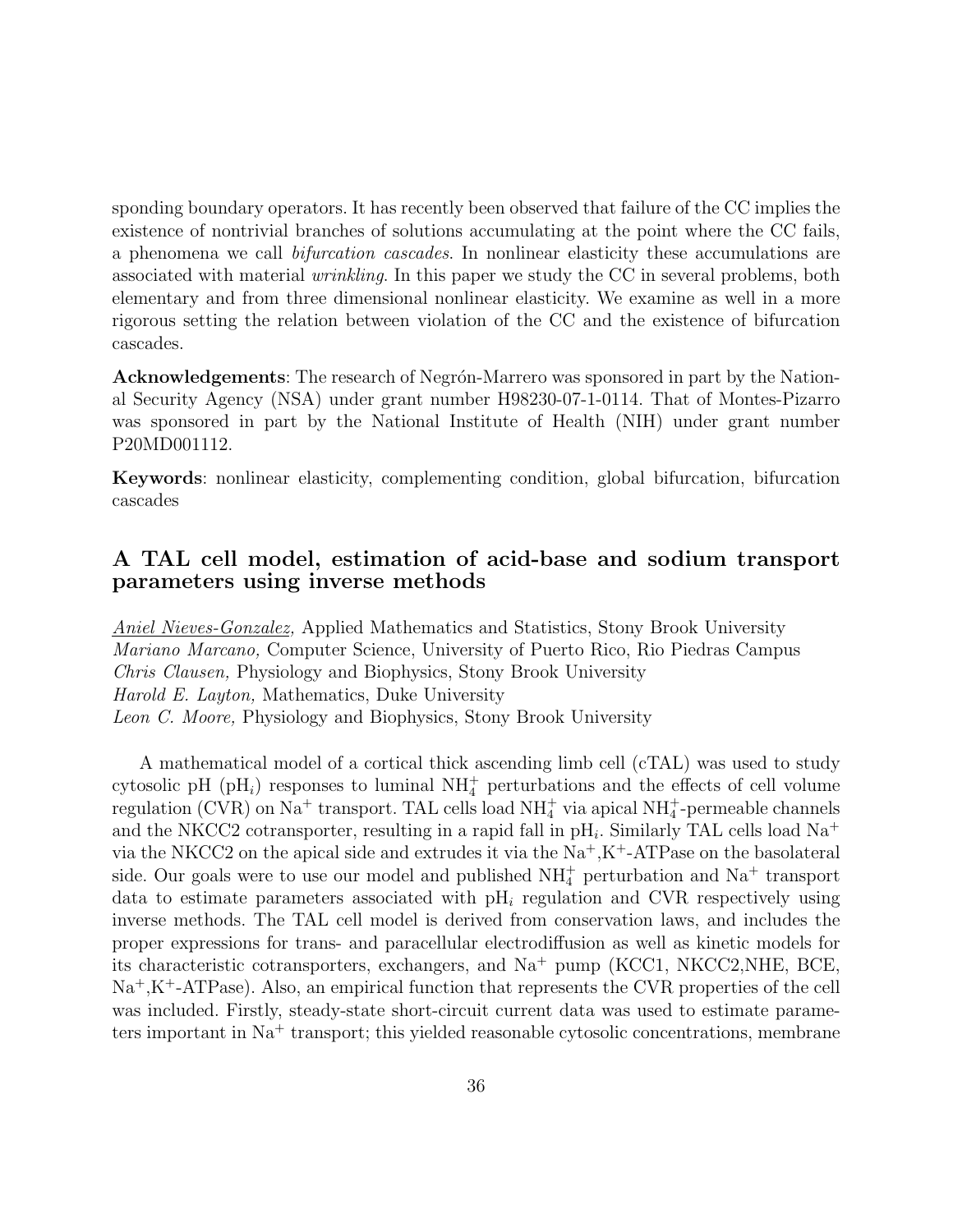potential differences and resistances. The model was then fit to time records of  $NH<sub>4</sub><sup>+</sup>$  perturbations, with and without inhibition of NKCC2 or K+ channels, to estimate parameters associated with  $NH_4^+$  transport. The results show that our TAL cell model, when used with parameter sets obtained from optimization methods, exhibits behaviors consistent with a wide variety of experimental results, including  $NH<sub>4</sub><sup>+</sup>$  perturbations, in isolated perfused TAL segments. This provides validation of the TAL model, which we intend to use in a multi-cell model of the TAL segment.

Acknowledgements: NIH grant DK42091

Keywords: model, kidney, TAL

# Reverse engineering and Discrete Dynamical Systems

Maria del Pilar Orjuela Garavito, Departamento de Matematicas, Universidad de Puerto Rico en Mayaguez

Omar Colon-Reyes, Departamento de Matematicas, Universidad de Puerto Rico en Mayaguez

Given a set of data over a finite field  $F_q$ , we are interested in finding a function that interpolates such data. This function can be obtained using reverse engineering. Such function is of the form:  $f = (f_1, f_2, ..., f_n) : F_n^q \longrightarrow F_n^q$ , where  $F_n^q$  is the *n*-fold Cartesian product of a finite field with q elements, and  $f_i \in F_q[x_1, \ldots, x_n]$ . Due to the applications of these methods, a feasible question is: Can we write  $f_i$  in terms of  $x_j$  for every i?

Using a version of Tsasao's Algorithm developed by D. Bollman and E. Orozco we can produce a minimal basis  $\mathcal X$  with no redundant variables. Using  $\mathcal X$  and The Chinese Remainder Algorithm we can find a particular solution  $f_0$  that interpolates the data in terms of  $x_j$ and the variables of  $\mathcal X$ . Later we will compute the ideal I of all solutions that vanishes on the data and using elimination theory we will obtain the reduction  $f$  of  $f_0$  with respect to  $I \cap F_q[\mathcal{X}, x_j].$ 

Keywords: Reverse engineering, gene regulatory netwoks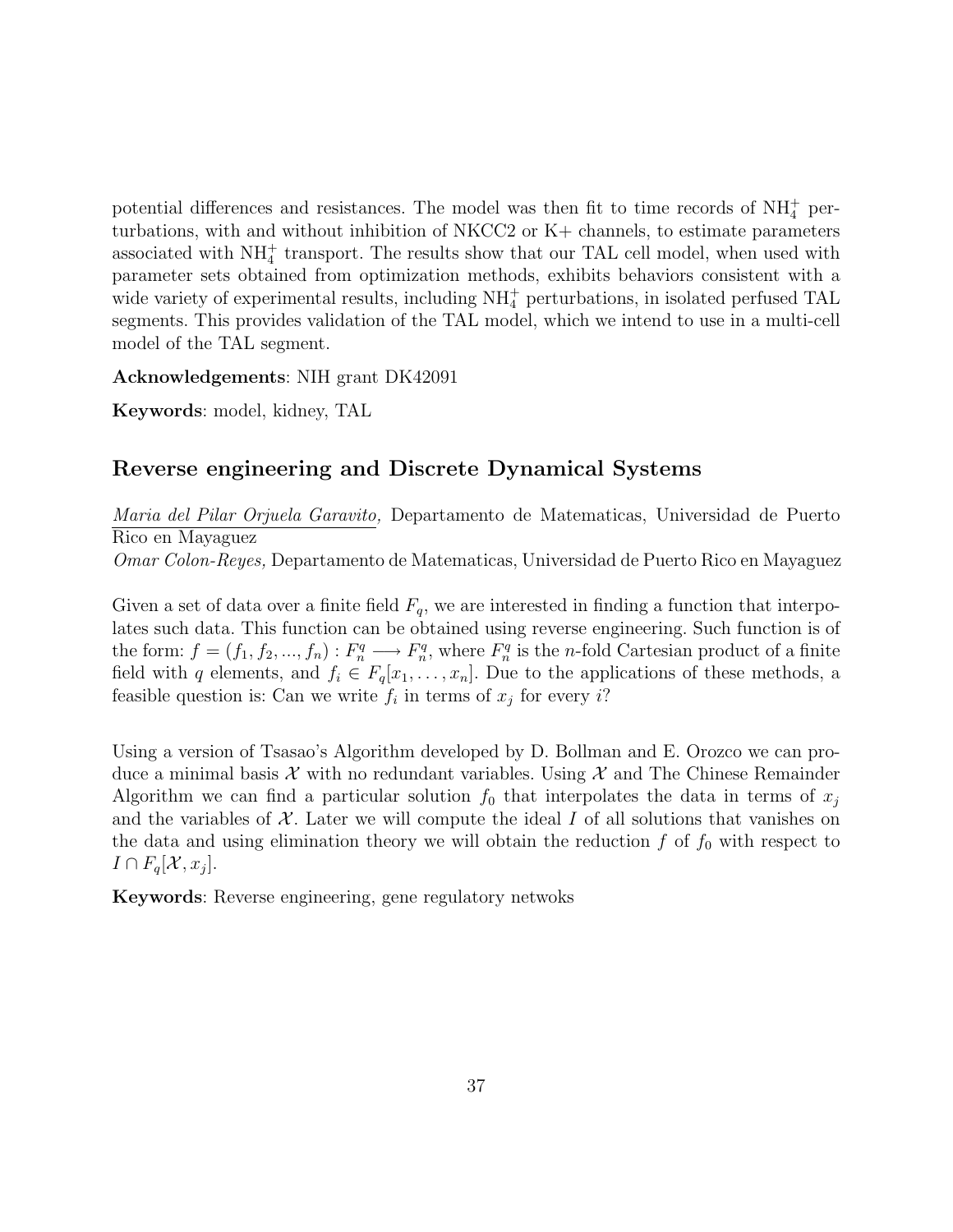#### Fast multiplication in finite fields with Odd characteristic

Edusmildo Orozco, Computer Science, University of Puerto Rico at Rio Piedras Dorothy Bollman, Mathematical Sciences, University of Puerto Rico at Mayaguez

The usual algorithms for multiplication in a finite field  $GF(p^m)$  require  $O(m^2)$  operations. In this work we give an  $O(m \log m)$  algorithm for the case  $2m-1 \leq 2k$ , where  $p = t2^k+1$ , odd t, and where  $GF(p^m)$  can be defined by an irreducible trinomial  $x^m - x^n - 1$  over  $GF(p)$ . The question that arises is how abundant are the cases in which this algorithm can be applied? That is, given a prime  $p = t2^k + 1$ , for what values of  $m \leq (2^k + 1)/2$  does there exist an irreducible trinomial of the form  $x^m - x^n - 1$ ? We discuss some computational results related to this question and state some related conjectures.

Keywords: finite field, multiplication irreducible trinomial

#### On generalized factorizations

Reyes Matiel Ortiz-Albino, Department of Mathematics, University of Puerto Rico at Mayaguez

The notion of factorizations goes back to Greek arithmetic and yet it plays an important role in commutative ring theory today. Most of the algebraists studied factorizations into irreducible elements, but recently several mathematicians have worked on generalized factorizations, i.e., D. D. Anderson, A. M. Frazier, S. Hamon and others.

Let D be an integral domain and  $\tau$  a relation on  $D^{\sharp}$ , the nonzero nonunits of D. For  $x \in D^{\sharp}$ , a  $\tau$ -factorization of x is a factorization  $x = \lambda x_1 \cdots x_n$  where  $\lambda$  is a unit,  $x_i \in D^{\sharp}$ , and  $x_i \tau x_j$  for  $i \neq j$ . This definition give a new direction to study factorizations, which can be understood as a new multiplication. Now, instead looking for a structure with nice properties, we can verify some type of multiplications on a certain structures with nice properties. In this talk, we may assumed that the structure is an integral domain, but the idea can be extended to a commutative ring.

Keywords: Factorizations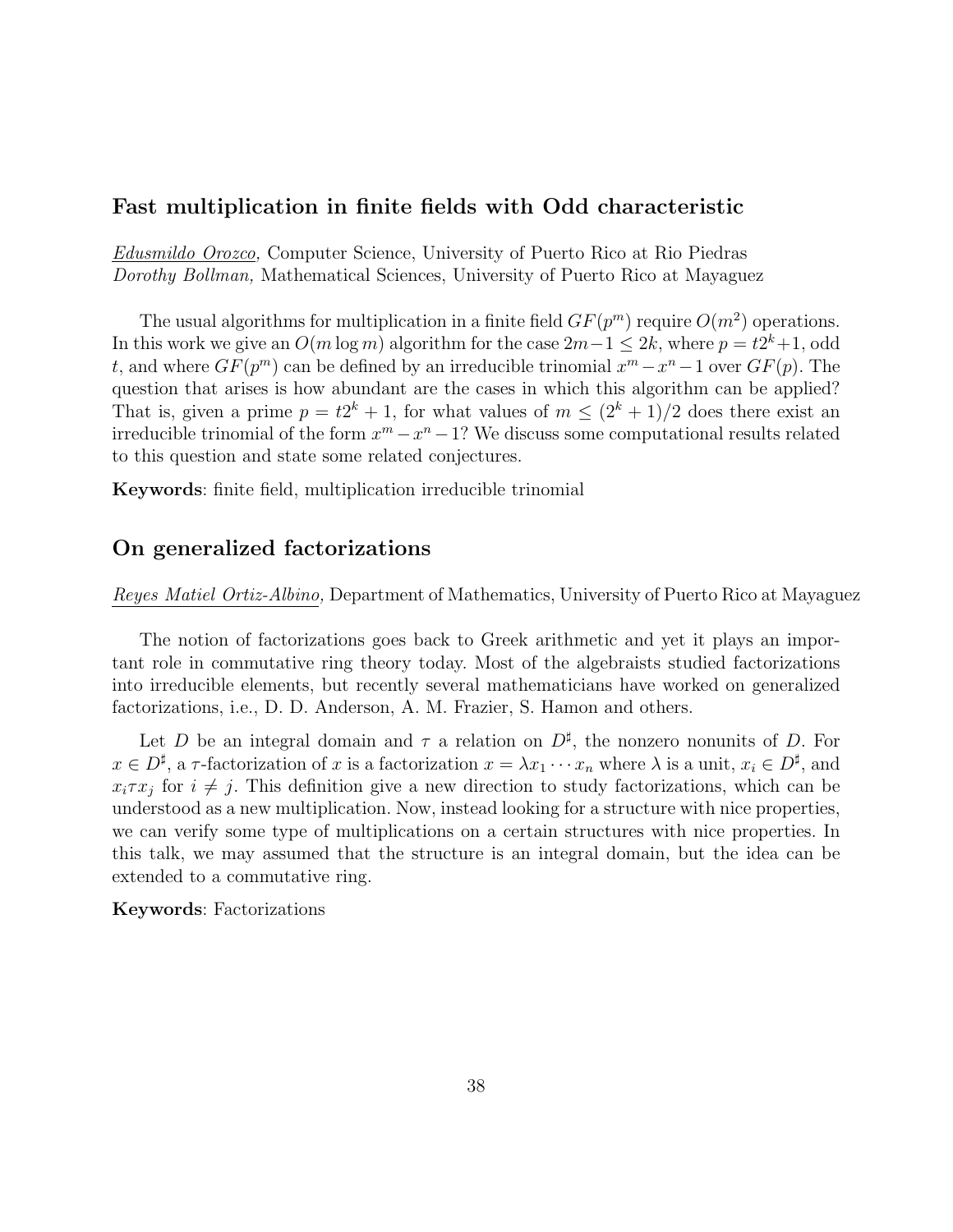## The case for a fully robust hierarchical Bayesian statistical analysis of clinical trials

Luis Raúl Pericchi, Department of Mathematics, Biostatistics and Bioinformatics Core of the Comprehensive Cancer Center, University of Puerto Rico, Rio Piedras Campus *María-Eglée Pérez*, Department of Mathematics, University of Puerto Rico, Rio Piedras Campus John Cook, MD Anderson Cancer Center, University of Texas

In Fúquene, Cook and Pericchi (2008) for two clinical trials (past and present), conjugate priors are compared with (Robust) Cauchy- Student-t and what we call Berger's prior. The behavior of the latter robust Bayesian methods is qualitatively different from conjugate Bayesian methods and arguably much more reasonable and acceptable to the practitioner and regulatory agencies like the FDA (Food and Drug Administration). Here we extend the previous work to several clinical trials or hospitals, in a hierarchical fashion, using not only (robust) priors with heavy tails, but also a particular class of heavy tailed likelihoods to model "sufficient"statistics. The usual Exponential Family Hierarchical Modeling with conjugate priors is myopic with respect to large deviations of a single group from the bulk of the groups. This leads to potential excessive (and spurious) shrinkage to the general mean. On the other hand, Robust Hierarchical Modeling leads to "local shrinkage"; that is, only groups which are consistent affect each other, but groups which are outliers have a smaller influence on the not outlying groups. In that sense, outlying groups are discounted under the Robust Hierarchical Bayesian Model. The methods are illustrated with both simulated and real data.

#### Arithmetic conditions on surfaces with self-maps

Jorge Pineiro, Department of Mathematics and Computer Science, Bronx Community College

Let X be an algebraic variety defined over a number field  $K$ . One common way to study diophantine problems is ther definition of height functions. A height function is a function  $h: X(K) \to \mathbb{R}$  that computes the complexity of the different points in  $X(K)$ . A dynamics  $f: X \to X$  on X and a polarization L that satisfy the functional equation  $f^*L \cong L^{\alpha}$  for some  $\alpha > 1$ , are sufficient condition for the construction of a special height function  $h_f$ . The functional equation  $f^*L \cong L^{\alpha}$  has many other consequences on the geometry of the variety, for example, the Kodaira dimension  $\kappa(X) \leq 0$ . This functional equation however is a rather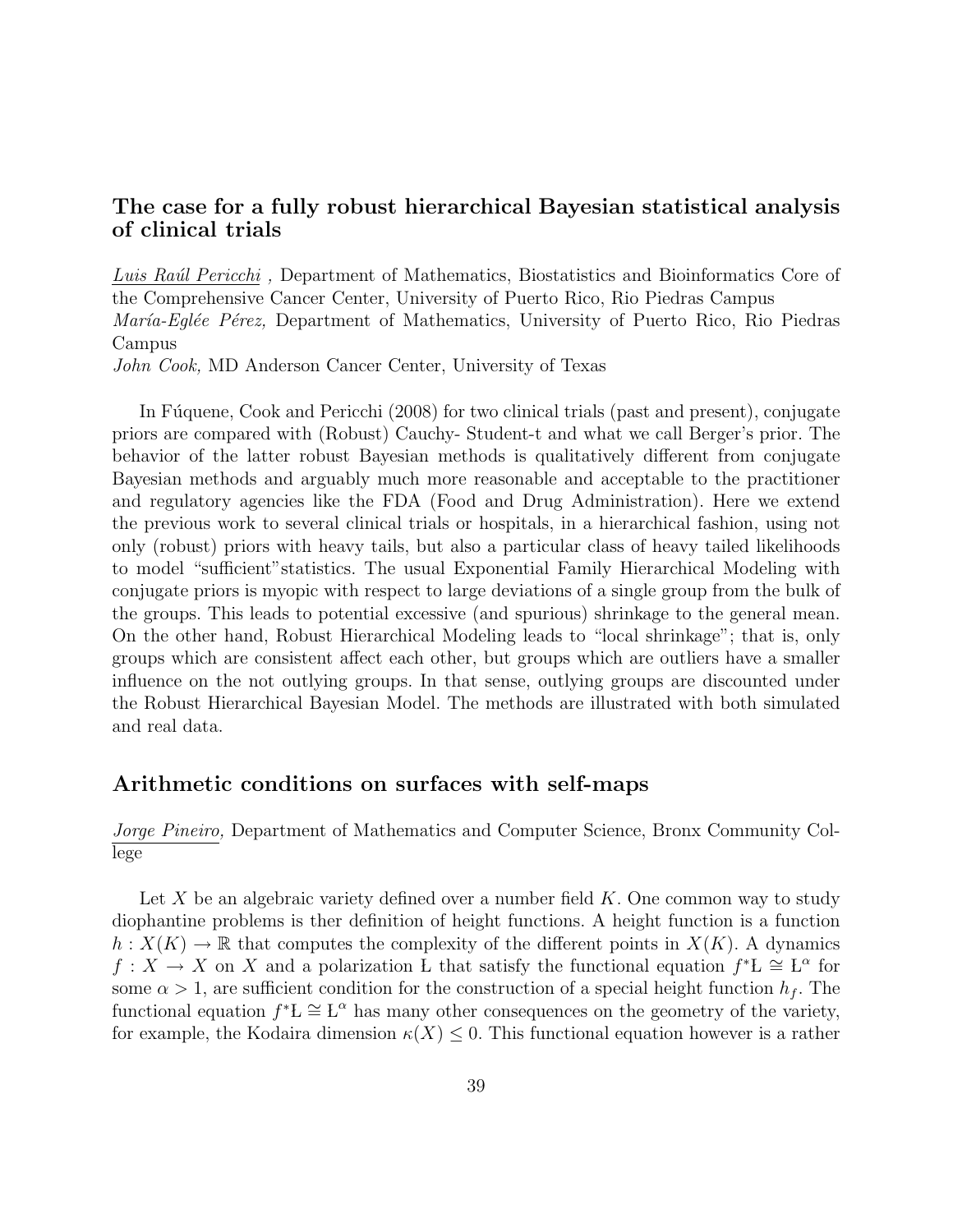strong condition on the variety. We would like to consider the case of an algebraic surface X with a self-map  $f: X \to X$ , and substitute the polarization property by taking the height function as our starting point. We will try to get similar geometric conditions for X based on an axiomatic for the height functions.

Keywords: Algebraic surfaces, Height functions, Algebraic dynamics

# Classification of leaf epidermis microphotographs using texture features

Elio Ramos, Department of Mathematics, University of Puerto Rico at Humacao

We present the results of a Gray Level Co-occurrence Matrix (GLCM) analysis for two sets of leaf epidermis images for the adaxial $(20X-H)$  and abaxial sides  $(20X-E)$ . The leaves were collected from a dry forest in Mona Island which is located between the Dominican Republic and Puerto Rico. For each set of images the GLCM texture features were calculated namely the energy, correlation, contrast, absolute value, inverse difference, homogeneity, and entropy. From the calculated statistics a features matrix was obtained for each image and randomly divided into training set and test set using the hold-out method. In this method 70 % of the images were considered as a training set and 30 % as the test set. For each training and test set a linear discrimination analysis (LDA) was performed resulting in a average classification percent of  $90\%$  for the abaxial side in comparison with  $80\%$  for the adaxial side.

Keywords: image processing; pattern recognition; image classification; computer vision

#### Epidemic spread in populations at demographic equilibrium

Karen R. Rios-Soto, Department of Mathematical Sciences, University of Puerto Rico at Mayaguez

An integro–difference equation model is introduced to study the spatial spread of epidemics through populations with overlapping and non-overlapping epidemiological generations. Monotone and non-monotone epidemic growth functions are considered. The focus is on the application of a recent theory of existence of traveling wave solutions for integro– difference equations. Numerical studies with emphasis on the minimum asymptotic speed of propagation (c) are conducted. The results presented are contrasted with similar works carried out in the context of ecological invasions. The theoretical results are illustrated numer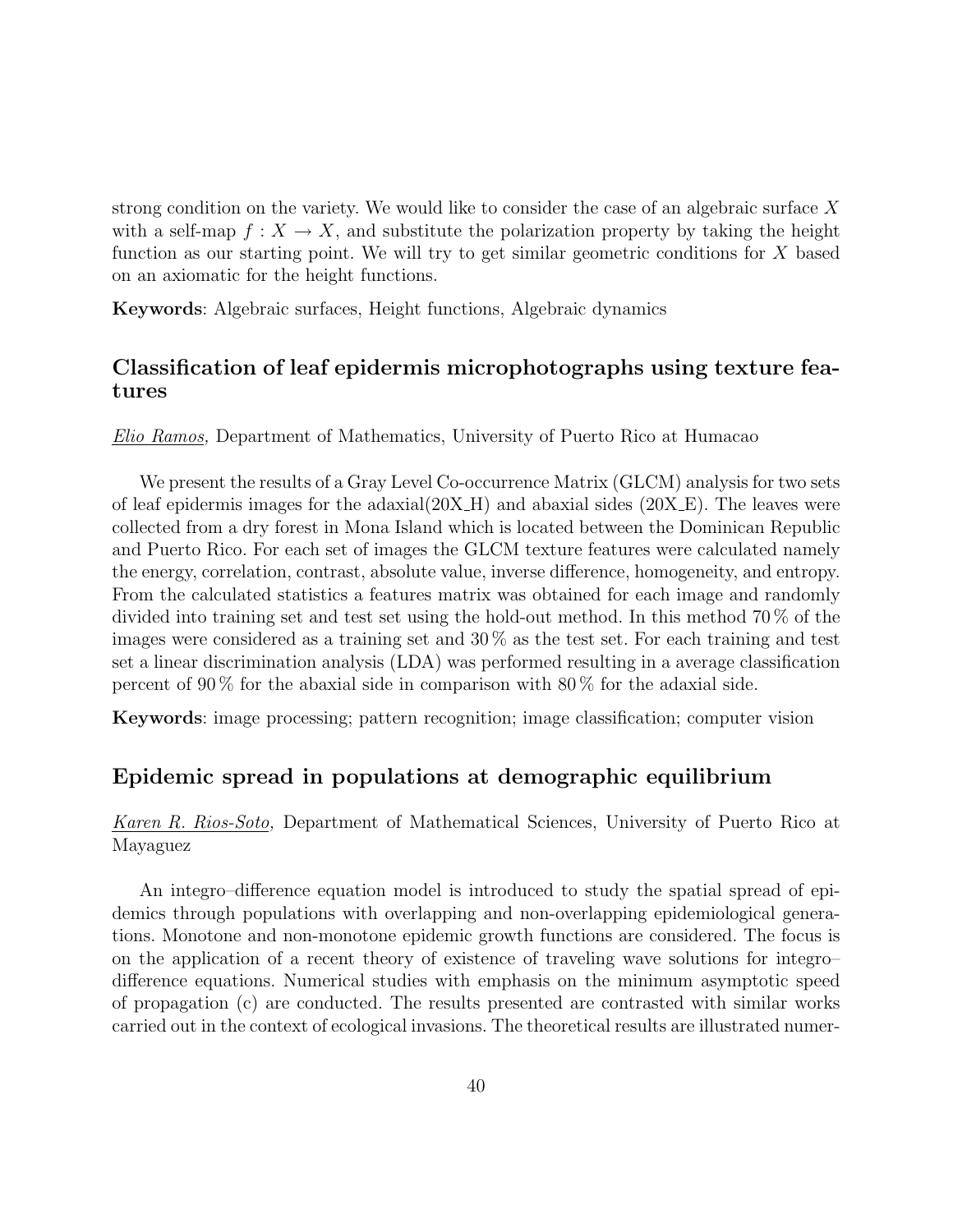ically in the context of SI (susceptible-infected) and SIS (susceptible-infected-susceptible) epidemic models.

Keywords: Biomathematics, discrete-time models, integrodifference equations, dispersal, epidemiology, travelling waves

#### The Web expands into the forest: real-time biodiversity data acquisition, processing, and presentation

Héctor Rodriguez, ARBIMON, Universidad de Puerto Rico - Rio Piedras Carlos J Corrada Bravo, Ciencia de Cómputos, Universidad de Puerto Rico - Rio Piedras T. Mitchell Aide, Biologia, Universidad de Puerto Rico - Rio Piedras Ivonne M. Deliz, ARBIMON, Universidad de Puerto Rico - Rio Piedras Carlos Milán, ARBIMON, Universidad de Puerto Rico - Rio Piedras Rafael Alvarez, Ciencia de Cómputos, Universidad de Puerto Rico - Rio Piedras Pedro J. Pastrana, Ciencia de Cómputos, Universidad de Puerto Rico - Rio Piedras Alberto Estrada, Ciencia de C´omputos, Universidad de Puerto Rico - Rio Piedras

In this work we describe the ARBIMON web application. This application will change the way researchers confront the challenge of providing information to help protect the biodiversity and to manage natural resources in the context of a world that is changing rapidly. Instead of sending many experts, to many sites for a long time, recording devices with cameras and weather stations can be deployed. We are developing a web application that can receive, process, analyze and present this information.

Presently, we have developed a web-based visualizer/analysis tool that provides a userfriendly GUI that allows researchers to access recordings and associated data, play and annotate recordings as areas of interest and specify a code or species name. In addition, the application automatically generates areas of interest in each recording. These computergenerated boxes contain part of a single event (i.e. note or call) and are used to extract spectral features for automatic species identification.

Keywords: eco-acoustic, web application, web-based audio visualizer, audio analysis, AR-BIMON, species identification, species vocalizations, computer-generated areas of interest in spectrogram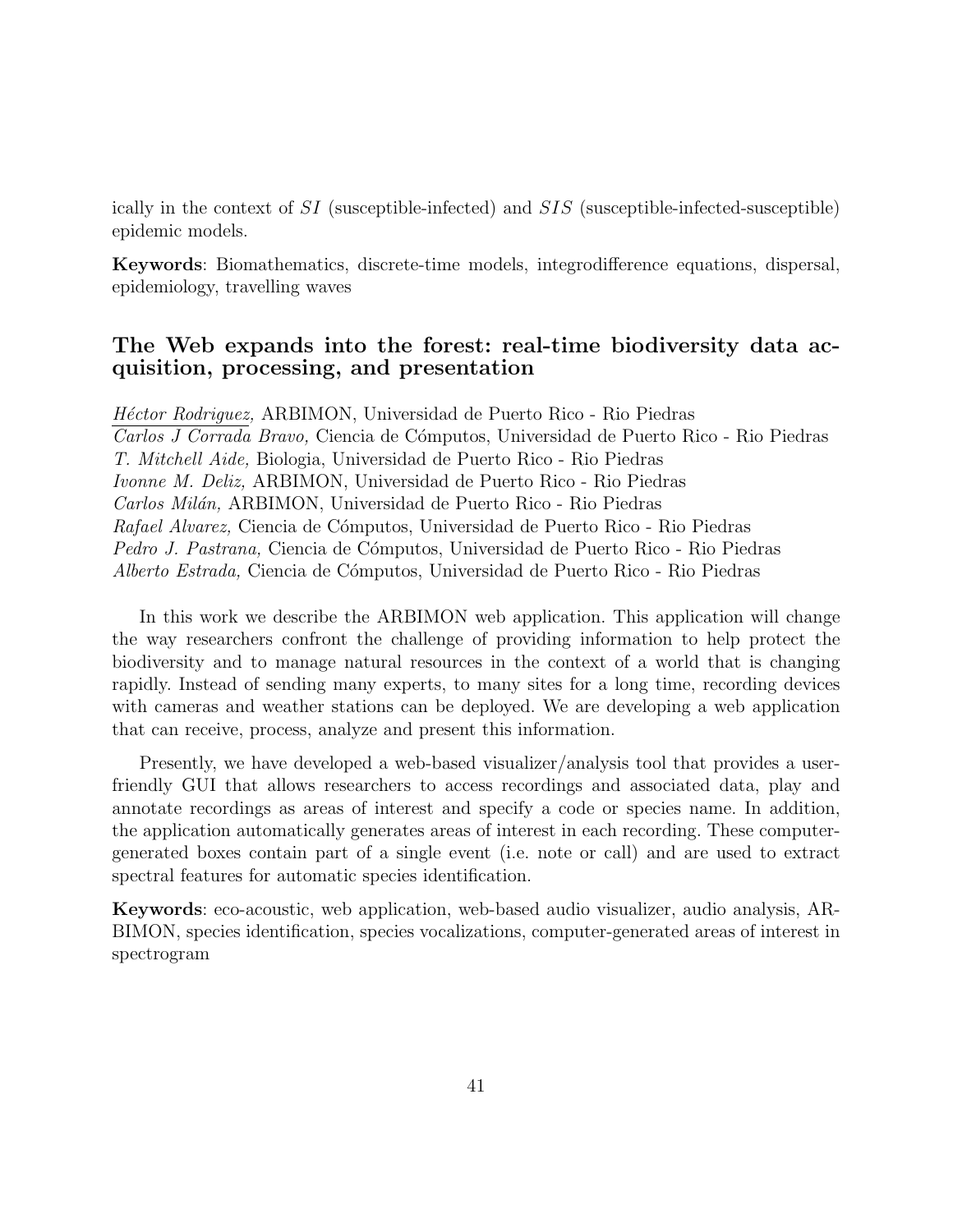#### Statistics at the Large Hadron Collider

Wolfgang Rolke, Department of Mathematics, University of Puerto Rico at Mayaguez

The LHC at CERN in Geneva, Switzerland, is the largest particle accelerator in the world. It will open new frontiers in High Energy Physics and answer many open questions. The statistical analysis of the data generated by the LHC also presents many challenges. I will give a short introduction to high energy physics and the LHC, and then discuss some of the statistical issues.

#### Teoría de frames métodos multiescala

Juan R. Romero Oliveras, Departamento de Ciencias Matemáticas, Universidad de Puerto Rico Recinto de Mayaguez

La noción de frame o marco, como algunos lo traducen nace del trabajo A Class of Nonharmonic Fourier Series, publicado en el 1952, y cuyos autores son R. J. Duffin y A. C. Schaeffer. En este trabajo se estudian expansiones del tipo

$$
\sum_{n} c_n e^{i\lambda_n x}.\tag{1}
$$

Aquí, los términos de la sucesión  $\{\lambda_n\} \subset \mathbf{R}$  no están distribuidos uniformemente, y para algunos casos especiales de  $\{\lambda_n\}$  con  $\{c_n\} \in l^2$ , la expansion (1) converge a una función  $g \in L^2(-\pi, \pi)$ .

La primera ondícula (wavelet) la encontramos en la tesis de Alfred Haar en el 1903. No es sino hasta los 80s que ingenieros, matemáticos, físicos, y científicos de la computación se dan cuenta de que hablaban un mismo idioma. La teoría de multiresolución es ese lenguaje, y su importancia es de gran impacto en nuestra sociedad. El espectro de aplicaciones incluye la compresión de datos (FBI's Integrated Automated Fingerprint System, JPEG 2000), ingeniería nuclear, codificación en sub-bandas, acústica, procesamiento de imágenes, neurofisiología, música, imágenes biomédicas (CTs and MRIs), clasificación de texturas, discriminación de voz, óptica, fractales, astronomía, turbulencia, mecánica cuántica, predicción de terremotos y ataques epilépticos, exploración petrolera, radares, visión humana, y hasta en matemáticas puras (descomposición atómica y molecular, ecuaciones diferenciales parciales, etc). En esta corta presentación veremos algunas de las propiedades de algunos tipos especiales de frames y su conexión con la teoría de ondículas.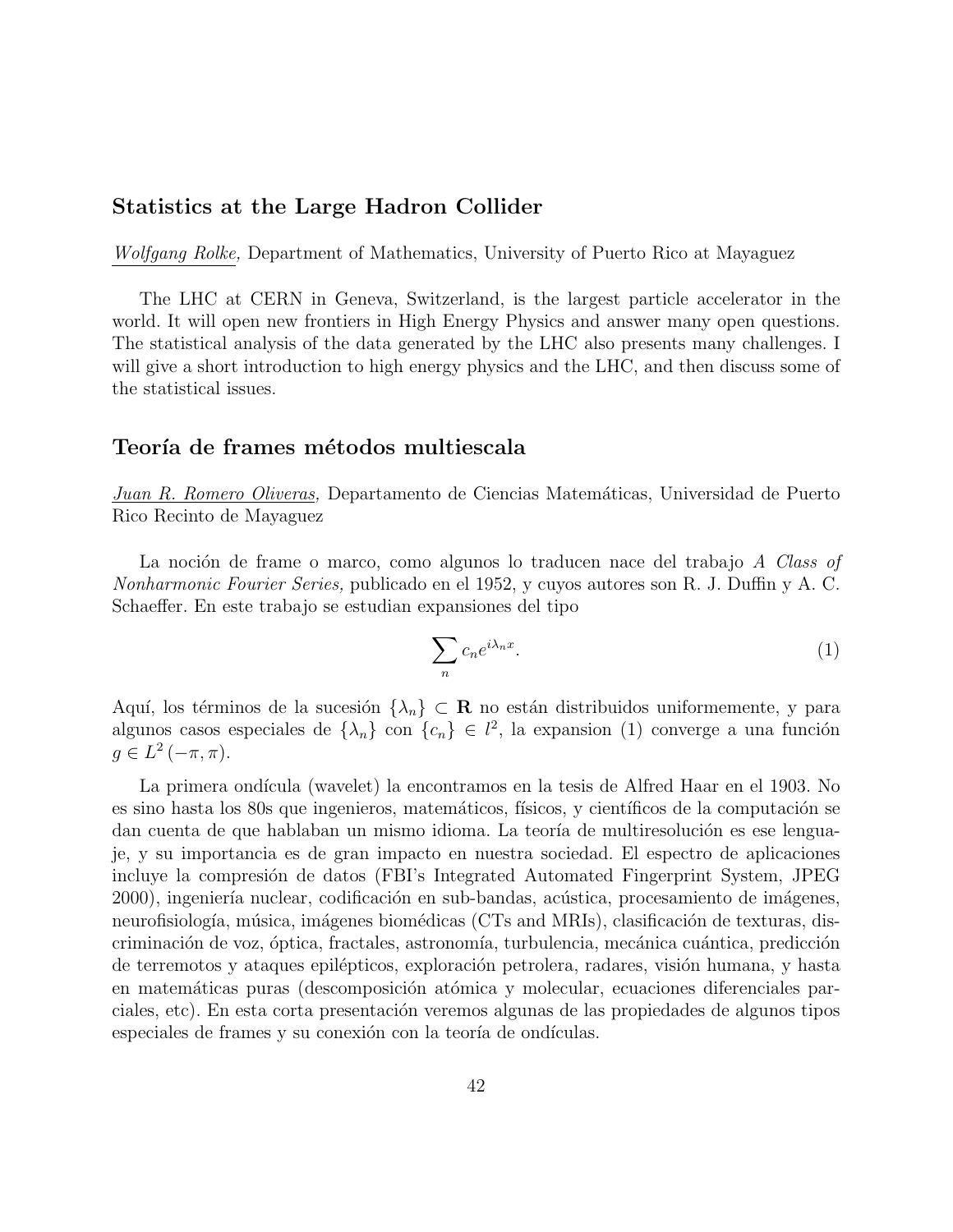Keywords: ondícula (wavelet)

#### Solvability of systems of polynomial equations over finite fields

Ivelisse Rubio Canabal, Department of Computer Science, UPR, Rio Piedras Francis N. Castro, Department of Mathematics, UPR, Rio Piedras

In this work we determine the solvability of families of systems of polynomial equations over finite fields by computing the exact divisibility of the exponential sums associated to the systems. This generalizes a theorem of Carlitz to systems of equations. In some cases, our result gives an upper bound for the Waring number of systems of diagonal equations. Also, as a by-product, we also obtain information about the p-divisibility of the number of solutions of the systems for cases for which the well known results of Chevalley-Warning and Katz do not give any information.

Keywords: Equations, exponential sums, Waring Number, p-divisibility

#### Estimación de la proporción de una población oculta a través de muestreo "Bola de nieve" estratificado

Sarmiento Rondón William, Matemáticas, UPRM Julio C. Quintana Díaz, Matemáticas, UPRM

En poblaciones ocultas y de difícil acceso el proceso de inferencia es ineficiente cuando se emplean técnicas de muestreo convencionales. El muestro por referencia o "Rastreo por vínculos" ("Bola de Nieve") permite obtener mas información, usando las relaciones existentes entre sus miembros a partir de una muestra inicial. En este contexto la población se representa como un grafo, donde cada individuo es un nodo que describe su característica y cada arco la relación existente entre ellos. Teniendo en cuenta que el ser humano tiende a formar estratos bajo algún criterio de asociación, la estimación de un parámetro en particular puede influir en el tipo de muestreo aplicado. Desde este enfoque, aplicar la técnica de rastreo por vínculos escogiendo la muestra inicial de la población completa, en lugar de seleccionar una muestra inicial considerando los estratos, no sería apropiado si la característica bajo estudio define una división natural en la población, con una homogeneidad interna establecida. El objetivo es estimar la proporción y el tamaño de una subpoblación oculta, a partir de una muestra inicial  $S_0$  y de los contactos  $S_1$ , identificando la característica de cada individuo y considerando las relaciones existentes, en cada estrato.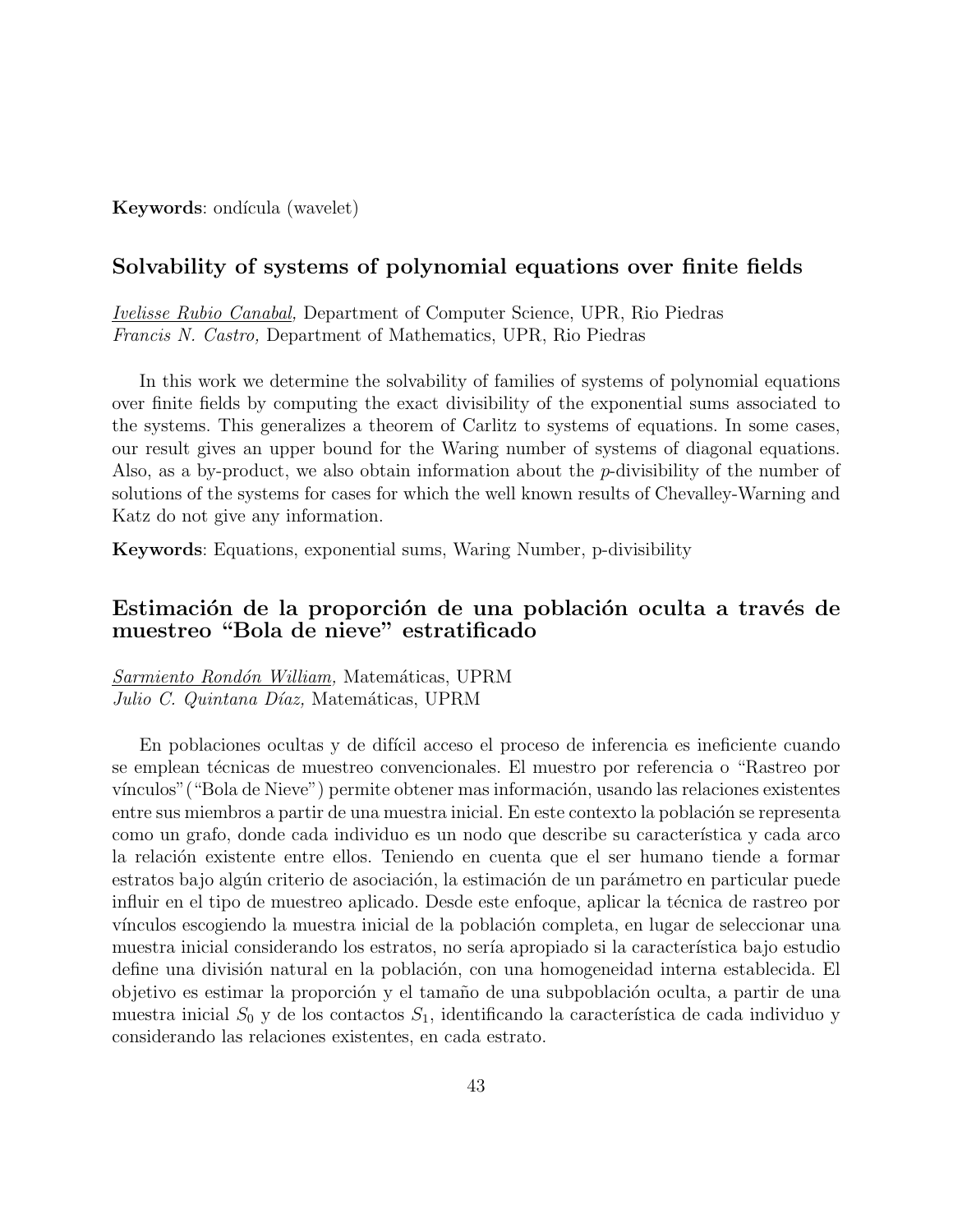Keywords: Población Oculta, Muestreo "Bola de Nieve", Muestreo en Grafos, Muestreo Adaptativo.

#### Del sonar al nanosensor: la influencia de Oscar Moreno sobre nuestra práctica de la investigación subgraduada

José O. Sotero Esteva, Departamento de Matemáticas, Universidad de Puerto Rico en Humacao

En esta presentación se reflexiona sobre la influencia que Oscar Moreno, a quien se le dedica este congreso, sobre la mentoria de estudiantes de investigación subgraduada desde una perspectiva personal. Hace 25 años involucrar a estudiantes en proyectos de investigación subgraduada no era considerado posible en grandes sectores de la academia en Puerto Rico, particularmente en departamentos de matemática. En esa época el autor, quien era estudiante subgraduado, comenzó a interesarse en este tipo de proyectos y recibió las primeras guias de parte de Moreno. Durante el resto de los estudios universitarios observamos sus estrategias para formular problemas apropiados para cada estudiante, guiarle en su estudio, asistir en la preparación de presentaciones y procurar financiamiento para sus actividades.

En esta charla presentaremos la evolución durante quince años ejerciendo la cátedra de nuestros temas de investigación, criterios para definir proyectos de investigación subgraduada y otros aspectos de la práctica. Evaluaremos los resultados de tal práctica a la luz de los cerca de cuarenta estudiantes que han trabajado en nuestros proyectos. De seguro nuestros criterios han evolucionado de maneras distintas a las de Oscar Moreno. Pero siguen sosteniéndose en la creencia de la importancia del trabajo creativo en la educación universitaria y el inculcar la responsabilidad social de contribuir al desarrollo de la técnica y el conocimiento.

Keywords: Oscar Moreno, investigación subgraduada

## Mathematical modeling of planar defects in elastic materials

Lev Steinberg, Department Mathematical Sciences, University of Puerto Rico, Mayaguez Campus

The purpose of this talk is to present a new approach for mathematical modeling of planar defects in elastic materials. This approach is based on the local theory of surfaces in the 3 dimensional space. Formal definitions of the planar defect and it's geometrical characteristics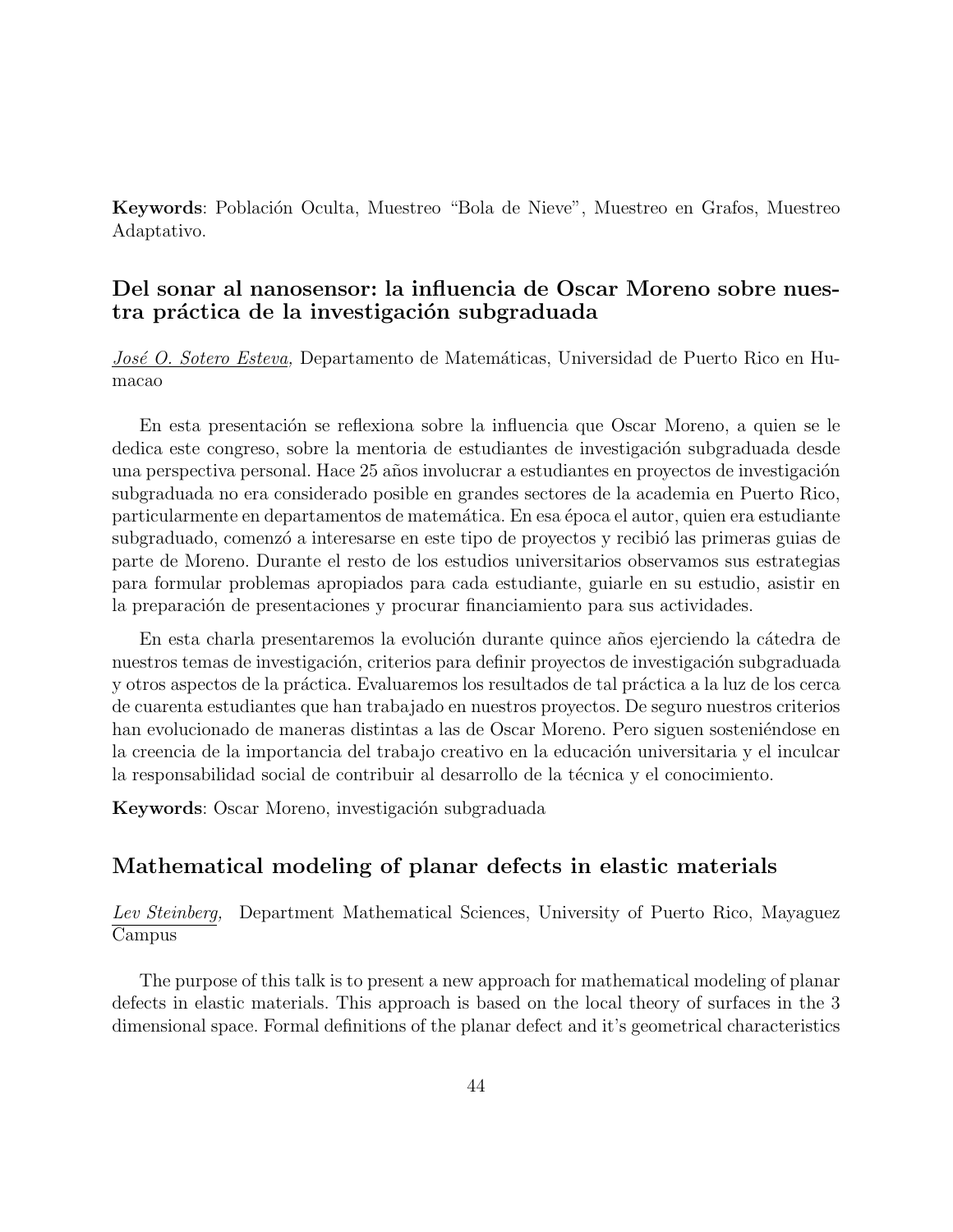will be proposed. Also, we shall discuss nature of configurational force acting on the planar defect and the relation of this defect with dislocations.

Keywords: defects, elastic materials, configurational force

#### Some properties and questions about magic squares

Tina Straley, Executive Director, Mathematical Association of America

This talk is based upon a 1998 article by Martin Gardner appearing in Math Horizons, the student magazine of the Mathematical Association of America. Magic Squares have been studied since 2800 BC in China and appeared again in Greek mathematics as early as 1300 BC. They continue to interest mathematicians, puzzle advocates, and magicians because they are easy to understand, fun to construct, and yet lead to interesting mathematical questions. Magic squares have been used in the study of mysticism and are the subject of a detailed scholarly book written in France in the 18th century. Gardner's paper looks at squares that have properties relating the sums and the squares of the sums for the rows, the columns, and the diagonals. These properties lead to interesting and challenging mathematical questions. Like other combinatorial subjects, magic squares are appealing to a wide audience because the questions are easy to state and to understand but solutions are often very challenging.

Keywords: magic squares

# Objective Bayes Factors for Informed Hypotheses: "Completing" The Informed Hypothesis and "Splitting" the Bayes Factors.

David Torres Núñez, Department of Mathematics, University of Puerto Rico at Rio Piedras Campus

Luis Pericchi Guerra, Department of Mathematics, University of Puerto Rico at Rio Piedras Campus and Universidad Simón Bolívar

Guimei Liu, Department of Mathematics, University of Puerto Rico at Rio Piedras Campus

Informed Hypotheses is the name than in Social Sciences is given for very specific and difficult to analyze hypotheses which involve several constraints in the parameter space. Objective Bayes Factors have been originally developed for "Point Null Hypotheses", starting with the now "classical" Bayesian work of Sir Harold Jeffreys. Some of these methods (Conventional Approach) assume a prior from the start. Other more recent and more "ob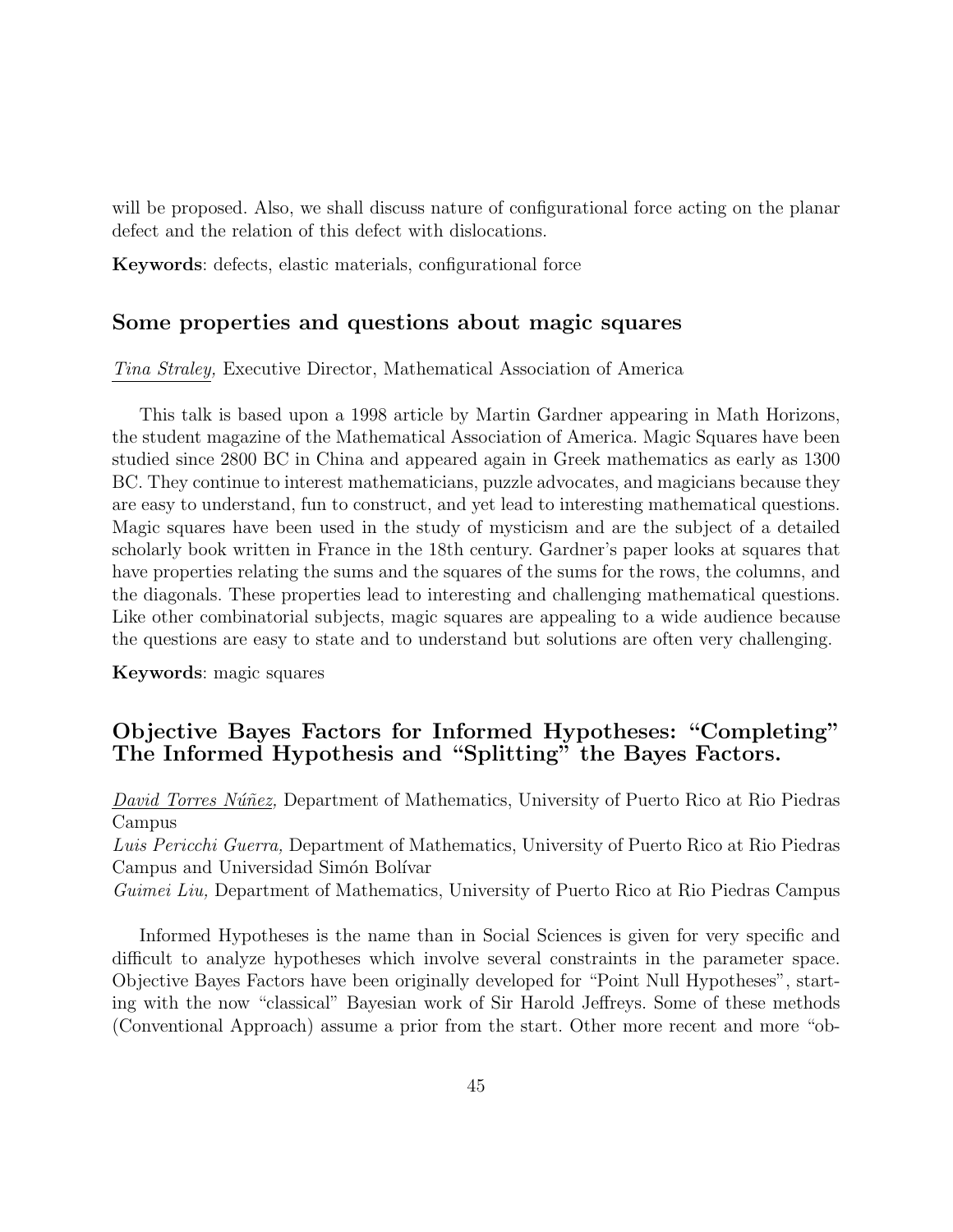jective" methods perform some sort of "bootstrap" of the data (or summary of it) in order to calibrate Bayes Factors with improper priors. A major theoretical advance has been the discovery of the implicit or *intrinsic* prior that can be "dug out" from empirical procedures. It is argued here that Conventional and Intrinsic priors, and in general Objective Factors are sensible tests of Informed Hypothesis, as can be seen from the priors implicit or explicit in the procedures. The novel methodology introduced here is that of "completing" the informed hypothesis and "splitting" the Bayes Factors in two factors: one is a ratio of Probabilities (estimated by MCMC methods) and the other a Bayes Factor of Encompassing Hypotheses (calculated by Objective Bayes Factors methods). This discovery massively simplifies the computations and avoids the need to assess extra parameters. The results of our methodology has been published in: "Bayesian Evaluation of Informative Hypotheses" Chapter 7, p. 131-154 Springer, Hoijtink H. et al editors, 2008.

Keywords: Bayes factor, Informed hypotheses, Competing and splitting methods

#### Conformal Geometry

Alfredo Villanueva, Department of Mathematics, University of Puerto Rico, Mayaguez

Conformal geometry study transformation which preserve angles in Riemannian geometry, for instant the mobius transformation. Now days conformal geometry play a important role in Invariant theory, Theoretical Physics, imagine processing; 3D Shape Matching, Recognition, etc. We will first give an introduction to conformal geometry and second we will focus in Conformally invariant operators, including some material we have been working on.

Keywords: Conformal geometry, Riemannian geometry., conformally invariant operators

## Statistical analysis of microbial diversity of anaerobic granules in starch wastewater treatment plant

Wei Wei, Mathematical Sciences, University of Puerto Rico-Mayaguez Bo Hu, Chemical Engineering, University of Puerto Rico-Mayaguez

Different groups of microorganisms are working together as a food chain to degrade the organic compounds to produce methane and carbon dioxide which can be used as bioenergy. In this study, we apply statistical methods to analyze the microbial communities of a wastewater sample before and after a chloroform treatment, furthermore, to study the effects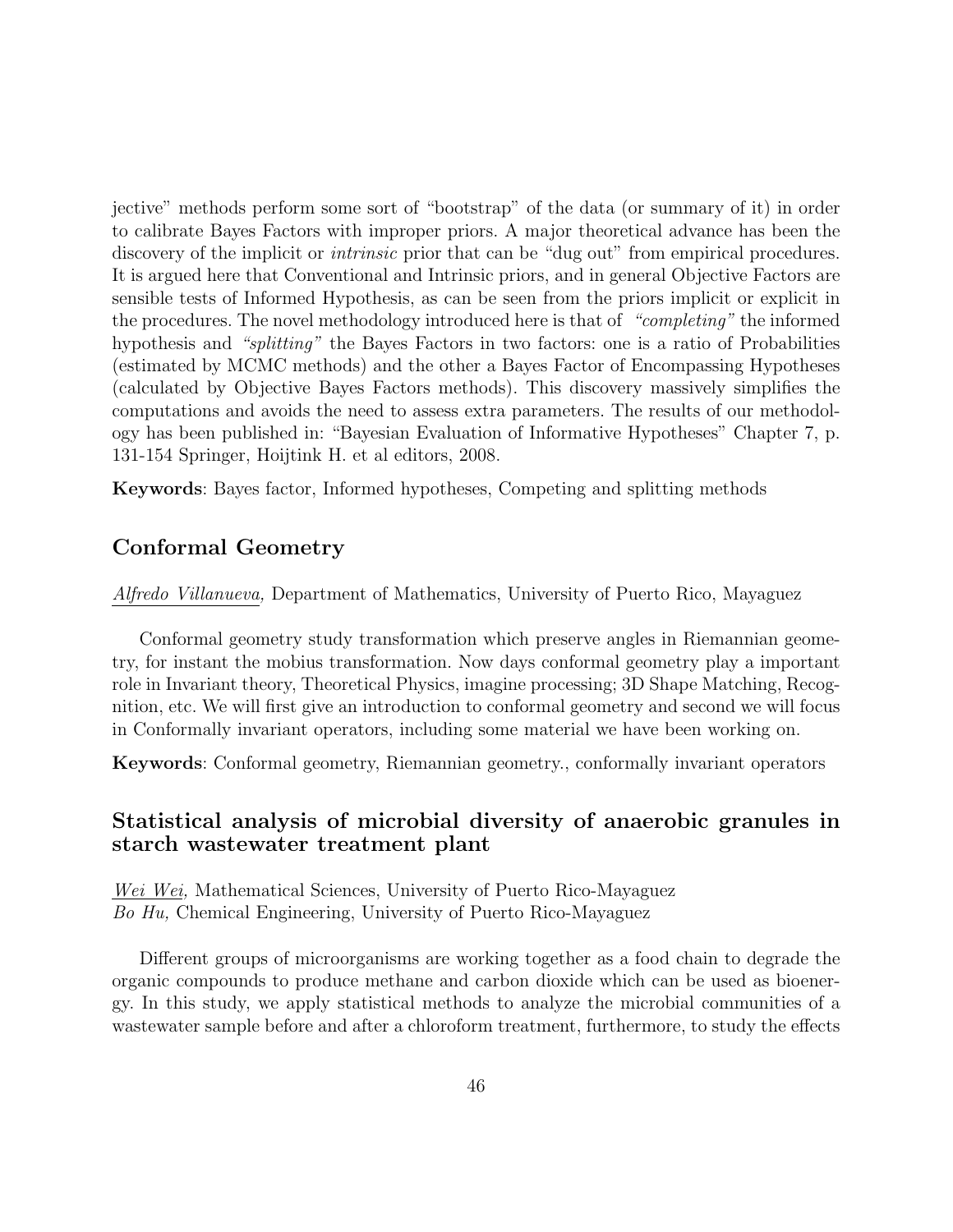of the chloroform treatment on microbial diversity.

We use 16s rRNA T-FLP method, PCR amplification and DNA sequence analysis to obtain the sequences of archea and bacteria species in the wastewater sample. Phylogenetic analyses such as classification, richness, and abundance analyses are conducted to study the community differences before and after the chloroform treatment.

We found that there are significant differences between the microbial communities before and after the chloroform treatment.

Keywords: Phylygenetic analysis, richness, abundance, 16srRNA, methane

# 5. Carteles / Posters

#### Digital literacy in Puerto Rico: challenges and opportunities

Benjamin Figueroa Hernandez, Negocios y Empresarismo, Universidad del Turabo Larissa Dominguez Jimenez, Negocios y Empresarismo, Universidad del Turabo Blanca Pereira Silva, Negocios y Empresarismo, Universidad del Turabo Edgar Ferrer Moreno, Negocios y Empresarismo, Universidad del Turabo

In this work we present a study and some preliminary results regarding our experience within an ICT-for-development project in several municipalities of Puerto Rico. In particular, we focus on issues involved in digital literacy from a local perspective. The study consider an important problem which is of special concern to digital literacy, this is the digital divide. Some recommended solutions are framed in the scheme of digital cities for Puerto Rico which is proposed in this work.

Keywords: digital literacy, digital divide, digital city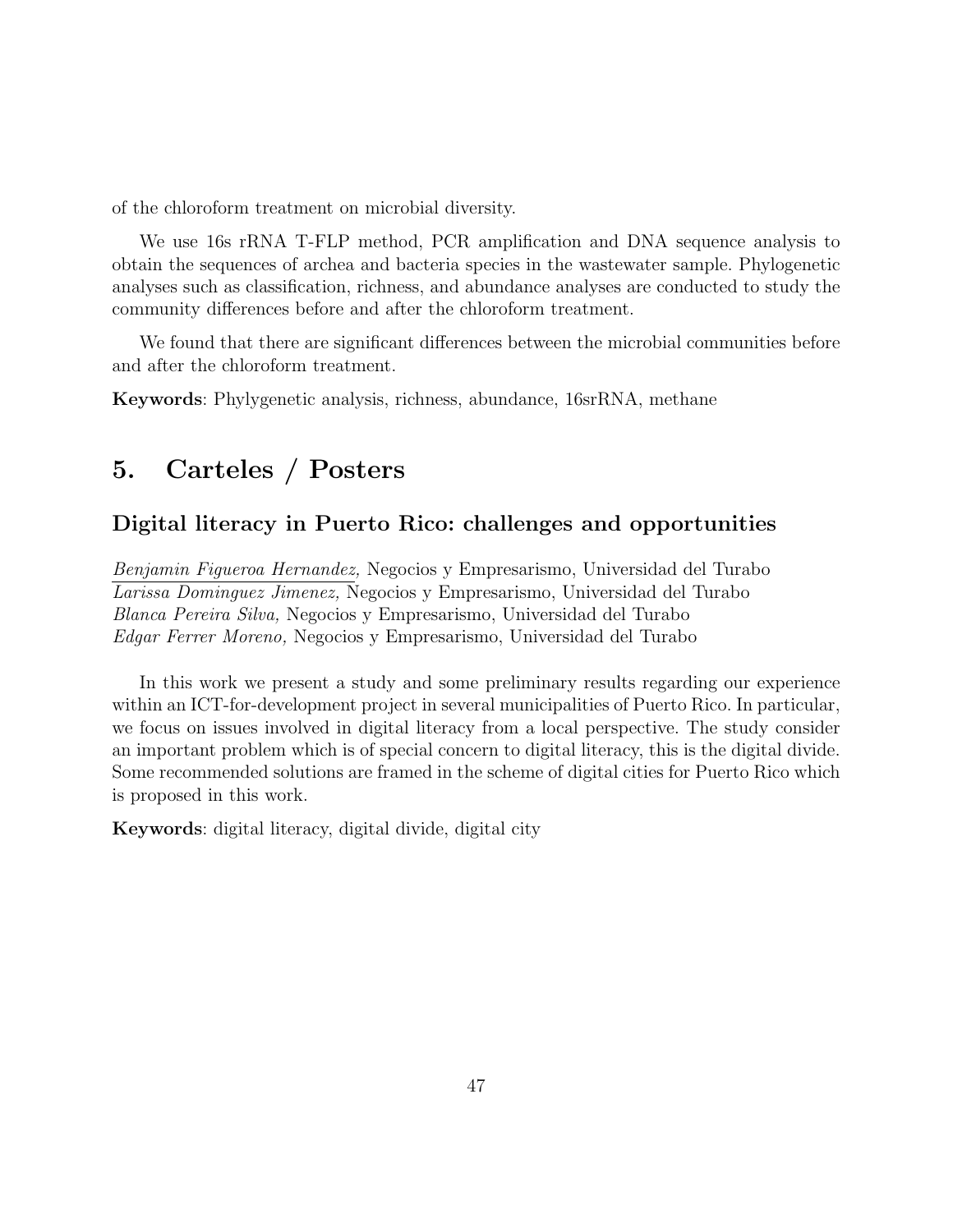# Parameter estimation for mathematical models of potassium-chloride cotransporters

Guillermo M. Fontánez Rivera, Computer Science, University of Puerto Rico, Rio Piedras Campus

Mariano Marcano, Computer Science, University of Puerto Rico, Rio Piedras Campus

Potassium-chloride cotransporters (KCCs) perform electroneutral transport of K and Cl ions simultaneously when activated by cell swelling in order to control intracellular K concentrations. Four types of KCCs with similar characteristics (isoforms) are known to date. For each isoform a mathematical model was formulated using a system of ordinary differential equations to model the cotransporter states, from which unidirectional fluxes of the ions are computed. Nonlinear optimization was performed to obtain transition rates for each state by minimizing the distance between published experimental data and the unidirectional flux of the model. For the optimal parameters the half-maximal effective concentrations were very similar to those of the published data. Solutions are not unique since various sets of parameter values resulted in solutions with similar accuracy. Slow rates for movement of ions into the cell with fast rates out of the cell were obtained and are in accordance with the cotransporter function of potassium excretion from the cell.

Acknowledgements: This work was supported in par by NIH grant number SC1GM084744

Keywords: Parameter estimation, KCC, potassium-chloride contransporter, mathematical model

#### Study of r-Orthogonality for Latin Squares

Richard Garcia , Ciencia de Computos, Universidad de Puerto Rico, Rio Piedras Jeranfer Bermudes, Ciencia de Computos, Universidad de Puerto Rico, Rio Piedras Reynaldo Lopez, Ciencia de Computos, Universidad de Puerto Rico, Rio Piedras

A Latin square (LS) of order n, is an  $n \times n$  array of n different elements, where in each row and each column the elements are never repeated. Latin squares have various applications in Coding Theory and Cryptography. Examples of latin squares are the famous Sudoku squares. Two latin squares of order n are said to be  $r$ -orthogonal if when the squares are superimposed we get r distinct ordered pairs of symbols. We study generalizations of the r-orthogonality to sets of LS. In this work we present preliminary results on some properties of these generalizations.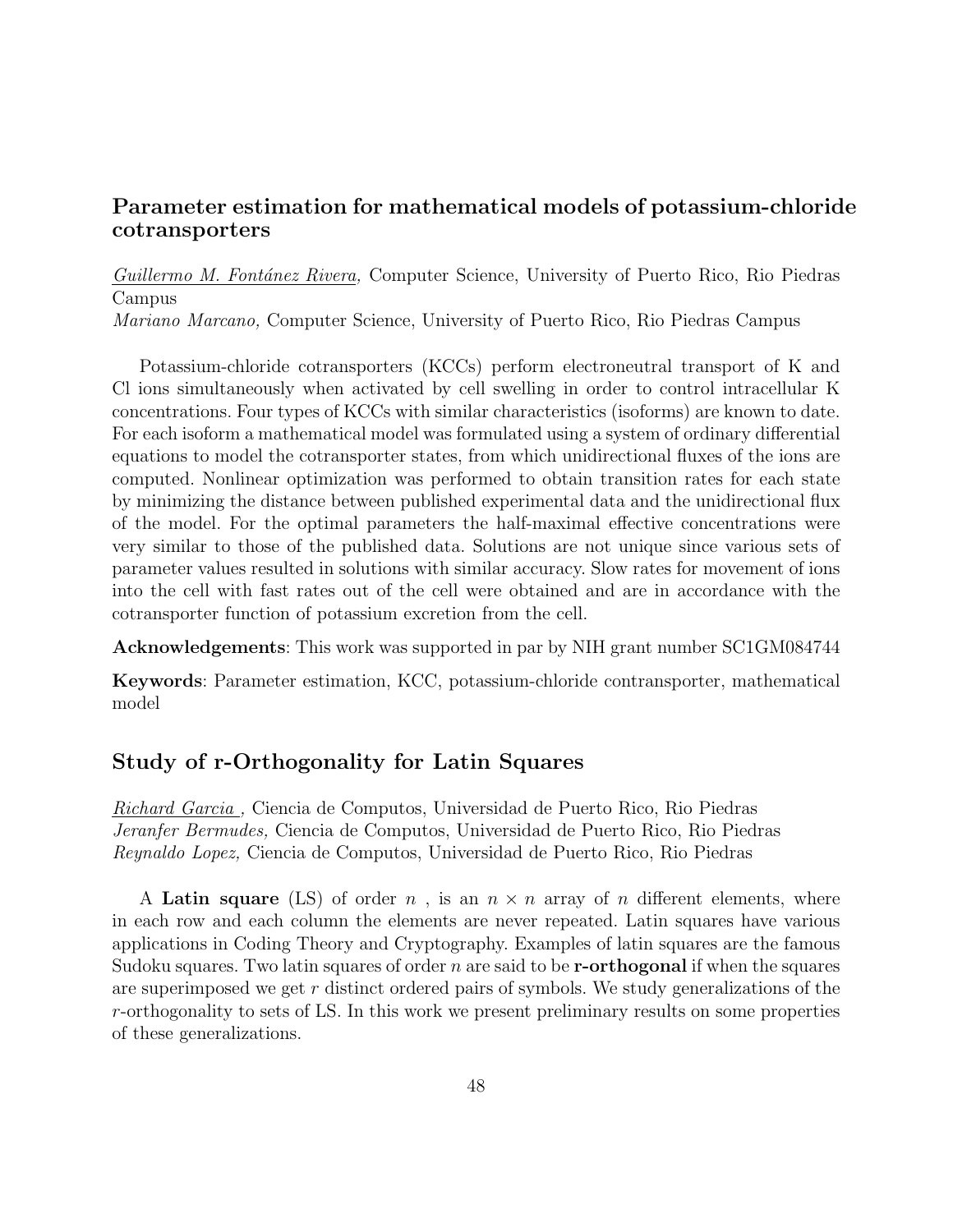#### Keywords: Latin Squares

#### Analysis of the Dynamics of the Landen Transformations Through  $cot(4\theta)$

Richard Garcia, Computer Science , University of Puerto Rico Rio Piedras, PR Aileen Nguyen, Mathematics, California State Polytechnic University Pomona, CA Ivan Ojeda, Mathematics , University of Puerto Rico Rio Piedras, PR Bobby Wilson, Mathematics, Morehouse College Atlana, GA

The Landen transformations for the coefficients of  $\frac{cx^4+dx^2+e}{x^6+ax^4+bx^2+1}$  has been studied through the change of variable  $y = \frac{x^2-1}{2x}$  $\frac{2-1}{2x}$ . We analyze the transformations and study the dynamics of the recurrences of a and b through the alternative change of variable  $y = \frac{x^4 - 6x^2 + 1}{4x^3 - 4x}$  $4x^3-4x$ .

# Bayesian analysis of movement after release for headstarted Mona Island iguana (Cyclura cornuta stejnegeri)

Mariely Angeli Hernández Morales, Department of Mathematics, University of Puerto Rico at Rio Piedras

*Maria Egleé Pérez*, Department of Mathematics, University of Puerto Rico at Rio Piedras Miguel A. Garcia, Center for Applied Tropical Ecology and Conservation (CATEC), Wildlife Division, Department of Natural and Environmental Resources, San Juan, University of Puerto Rico at Rio Piedras

*N*<sup>estor</sup> P<sup>erez</sup>-Buitrago, Department of Biology, University of Puerto Rico at Rio Piedras Alberto O. Alvarez , Wildlife Division, Department of Natural and Environmental Resources, University of Puerto Rico at Rio Piedras

The endemic Mona Island iguana (Cyclura cornuta stejnegeri), is an endangered species that exhibits low density, low relative abundance of young iguanas and an skewed age distribution. Since 1999, a headstarting program has been implemented to increase the effective population size of this species. As part of the evaluation of this program, Bayesian models are used for analyzing trajectories of released individuals. These models incorporate releasing sites sex and body mass at release time as explanatory variables. We expect that the outcome of this analysis will help to determine if future modifications in release strategies are needed in order to improve success rates of current conservation programs.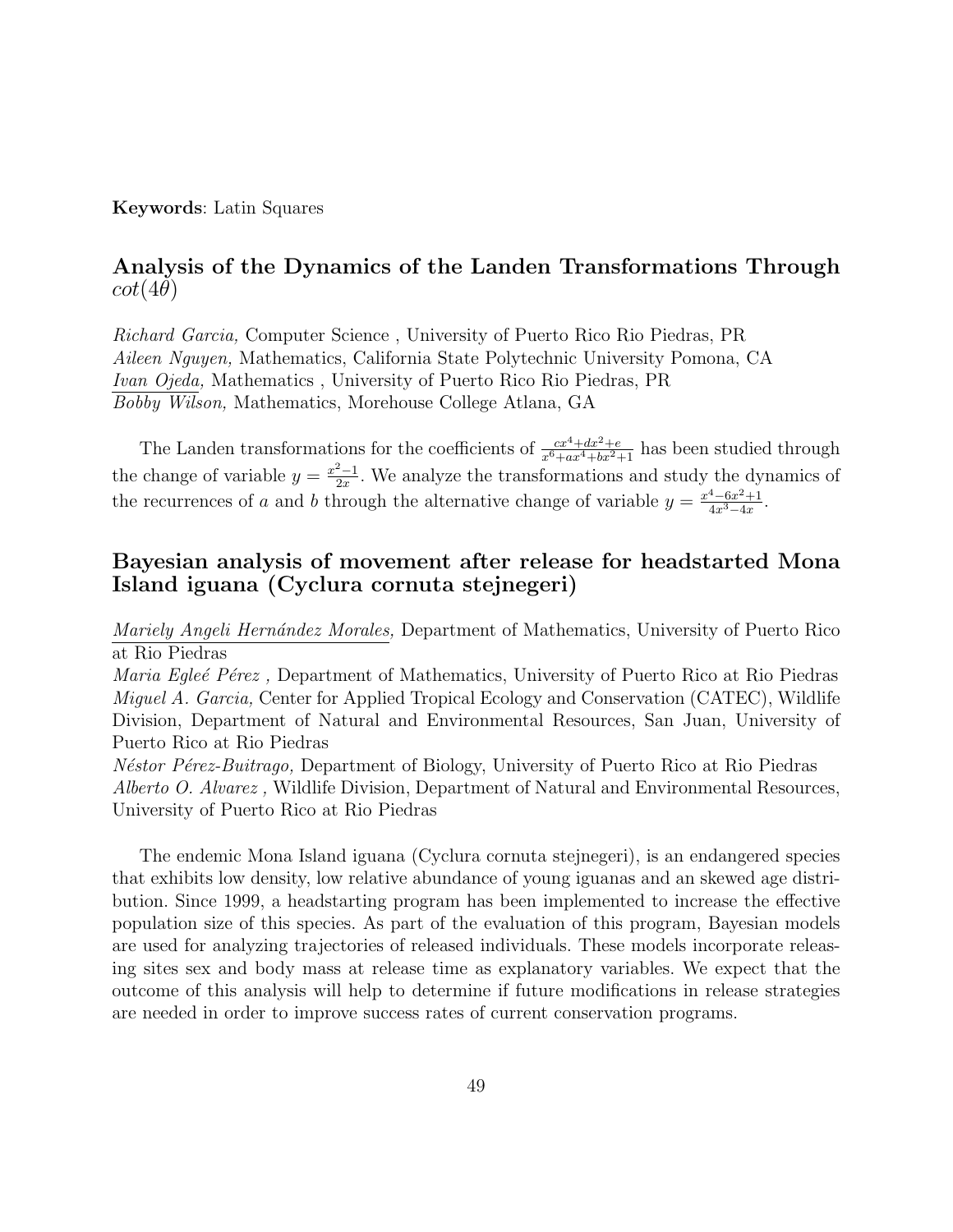Acknowledgements: CREST- Center for Tropical Applied Ecology and Conservation CATEC and PR-LSAMP Program HDR 0601843

Keywords: Cyclura cornuta stejnegeri, animal movement, headstarting, Mona Island, analysis of radio tracking data, dispersal movement, Bayesian models, WinBUGS analysis

# Un algoritmo recursivo para caminos de largo k en grafos dirigidos

Richard Martinez Sanchez, Departamento de Matemáticas, Universidad de Puerto Rico en Humacao Idalyn Rios Diaz, Departamento de Matemáticas, Universidad de Puerto Rico en Humacao

En esta investigación nos interesa trabajar los caminos de largo k en un grafo dirigido. Se presentará la implementación, con programación dirigida a objetos, de un algoritmo recursivo para realizar la b´usqueda de todos los posibles caminos. El algoritmo se basa en el uso de una lista de adyacencia creada a partir de la información del grafo entrada por el usuario. En adición, utilizamos la matriz de adyacencia para obtener la cantidad total de caminos para cada v´ertice, lo cual nos permite corroborar la cantidad de caminos encontrados por el algoritmo recursivo. Se diseño y desarrolló una interfaz gráfica para facilitar el manejo de la información.

Acknowledgements: Este trabajo fue financiado en parte por la Agencia de Seguridad Nacional (NSA) bajo la propuesta con número H98230-07-1-0114.

Keywords: Caminos de largo k, Grafos dirigidos, Digrafos, recursión, interfaces gráficas

# A gray level run length texture analyzer applied to biological imaging

Myrna Ivelisse Merced Serrano, Department of Mathematics, University of Puerto Rico at Humacao Elio Ramos, Department of Mathematics, University of Puerto Rico at Humacao

The texture of an image can be determined by the relationship between gray levels in the pixels. In order to analyze this relationship there are some properties that can defined to quantify the distribution of pixels for an specific region. Run length statistics quantifies regions with consecutive pixels of a certain length and the same gray level value for an specified direction. With this approach, we can define a run length matrix  $RL(i,j)$  for the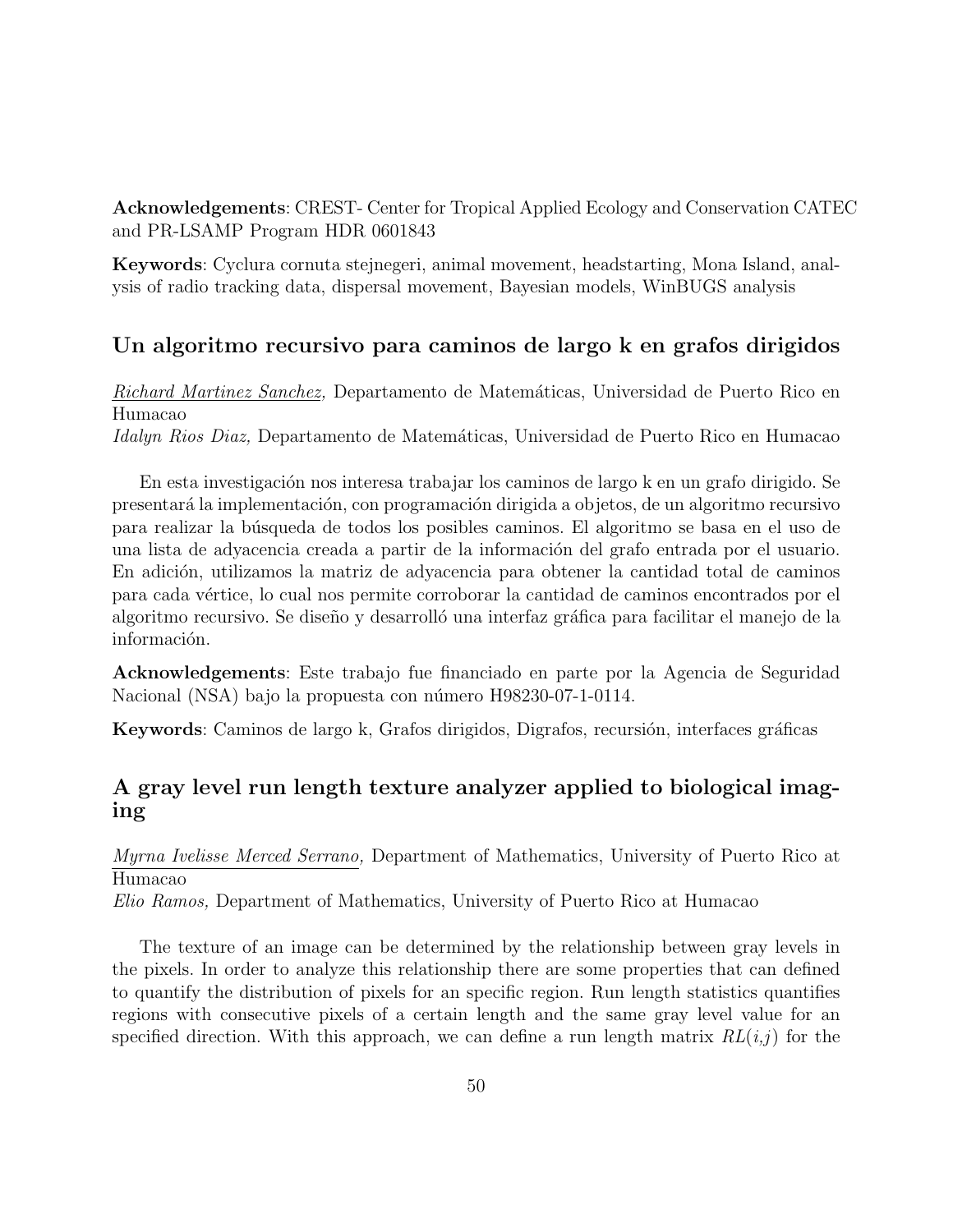possible directions 0°, 45°, 90°, and 135°, where the rows correspond to the length of the run length and the columns correspond to the value of the grey level. From the RL matrix a set of features can be defined to measure different aspects of the textures observed in the images. A Java program, RL Features, was developed to construct this matrix and consequently the calculation of run length features namely, the short run emphasis (SRE), long run emphasis (LRE), gray level nonuniformity (GLN), run length nonuniformity (RLN), run percentage (RP), low gray level run emphasis (LGRE), and high gray level run emphasis (HGRE). The program was applied to the characterization of a set of leaf epidermis micro-photographs.

Acknowledgements: This project was funded by the NIH- Minority Access to Research Careers (MARC) and NSA- Undergraduate Research in Mathematics as a Strategy to Increase Academic Achievement and Promote Students to Higher Education in Mathematics (URMAA) programs of the University of Puerto Rico at Humacao.

Keywords: texture analyzer, run length, biological imaging

#### Parameter estimation in mathematical models of renal Na-K-2Cl cotransporters

*Mónica Nadal Quirós*, Mathematics, University of Puerto Rico - Rio Piedras Campus Mariano Marcano , Computer Science, University of Puerto Rico - Rio Piedras Campus

Nonlinear optimization approaches were used to compute rate constants for mathematical models of renal sodium-potassium-chloride cotransporters. The optimization consisted of minimizing the distance between model unidirectional fluxes and experimental fluxes published for three different forms of this cotransporter. These forms of cotransporter, or isoforms, differ in their physical and chemical properties and in their location within the renal system. Taking into consideration some symmetry assumptions, a model with six unknown parameters was fitted to experimental data for each isoform. Because the used optimization method is locally convergent, an exploration of the parameter space was performed by generating a uniformly distributed set of initial iterates. Different parameter sets with almost similar residual values were found in this exploration, suggesting that the set that best fits the experimental data is not necessarily unique. For the optimal parameters, the model halfmaximal effective concentrations for the three isoforms were found to be within the ranges of reported experimental values. These models can be significantly important for future research related to the function, regulation, and pathophysiology of Na-K-2Cl cotransporters within the renal system.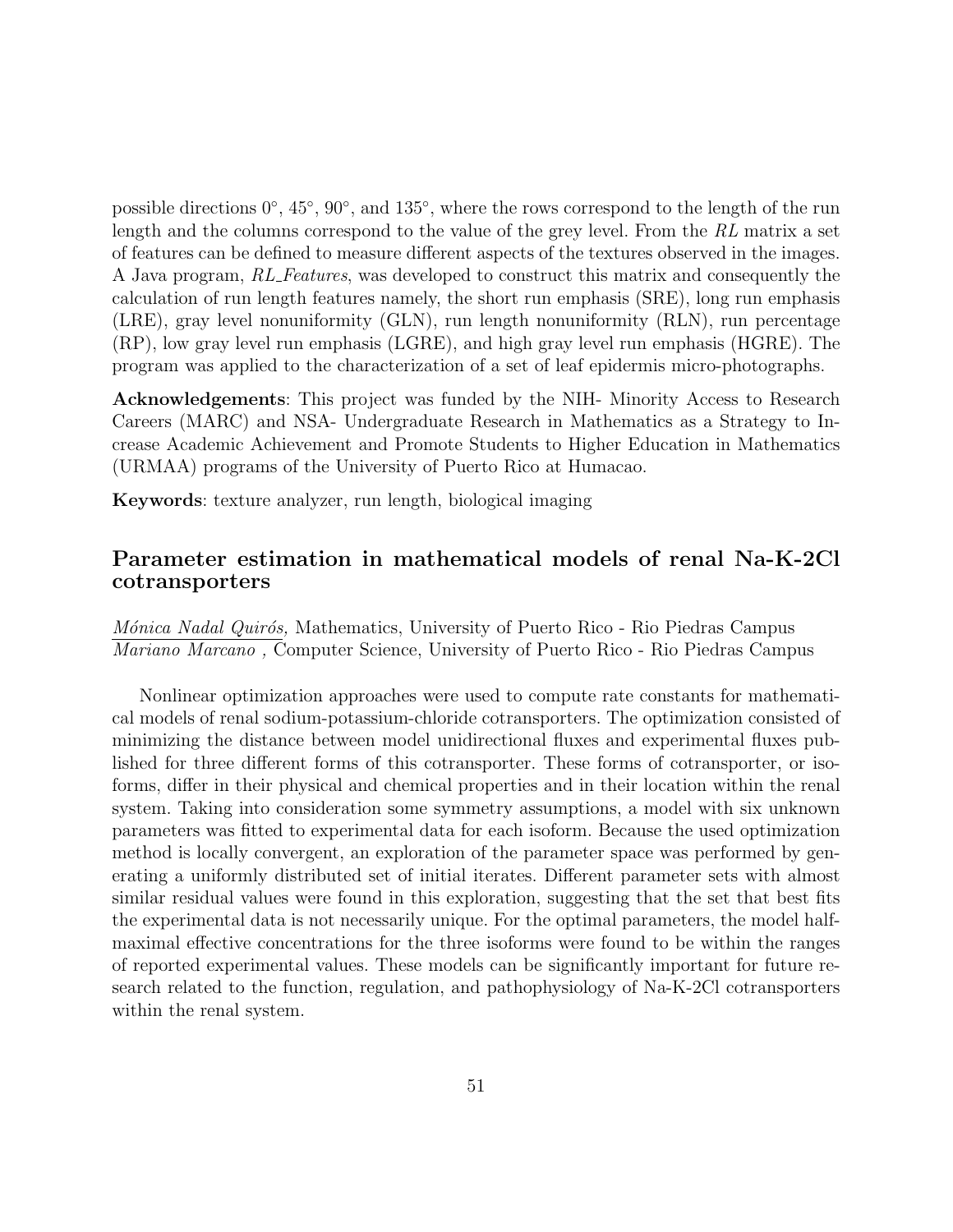Acknowledgements: This work was supported in part by NIH grant number SC1GM084744.

Keywords: Nonlinear optimization; Na-K-2Cl cotransporter; Thick ascending limb of Henle; Mathematical models

#### The problem of the nonlinear cantilever

Abner J. Ortiz Camacho, Department of Mathematics, University of Puerto Rico at Humacao

Greichaly Cabrera Cruz, Department of Mathematics, University of Puerto Rico at Humacao Pablo Negrón-Marrero, Department of Mathematics, University of Puerto Rico at Humacao

The cantilever problem consists of studying the deformations of a bar or rod that is attached to a wall on one end and is subjected to a torque or applied force on the other end. In the classical cantilever problem, the constitutive functions (the functions characterizing the material that composes the bar) are linear, the material of the bar is homogeneous, inextensible, and unshearable; there is no applied torque, and the applied force is vertical. The classical problem was studied by Jas. Bernoulli (1694) and L. Euler (1727). The cantilever problem still has many applications in engineering, and more recently in nano technology (Sotres et al. (2007)). In this project we consider a nonlinear model of the cantilever in which the material of the bar is non-homogeneous, extensible and shearable (Antman 1995). After introducing the nonlinear model, we describe a finite difference numerical scheme for computing approximate solutions of the problem. The resulting nonlinear system of equations is solved with Newton's method, were we take advantage of the structure of the Jacobian matrix (almost tridiagonal) to solve the intermediate linear systems efficiently. Moreover we developed a graphic user interface which allowed us to experiment with the model and to control more effectively the different constitutive and force parameters. With these tools we study the dependence of the bar deformations on thickness variations and the different constitutive parameters and applied forces. Also we study the severity or magnitude of the shear strain as the parameters and forces are changed as well.

Acknowledgements: This research has been funded in part by the National Security Agency, Grant Num. H98230-07-1-0114 and the NIH-RISE Program at the University of Puerto Rico at Humacao.

Keywords: GUI, Nonlinear Cantilever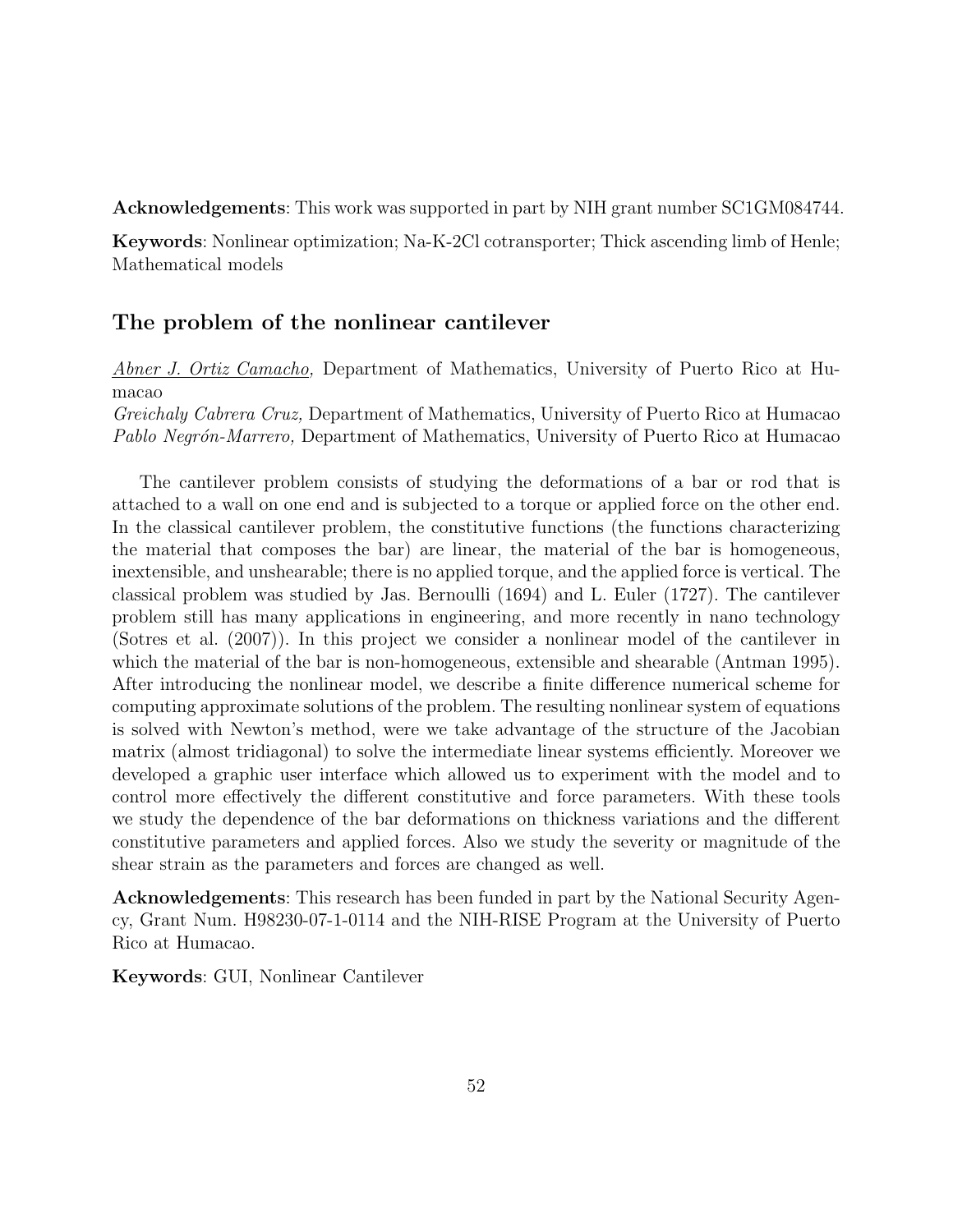# A mathematical model for the interaction between a sea fan colony, its immune system, and a potential pathogen

Claudia Patricia Ruiz Diaz, Department of Mathematics, University of Puerto Rico, Rio Piedras campus

Carlos Toledo Hernández, Department of Biology, University of Puerto Rico, Rio Piedras campus

Mariano Marcano , Department of Computer Science, University of Puerto Rico, Rio Piedras campus

Alberto Sabat, Department of Biology, University of Puerto Rico, Rio Piedras campus Paul Bayman, Department of Biology, University of Puerto Rico, Rio Piedras campus

We present a mathematical model to study the interaction between a sea fan colony and its immune system. We assume that there is an invading agent who can turn into pathogen. The model assumes that: (1) the polyps are the main unit of the coral; (2) the population of polyps is homogonously distributed through the colony, and thus we consider a single compartment of the colony; (3) there is only one pathogen; and (4) the immune system is activated by a signal. When polyps detect a signal representing an insult or attack, stem cell precursors differentiate into humoral cells and amoebocyte cells, both of which are involved in defense against the pathogen. The interaction between the considered populations is described by a system of ordinary differential equations. The model presents a stable freeinfection solution when the birth rate of polyps is greater than its rate of mortality and the amount of stem cells is greater than its rate of natural mortality.

Keywords: sea fan, immune system, invading agent, pathogen, mathematical model

#### Avaluación del aprovechamiento académico de los estudiantes en el curso de Métodos Cuantitativos I

Bárbara Santiago-Figueroa, Departamento de Matemáticas, Universidad de Puerto Rico en Humacao Idalyn Rios Diaz, Departamento de Matemáticas, Universidad de Puerto Rico en Humacao

El curso de M´etodos Cuantitativos I (MECU 3031) es un curso que toman estudiantes de la Facultad de Administración de Empresas de la Universidad de Puerto Rico en Humacao. Típicamente el curso lo toman estudiantes de primer año que han obtenido una puntuación apropiada en la prueba del College Board. Durante el año académico 2006-2007, recopilamos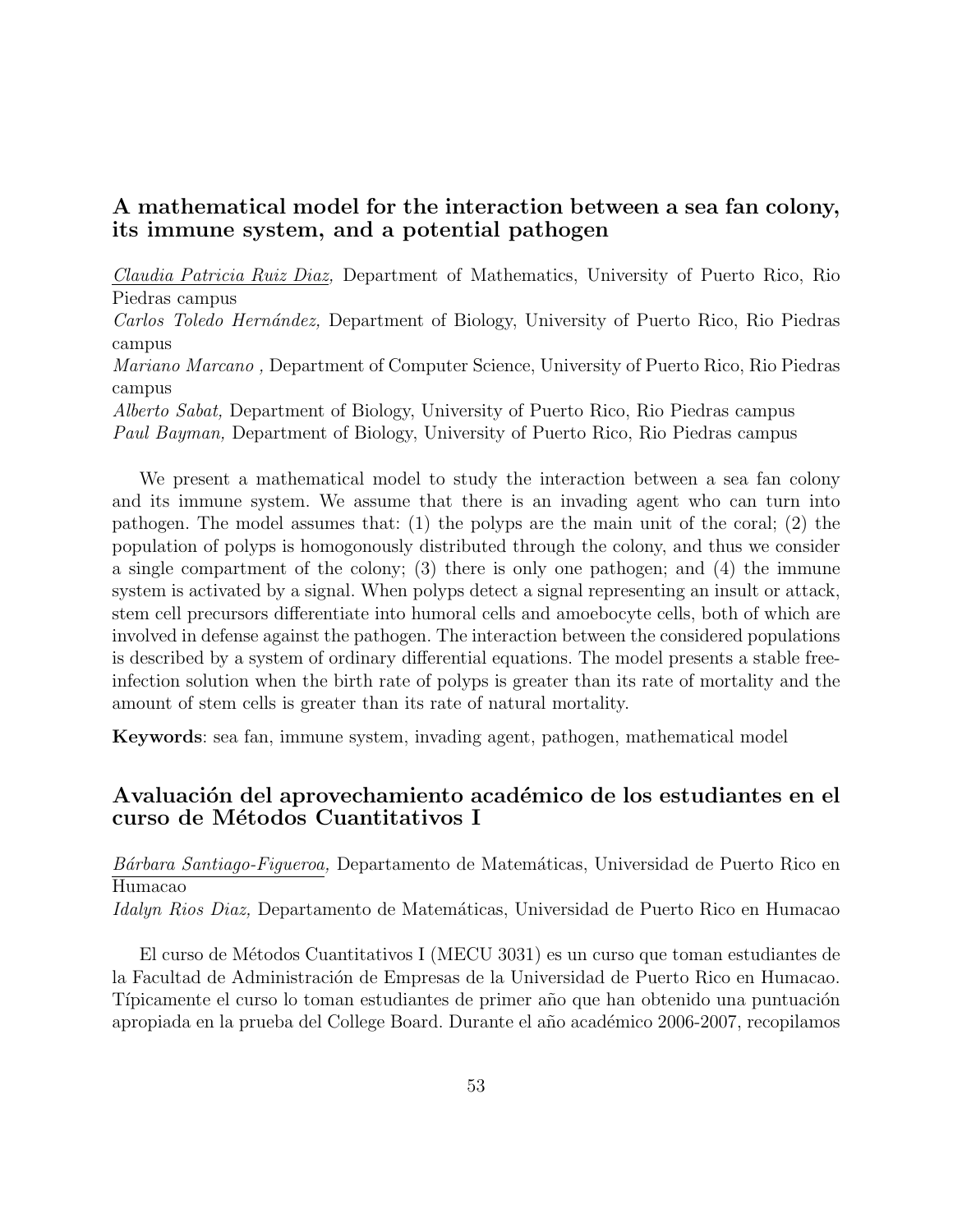información relacionada a los estudiantes que entran a tomar este curso en términos de perfíl, destrezas aritméticas y algebraicas, y otros factores que entendíamos podían afectar el desempeño de los estudiantes en el curso. En dicho estudio el 45% de la población no aprobó el curso o se dio de baja. Durante el año académico 2007-2008, decidimos investigar c´uales son las ´areas en las que los estudiantes muestran un aprovechamiento exitoso luego de tomar el curso de MECU 3031. Coordinamos todas las secciones de dicho curso, a fin de que al analizar cada semestre se impartiera el mismo examen final en todas las secciones. De esta manera, recopilamos y analizamos datos que nos ayudan a determinar cúal fue el aprovechamiento académico de nuestros estudiantes por áreas. La información nos ayuda a culminar el ciclo de avaluación del aprovechamiento académico puesto que brindamos recomendaciones a ser implementadas durante semestres subsiguientes.

Keywords: avaluación aprovechamiento

# Acercamientos computacional y combinatorio al estudio de interacciones entre polimeros y fibras

Desirée E. Velázquez Rios, Departamento de Matemáticas, Universidad de Puerto Rico en Humacao

John E. Morales Garcia, Departamento de Matemáticas, Universidad de Puerto Rico en Humacao

Axel Y. Rivera Rodriguez, Departamento de Matemáticas, Universidad de Puerto Rico en Humacao

*Melissa López Serrano*, Departamento de Matemáticas, Universidad de Puerto Rico en Humacao

Francheska I. Lebrón López, , Escuela Superior Petra Mercado Bougart

Robert Johnson, Department of Physics and Astronomy, University of Pennsylvania

José O. Sotero Esteva, Departamento de Matemáticas, Universidad de Puerto Rico en Humacao

Las interacciones entre polímeros y fibras como los nanotubos de carbón tienen una gran importancia en la nanotecnología. Las propiedades mecánicas y eléctricas de estos híbridos les hacen útiles para la construcción de sensores y materiales con propiedades noveles.

Las simulaciones por computadoras de esos sistemas constituyen una herramienta importante para su estudio. Aquellas herramientas computacionales que facilitan la visualización de propiedades a nivel atómico resultan particularmente útiles. Presentamos un módulo con un interfaz gráfico para el programa Visual Molecular Dynamics (VMD) con el que se puede vi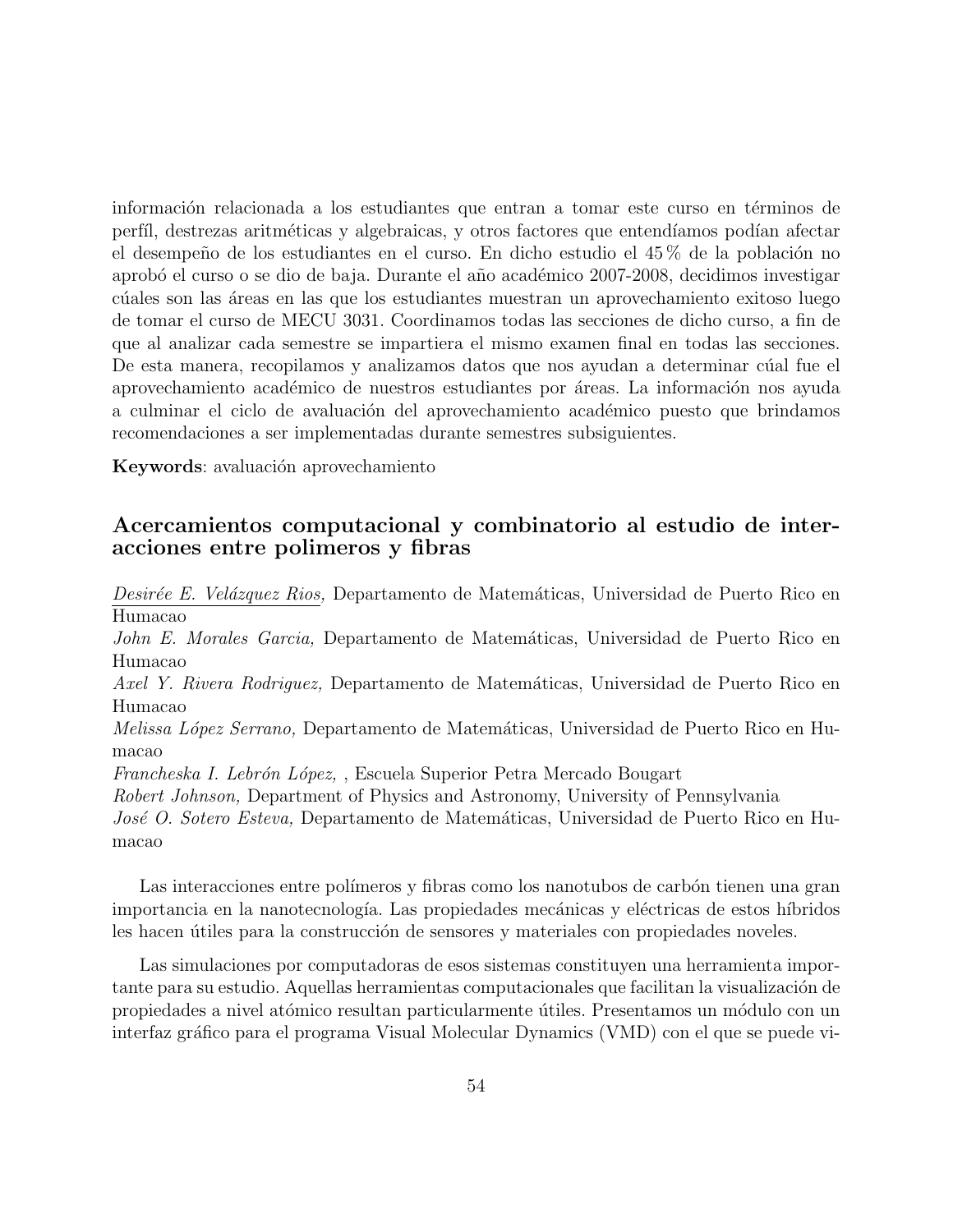sualizar potenciales electrostáticos en estos hibridos. Este consiste de una ventana de control y visualización de la distribución de cargas. El módulo tanmbién modifica la representación de las moléculas en la ventana principal de VMD para ilustrar el efecto de la interacción de las moléculas seleccionadas.

Por otro lado, el estudio desde un punto de vista combinatorio provee herramientas teóricas útiles para un acercamiento al problema desde la fisica estadistica. El conteo de todos los posibles caminos o ciclos trazados sobre reticulos rectangulares, arreglos de puntos en el plano puestos en n filas y m columnas, provee información relevante a este estudio. Aqui reportamos resultados nuevos sobre conteos hechos con la ayuda de la computadora. Adem´as se demuestra que en el caso n=3 la cantidad de posibles ciclos en un reticulo de largo m satisface la ecuación de recurrencia  $C_m = 2C_{m-1} + C_{m-2}$ ,  $C_2 = 3$ ,  $C_3 = 7$  que tiene solución  $C_m = 7\frac{(1+\sqrt{2})^{m-2}-(1-\sqrt{2})^{m-2}}{2\sqrt{2}} + 3\frac{(1+\sqrt{2})^{m-3}-(1-\sqrt{2})^{m-3}}{2\sqrt{2}}$ .  $\frac{2-(1-\sqrt{2})^{m-2}}{2\sqrt{2}}+3\frac{(1+\sqrt{2})^{m-3}-(1-\sqrt{2})^{m-3}}{2\sqrt{2}}$  $\frac{\sqrt[3]{2}-(1-\sqrt{2})^{m}}{2\sqrt{2}}$ .

Acknowledgements: Proyecto auspiciado por el programa Penn-UPR Partnership for Research and Education in Materials (NSF-DMR-353730).

Keywords: polimeros, nanotubos de carbón, simulaciones por computadoras, física estadística, combinatoria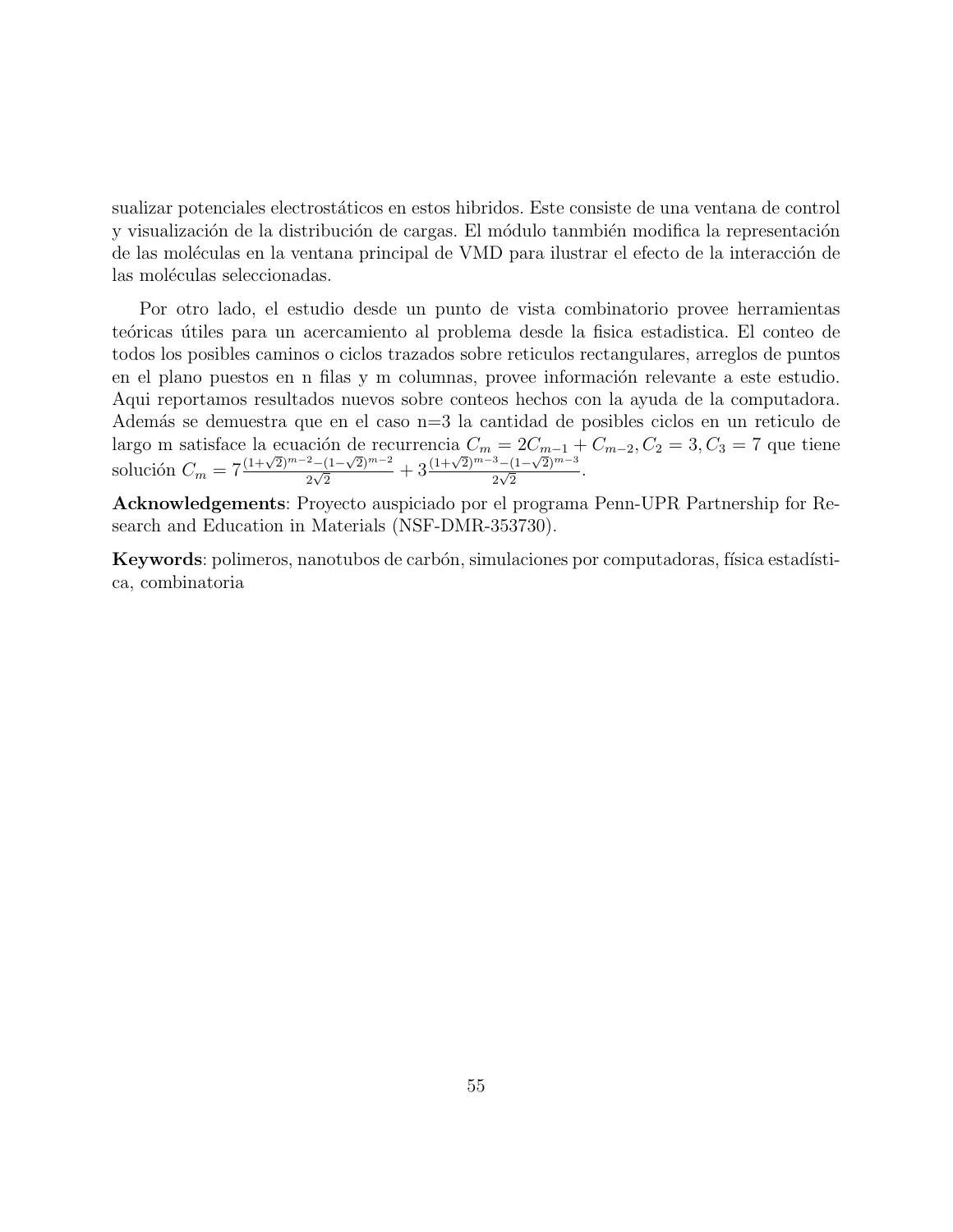# Índice alfabético

Ación, Laura, 24 Aide, T. Mitchell, 41 Alfredo Villanueva, 46 Alvarez, Alberto O., 49 Alvarez, Rafael, 41 Arce-Nazario, Rafael, 24, 30 Arencibia-Albite, Francisco, 25 Bayman, Paul, 53 Berlekamp, Elwyn, 21 Bermudes, Jeranfer, 48 Betancourt, Brenda, 26 Bollman, Dorothy, 26, 38 Brusi, Rima, 22 Córdova Iturregui, Javier, 30 Cabrera Cruz, Greichaly, 52 Caceres, Luis, 22 Calderón Cardenas, José Luis, 27 Castellini, Gabriele, 27 Castro, Francis, 30 Castro, Francis N., 28, 43 Cavanaugh, Joseph, 24 Clausen, Chris, 36 Collins, Dennis G., 29 Colon-Reyes, Omar, 26, 37 Cook, John, 39 Corrada Bravo, Carlos J, 41 Cruz Delgado, Angel L., 22 Cruz, Yesenia, 29

Deliz, Ivonne M., 41 Dika, Sandra, 22 Dominguez Jimenez, Larissa, 47

Estrada, Alberto, 41

Ferrer Moreno, Edgar, 47 Figueroa Hernandez, Benjamin, 47 Figueroa, Raul, 28 Fontánez Rivera, Guillermo M., 48 Fuquene Patino, Jairo Alberto, 31 Garcia , Richard, 48 Garcia, Edel, 32 Garcia, Miguel A., 49 Garcia, Richard, 49 Gatica, Juan, 23 Georgiou, Chryssis, 35 Golomb, Solomon W., 21 Gong, Guang, 22 Gordillo, Luis, 32 Greenwood, Priscilla, 32 Guimei, Liu, 45

Hadjiprocopiou, Nicolas, 35 Hernández Morales, Mariely Angeli, 49 Holgate, David, 27 Hu, Bo, 46

Johnson, Robert, 54

López Serrano, Melissa, 54 Layton, Harold E., 36 Lebrón López, Francheska I., 54 Li, Yi, 33 Lopez, Reynaldo, 48

Marcano , Mariano, 51, 53 Marcano, Mariano, 36, 48 Marin Quintero, Maider, 33, 34 Marion, Steven, 32 Marrero Carrasquillo, Alberto, 34